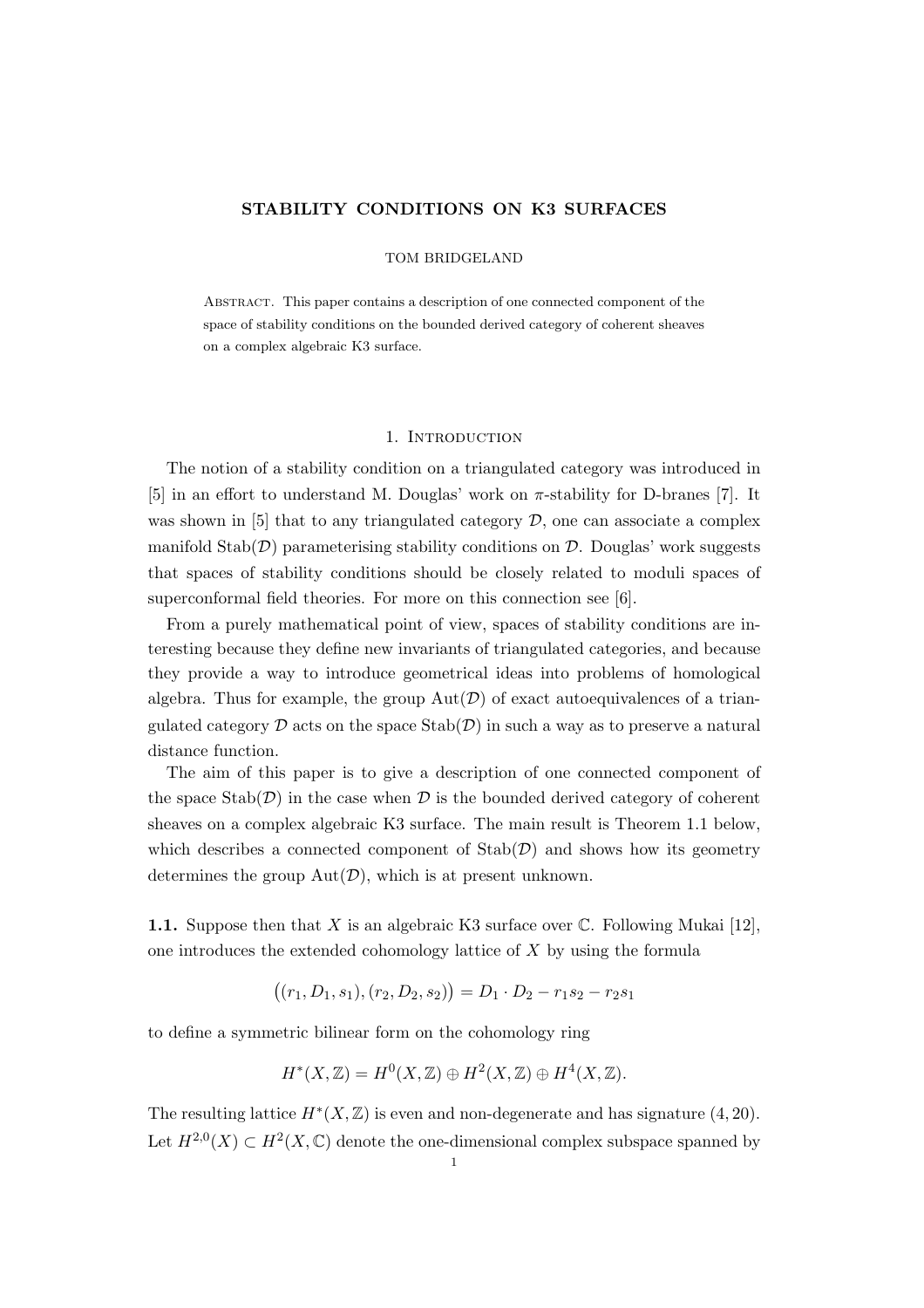the class of a nonzero holomorphic two-form  $\Omega$  on X. An isometry

$$
\varphi\colon H^*(X,\mathbb{Z})\to H^*(X,\mathbb{Z})
$$

is called a Hodge isometry if  $\varphi \otimes \mathbb{C}$  preserves this subspace. The group of Hodge isometries of  $H^*(X,\mathbb{Z})$  will be denoted Aut  $H^*(X,\mathbb{Z})$ .

Let  $\mathcal{D}(X)$  denote the bounded derived category of coherent sheaves on X. The Mukai vector of an object  $E \in \mathcal{D}(X)$  is the element of the sublattice

$$
\mathcal{N}(X) = \mathbb{Z} \oplus \text{NS}(X) \oplus \mathbb{Z} = H^*(X, \mathbb{Z}) \cap \Omega^{\perp} \subset H^*(X, \mathbb{C})
$$

defined by the formula

$$
v(E) = (r(E), c_1(E), s(E)) = ch(E)\sqrt{td(X)} \in H^*(X, \mathbb{Z}),
$$

where  $ch(E)$  is the Chern character of E and  $s(E) = ch_2(E) + r(E)$ .

The Mukai bilinear form makes  $\mathcal{N}(X)$  into an even lattice of signature  $(2, \rho)$ where  $1 \leq \rho \leq 20$  is the Picard number of X. The Riemann-Roch theorem shows that this form is the negative of the Euler form, that is, for any pair of objects  $E$ and F of  $\mathcal{D}(X)$ 

$$
\chi(E, F) = \sum_{i} (-1)^{i} \dim_{\mathbb{C}} \text{Hom}_{X}^{i}(E, F) = -(v(E), v(F)).
$$

A result of Orlov [14, Proposition 3.5], extending work of Mukai [12, Theorem 4.9], shows that every exact autoequivalence of  $\mathcal{D}(X)$  induces a Hodge isometry of the lattice  $H^*(X, \mathbb{Z})$ . Thus there is a group homomorphism

$$
\varpi\colon \operatorname{Aut}\mathcal{D}(X)\longrightarrow \operatorname{Aut}H^*(X,\mathbb{Z}).
$$

The kernel of this homomorphism will be denoted  $\text{Aut}^0 \mathcal{D}(X)$ .

Examples of exact autoequivalences of  $\mathcal{D}(X)$  include twists by line bundles and pullbacks by automorphisms of X. A more interesting class of examples are provided by the twist or reflection functors, first introduced by Mukai [12, Proposition 2.25], and studied in much greater detail by Seidel and Thomas [15]. Recall that an object  $E \in \mathcal{D}(X)$  is called spherical if

$$
\operatorname{Hom}^i_X(E,E) = \begin{cases} \mathbb{C} & \text{if } i \in \{0,2\}, \\ 0 & \text{otherwise.} \end{cases}
$$

Given a spherical object  $E \in \mathcal{D}(X)$ , there is a corresponding twist functor  $T_E \in$ Aut  $\mathcal{D}(X)$  fitting into the triangle

$$
\mathrm{Hom}^\bullet(E,F)\otimes E \xrightarrow{\alpha} F \longrightarrow T_E(F),
$$

where the morphism  $\alpha: \text{Hom}^{\bullet}(E, F) \otimes E \to F$  is the natural evaluation map.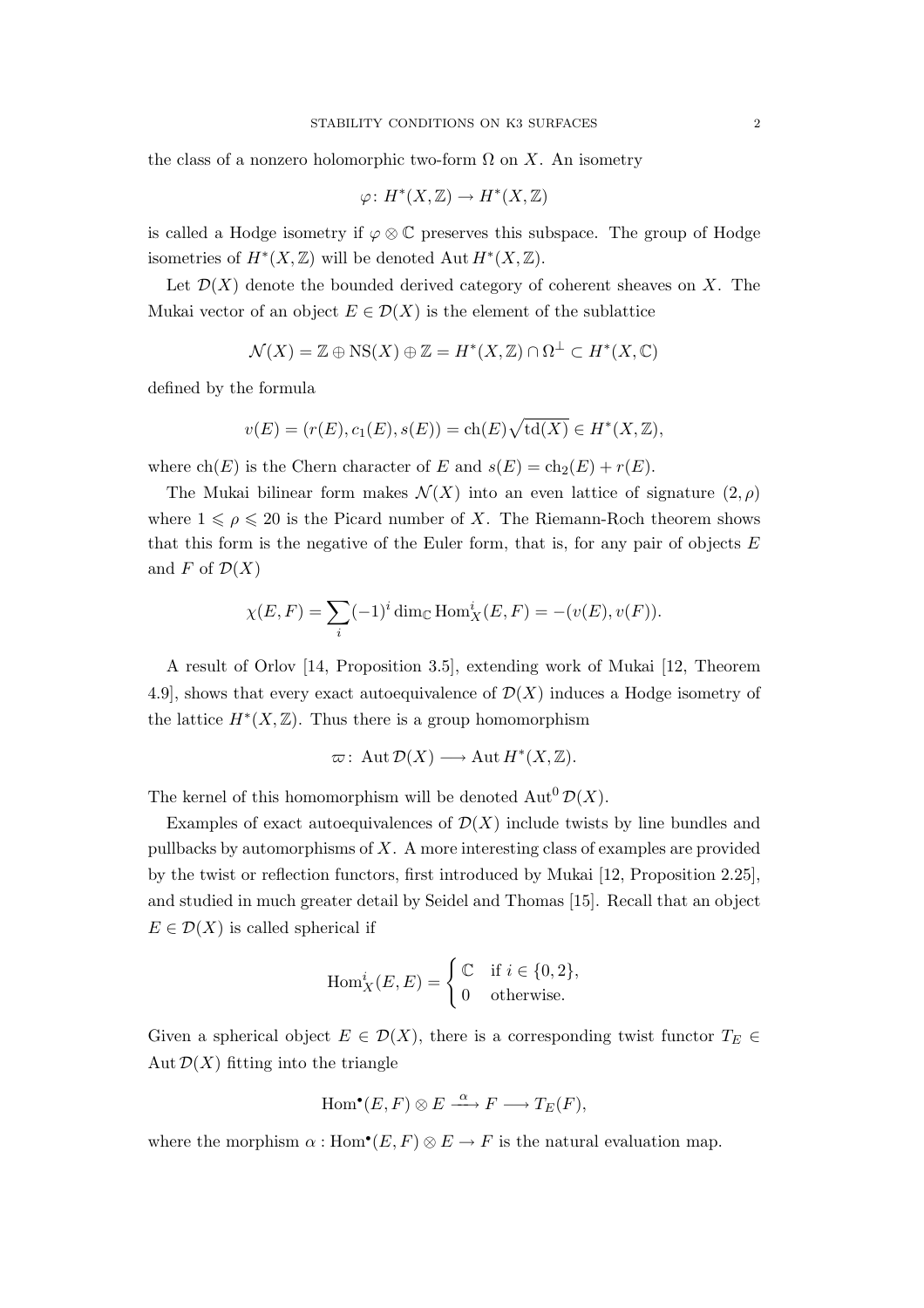The Riemann-Roch theorem shows that the Mukai vector of a spherical object lies in the root system

$$
\Delta(X) = \{ \delta \in \mathcal{N}(X) : (\delta, \delta) = -2 \}.
$$

Conversely it is known that for every  $\delta \in \Delta(X)$  there exist (infinitely many) spherical objects with Mukai vector  $\delta$ . Under the homomorphism  $\varpi$  the functor  $T_E$  maps to the reflection

$$
v \mapsto v + (\delta, v)\delta,
$$

where  $\delta \in \Delta(X)$  is the Mukai vector of E. Thus the functor  $T_E^2$  defines an element of Aut<sup>0</sup>  $\mathcal{D}(X)$ . Since  $T_E(E) = E[-1]$ , this element has infinite order.

1.2. In order to bring geometrical methods to bear on the problem of computing the group Aut  $\mathcal{D}(X)$  one needs to introduce a space on which it acts. This is provided by the space of stability conditions on  $\mathcal{D}(X)$ .

The precise definition will be recalled in Section 2 below, but roughly speaking, a stability condition  $\sigma = (Z, \mathcal{P})$  on a triangulated category  $\mathcal D$  consists of a group homomorphism

$$
Z\colon K(\mathcal{D})\to\mathbb{C},
$$

where  $K(\mathcal{D})$  is the Grothendieck group of  $\mathcal{D}$ , and a collection of full subcategories  $\mathcal{P}(\phi) \subset \mathcal{D}$ , one for each  $\phi \in \mathbb{R}$ , which together satisfy a system of axioms. The map Z is known as the central charge of the stability condition  $\sigma$ , and the objects of the subcategory  $\mathcal{P}(\phi)$  are said to be semistable of phase  $\phi$  in  $\sigma$ .

Suppose now that  $\mathcal{D} = \mathcal{D}(X)$  is the derived category of a K3 surface. A stability condition  $\sigma = (Z, \mathcal{P})$  on  $\mathcal{D}(X)$  is said to be numerical if the central charge Z takes the form

$$
Z(E) = (\pi(\sigma), v(E))
$$

for some vector  $\pi(\sigma) \in \mathcal{N}(X) \otimes \mathbb{C}$ . It was shown in [5] that the set of numerical stability conditions on  $\mathcal{D}(X)$  satisfying a certain technical axiom called local-finiteness form the points of a complex manifold  $\text{Stab}(X)$ . Furthermore the map

$$
\pi\colon\operatorname{Stab}(X)\to\mathcal{N}(X)\otimes\mathbb{C}
$$

sending a stability condition to the corresponding vector  $\pi(\sigma) \in \mathcal{N}(X) \otimes \mathbb{C}$  is continuous. To understand the image of this map  $\pi$ , first define an open subset

$$
\mathcal{P}(X) \subset \mathcal{N}(X) \otimes \mathbb{C}
$$

consisting of those vectors whose real and imaginary parts span positive definite twoplanes in  $\mathcal{N}(X) \otimes \mathbb{R}$ . This space has two connected components that are exchanged by complex conjugation.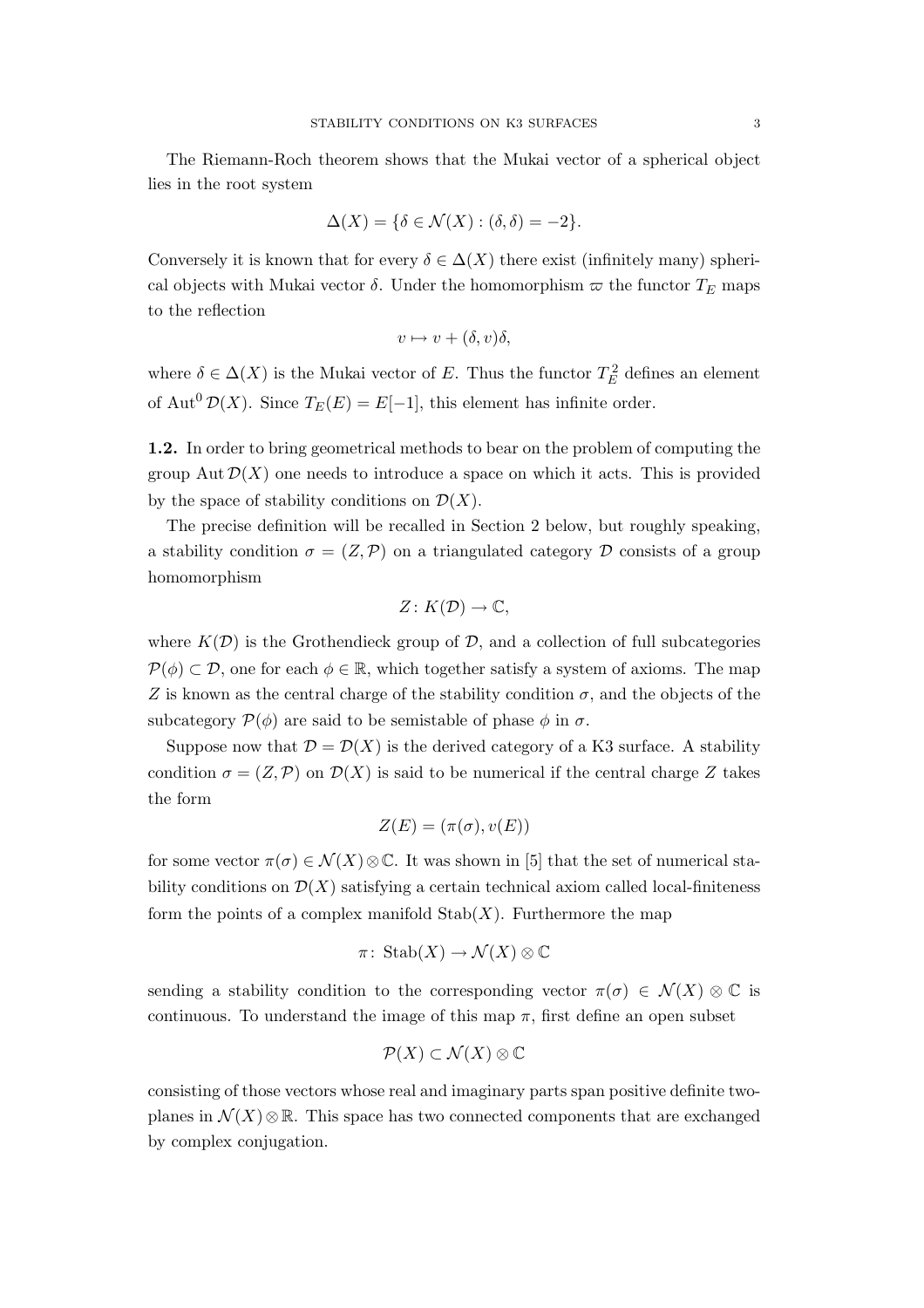Note that  $GL^+(2,\mathbb{R})$  acts freely on  $\mathcal{P}(X)$  by identifying  $\mathcal{N}(X)\otimes\mathbb{C}$  with  $\mathcal{N}(X)\otimes\mathbb{C}$  $\mathbb{R}^2$ . A section of this action is provided by the submanifold

$$
\mathcal{Q}(X) = \{ \mathcal{U} \in \mathcal{P}(X) : (\mathcal{U}, \mathcal{U}) = 0, \ (\mathcal{U}, \overline{\mathcal{U}}) > 0, \ r(\mathcal{U}) = 1 \} \subset \mathcal{N}(X) \otimes \mathbb{C},
$$

where  $r(\mathcal{V})$  denotes the projection of  $\mathcal{V} \in \mathcal{N}(X) \otimes \mathbb{C} \subset H^*(X, \mathbb{C})$  into  $H^0(X, \mathbb{C})$ . The manifold  $\mathcal{Q}(X)$  can be identified with the tube domain

$$
\{\beta + i\omega \in \text{NS}(X) \otimes \mathbb{C} : \omega^2 > 0\}
$$

via the exponential map

$$
\mathcal{U} = \exp(\beta + i\omega) = (1, \beta + i\omega, \frac{1}{2}(\beta^2 - \omega^2) + i(\beta \cdot \omega)).
$$

Let  $\mathcal{P}^+(X) \subset \mathcal{P}(X)$  denote the connected component containing vectors of the form  $\exp(\beta + i\omega)$  for ample divisor classes  $\omega \in \text{NS}(X) \otimes \mathbb{R}$ . For each  $\delta \in \Delta(X)$  let

$$
\delta^{\perp} = \{ \mho \in \mathcal{N}(X) \otimes \mathbb{C} : (\mho, \delta) = 0 \} \subset \mathcal{N}(X) \otimes \mathbb{C}
$$

be the corresponding complex hyperplane. The following is the main result of this paper.

**Theorem 1.1.** There is a connected component  $\text{Stab}^{\dagger}(X) \subset \text{Stab}(X)$  which is mapped by  $\pi$  onto the open subset

$$
\mathcal{P}_0^+(X) = \mathcal{P}^+(X) \setminus \bigcup_{\delta \in \Delta(X)} \delta^{\perp} \subset \mathcal{N}(X) \otimes \mathbb{C}.
$$

Moreover, the induced map  $\pi$ : Stab<sup>†</sup> $(X) \rightarrow \mathcal{P}_0^+(X)$  is a covering map, and the subgroup of Aut<sup>0</sup> $\mathcal{D}(X)$  which preserves the connected component Stab<sup>†</sup>(X) acts freely on Stab<sup>†</sup> $(X)$  and is the group of deck transformations of  $\pi$ .

The proof of Theorem 1.1 depends on a detailed analysis of the open subset  $U(X) \subset$  Stab<sup>†</sup> $(X)$  consisting of stability conditions in which each skyscraper sheaf  $\mathcal{O}_x$  is stable of the same phase. It turns out that these stability conditions can be constructed explicitly using the method of abstract tilting first introduced by Happel, Reiten and Smalø [9].

Once one has understood the subset  $U(X)$  it is possible to show that the components of its boundary are exchanged by the action of certain autoequivalences of  $\mathcal{D}(X)$ . Since these autoequivalences reverse the orientation of the boundary this quickly leads to a proof of the statement that every stability condition in  $\text{Stab}^{\dagger}(X)$ is mapped into the closure of  $U(X)$  by some autoequivalence  $\mathcal{D}(X)$ . Theorem 1.1 then follows relatively easily.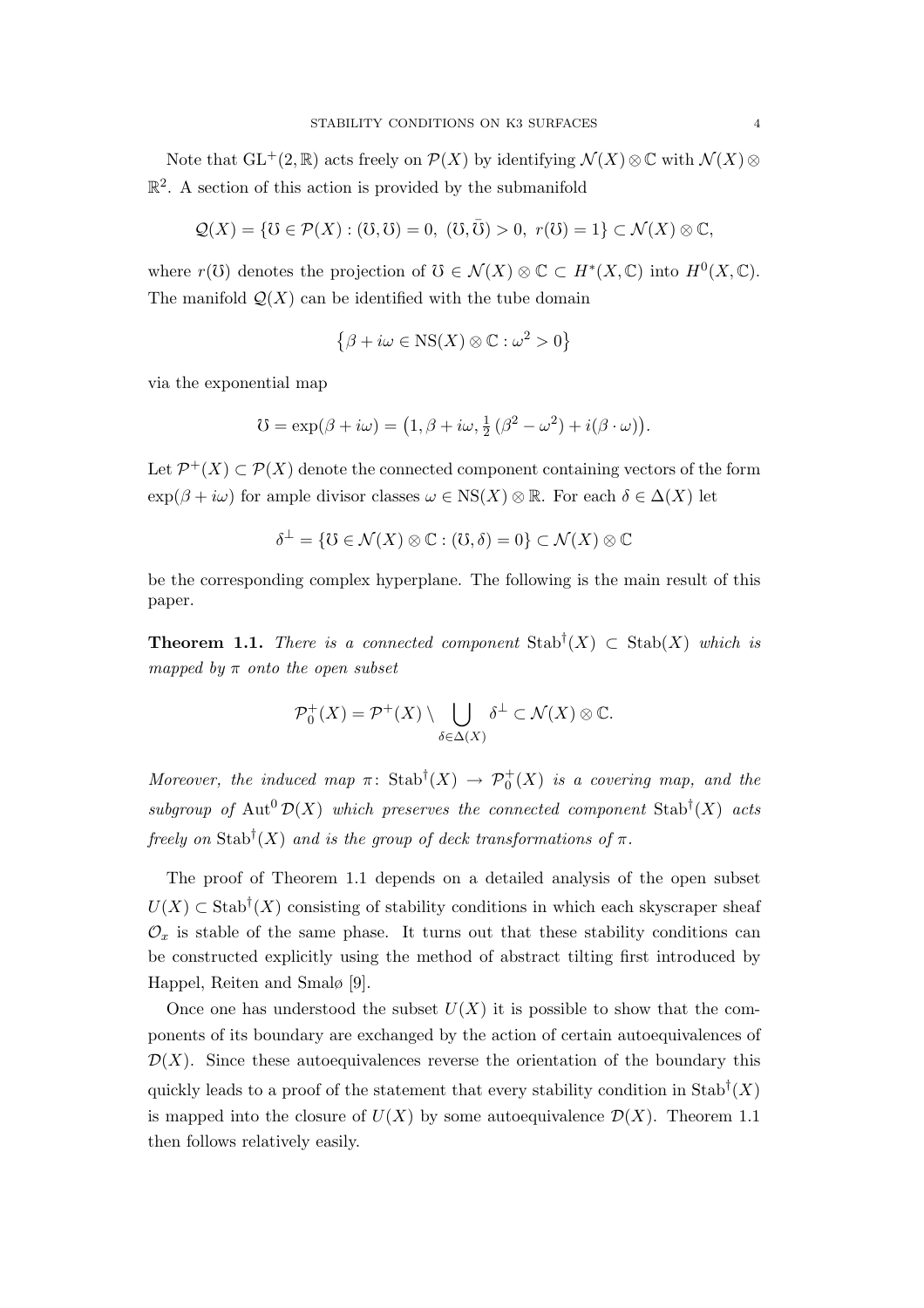**1.3.** Unfortunately, Theorem 1.1 is not enough to determine the group Aut  $\mathcal{D}(X)$ . The argument of Orlov [14, Proposition 3.5] shows that the image of the homomorphism  $\varpi$  contains the index two subgroup

$$
\operatorname{Aut}^+ H^*(X, \mathbb{Z}) \subset \operatorname{Aut} H^*(X, \mathbb{Z})
$$

consisting of elements which do not exchange the two components of  $\mathcal{P}(X)$ . But as pointed out by Szendrői [16], it is not known whether the map  $\varpi$  is onto.

Note that any element of Aut  $\mathcal{D}(X)$  not mapping into Aut<sup>+</sup>  $H^*(X, \mathbb{Z})$  could not preserve the component  $\text{Stab}^{\dagger}(X)$ . A related issue is that there may be several components of  $\text{Stab}(X)$  which are permuted by the action of  $\text{Aut}^0 \mathcal{D}(X)$ . Finally the space  $\text{Stab}^{\dagger}(X)$  may not be simply-connected. A proof of the following geometrical statement would solve all these problems.

**Conjecture 1.2.** The action of Aut  $\mathcal{D}(X)$  on Stab $(X)$  preserves the connected component Stab<sup>†</sup>(X). Moreover Stab<sup>†</sup>(X) is simply-connected. Thus there is a short exact sequence of groups

$$
1 \longrightarrow \pi_1 \mathcal{P}_0^+(X) \longrightarrow \operatorname{Aut} \mathcal{D}(X) \stackrel{\varpi}{\longrightarrow} \operatorname{Aut}^+ H^*(X, \mathbb{Z}) \longrightarrow 1.
$$

It seems reasonable to hope that a more detailed analysis of  $\text{Stab}(X)$ , and in particular its natural distance function, will lead to a proof of this conjecture.

**Acknowledgements.** Thanks first of all to Mike Douglas whose work on  $\pi$ -stability provided the basic idea for this paper. I'm also very grateful to So Okada, Balázs Szendrői, Hokuto Uehara and particularly Daniel Huybrechts for pointing out various gaps and errors in earlier versions.

## 2. STABILITY CONDITIONS

The notion of a stability condition on a triangulated category was introduced in [5]. The next three sections contain a summary of the contents of that paper together with a few additional statements that will be needed later on.

**Definition 2.1.** A stability condition  $\sigma = (Z, \mathcal{P})$  on a triangulated category  $\mathcal{D}$ consists of a linear map  $Z: K(\mathcal{D}) \to \mathbb{C}$  called the central charge, and full additive subcategories  $\mathcal{P}(\phi) \subset \mathcal{D}$  for each  $\phi \in \mathbb{R}$ , satisfying the following axioms:

- (a) if  $0 \neq E \in \mathcal{P}(\phi)$  then  $Z(E) = m(E) \exp(i\pi\phi)$  for some  $m(E) \in \mathbb{R}_{>0}$ ,
- (b) for all  $\phi \in \mathbb{R}$ ,  $\mathcal{P}(\phi + 1) = \mathcal{P}(\phi)[1]$ ,
- (c) if  $\phi_1 > \phi_2$  and  $A_j \in \mathcal{P}(\phi_j)$  then  $\text{Hom}_{\mathcal{D}}(A_1, A_2) = 0$ ,
- (d) for  $0 \neq E \in \mathcal{D}$  there is a finite sequence of real numbers

$$
\phi_1 > \phi_2 > \cdots > \phi_n
$$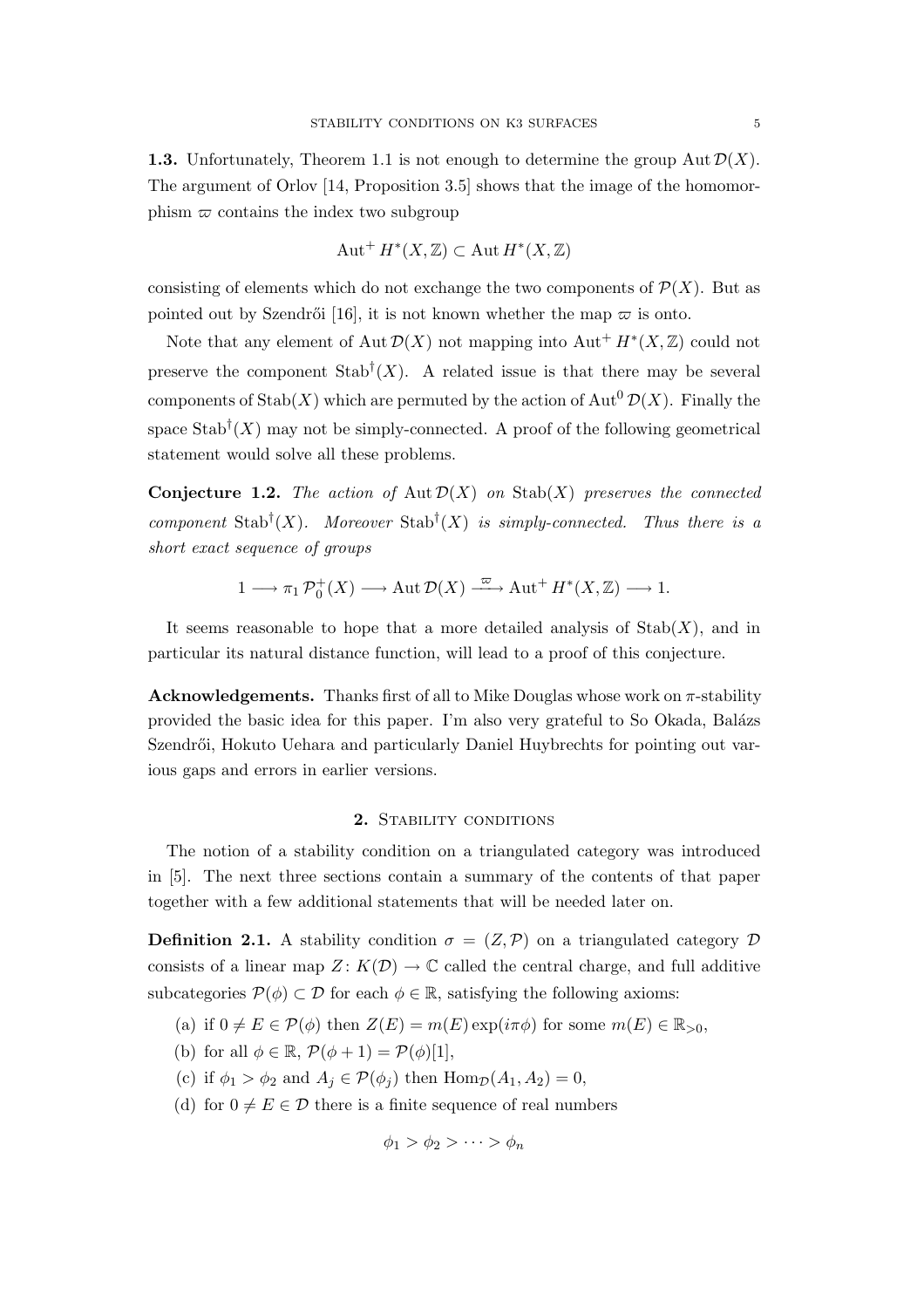and a collection of triangles



with  $A_j \in \mathcal{P}(\phi_j)$  for all j.

Given a stability condition as in the definition, each subcategory  $\mathcal{P}(\phi)$  is abelian. The nonzero objects of  $\mathcal{P}(\phi)$  are said to be semistable of phase  $\phi$  in  $\sigma$ , and the simple objects of  $\mathcal{P}(\phi)$  are said to be stable. It is an easy exercise to check that the decompositions of a nonzero object  $0 \neq E \in \mathcal{D}$  given by axiom (d) are uniquely defined up to isomorphism. The objects  $A_i$  will be called the semistable factors of E with respect to  $\sigma$ . Write  $\phi_{\sigma}^{+}(E) = \phi_1$  and  $\phi_{\sigma}^{-}(E) = \phi_n$ ; clearly  $\phi_{\sigma}^{-}(E) \leq \phi_{\sigma}^{+}(E)$ with equality holding precisely when E is semistable in  $\sigma$ . The mass of E is defined to be the positive real number  $m_{\sigma}(E) = \sum_{i} |Z(A_i)|$ . By the triangle inequality one has  $m_{\sigma}(E) \geq |Z(E)|$ . When the stability condition  $\sigma$  is clear from the context I often drop it from the notation and write  $\phi^{\pm}(E)$  and  $m(E)$ .

For any interval  $I \subset \mathbb{R}$ , define  $\mathcal{P}(I)$  to be the extension-closed subcategory of D generated by the subcategories  $\mathcal{P}(\phi)$  for  $\phi \in I$ . Thus, for example, the full subcategory  $\mathcal{P}((a, b))$  consists of the zero objects of D together with those objects  $0 \neq E \in \mathcal{D}$  which satisfy  $a < \phi^{-}(E) \leq \phi^{+}(E) < b$ .

To prove nice results it is necessary to put one extra condition on stability conditions. A stability condition is called locally finite if there is some  $\epsilon > 0$  such that each quasi-abelian category  $\mathcal{P}((\phi - \epsilon, \phi + \epsilon))$  is of finite length. For more details on this see [5]. If  $\sigma = (Z, \mathcal{P})$  is locally finite then each subcategory  $\mathcal{P}(\phi)$  has finite length, so that every semistable object has a finite Jordan-Hölder filtration into stable factors of the same phase.

The set  $\text{Stab}(\mathcal{D})$  of locally-finite stability conditions on a fixed triangulated category D has a natural topology induced by the generalised metric

$$
d(\sigma_1,\sigma_2)=\sup_{0\neq E\in\mathcal{D}}\left\{|\phi^-_{\sigma_2}(E)-\phi^-_{\sigma_1}(E)|,|\phi^+_{\sigma_2}(E)-\phi^+_{\sigma_1}(E)|,|\log\frac{m_{\sigma_2}(E)}{m_{\sigma_1}(E)}|\right\}\in [0,\infty].
$$

With this topology the functions  $m_{\sigma}(E)$  and  $\phi_{\sigma}^{\pm}(E)$  are continuous for every nonzero object  $E \in \mathcal{D}$ . It follows that the subset of Stab $(\mathcal{D})$  where a given object  $E \in \mathcal{D}$  is semistable is a closed subset.

**Lemma 2.2.** [5, Lemma 8.2] The generalised metric space  $Stab(\mathcal{D})$  carries a right action of the group  $\tilde{GL}^{+}(2,\mathbb{R})$ , the universal cover of  $GL^{+}(2,\mathbb{R})$ , and a left action by isometries of the group  $Aut(D)$  of exact autoequivalences of  $D$ . These two actions commute.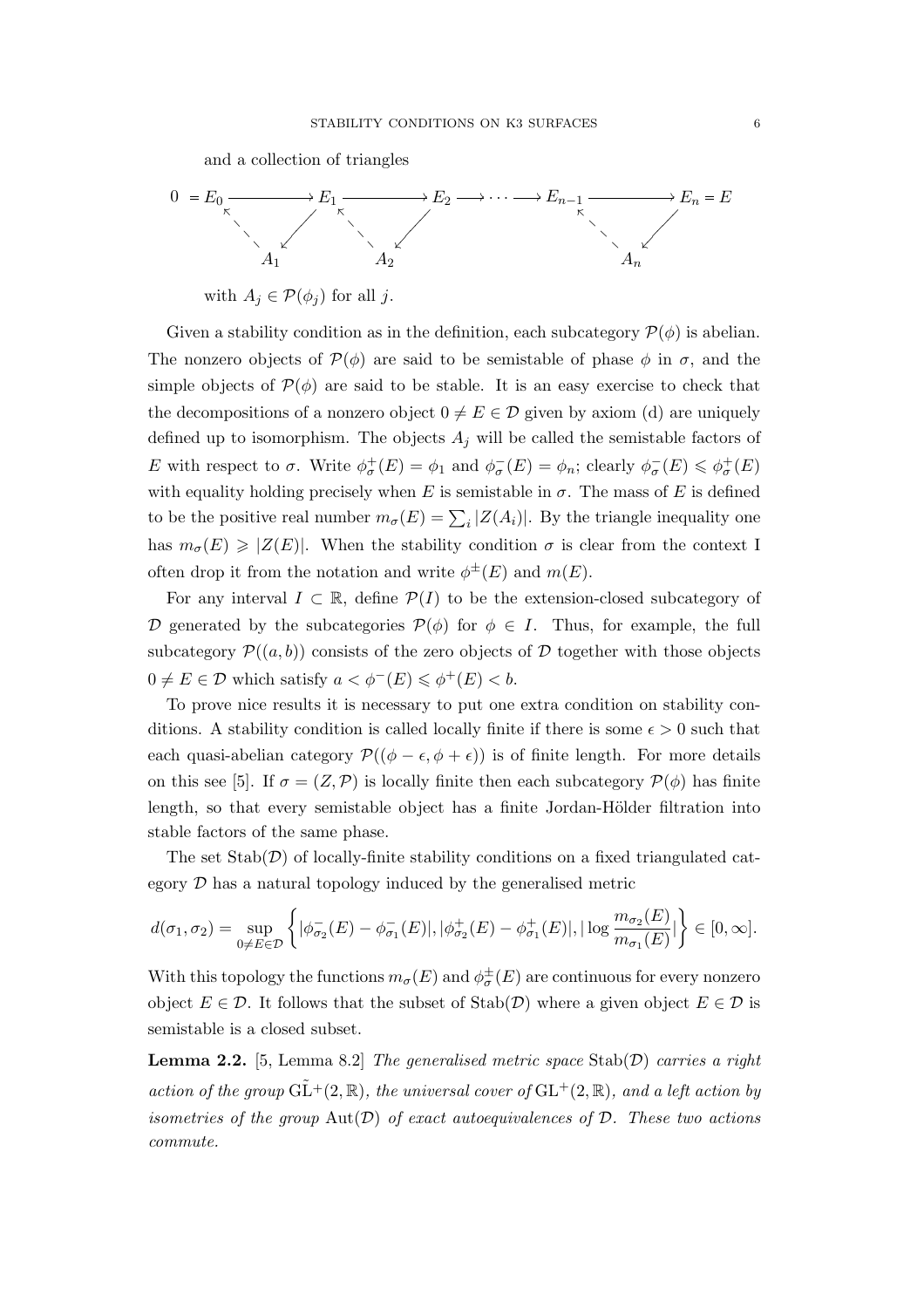Proof. First note that the group  $\widetilde{GL}^+(2,\mathbb{R})$  can be thought of as the set of pairs  $(T, f)$  where  $f: \mathbb{R} \to \mathbb{R}$  is an increasing map with  $f(\phi + 1) = f(\phi) + 1$ , and  $T: \mathbb{R}^2 \to$  $\mathbb{R}^2$  is an orientation-preserving linear isomorphism, such that the induced maps on  $S^1 = \mathbb{R}/2\mathbb{Z} = (\mathbb{R}^2 \setminus \{0\})/\mathbb{R}_{>0}$  are the same.

Given a stability condition  $\sigma = (Z, \mathcal{P}) \in \text{Stab}(\mathcal{D})$ , and a pair  $(T, f) \in \tilde{\text{GL}}^+(2, \mathbb{R})$ , define a new stability condition  $\sigma' = (Z', \mathcal{P}')$  by setting  $Z' = T^{-1} \circ Z$  and  $\mathcal{P}'(\phi) =$  $\mathcal{P}(f(\phi))$ . Note that the semistable objects of the stability conditions  $\sigma$  and  $\sigma'$  are the same, but the phases have been relabelled.

For the second action, note that an element  $\Phi \in Aut(\mathcal{D})$  induces an automorphism  $\phi$  of  $K(\mathcal{D})$ . If  $\sigma = (Z, \mathcal{P})$  is a stability condition on  $\mathcal{D}$ , define  $\Phi(\sigma)$  to be the stability condition  $(Z \circ \phi^{-1}, \mathcal{P}')$ , where  $\mathcal{P}'(t) = \Phi(\mathcal{P}(t))$ . The reader can easily check that this action is by isometries and commutes with the first.  $\Box$ 

If  $\sigma$  and  $\tau$  are stability conditions on a triangulated category  $\mathcal D$  define

$$
f(\sigma,\tau)=\sup_{0\neq E\in\mathcal{D}}\bigg\{|\phi^-_{\tau}(E)-\phi^-_{\sigma}(E)|,|\phi^+_{\tau}(E)-\phi^+_{\sigma}(E)|\bigg\}\in[0,\infty].
$$

For any connected component  $\text{Stab}^*(\mathcal{D}) \subset \text{Stab}(\mathcal{D})$  the function f:  $\text{Stab}^*(\mathcal{D}) \times$ Stab<sup>\*</sup>(D)  $\longrightarrow \mathbb{R}_{\geqslant 0}$  is continuous and finite. It appeared in [5] as a generalised metric on the space of slicings.

**Lemma 2.3.** [5, Lemma 6.4] If  $\sigma$  and  $\tau$  are stability conditions on a triangulated category D with the same central charge, and  $f(\sigma, \tau) < 1$ , then  $\sigma = \tau$ .

The main result of [5] is the following deformation result. The idea is that if  $\sigma = (Z, \mathcal{P})$  is a stability condition on a triangulated category  $\mathcal{D}$  and one deforms Z to a new group homomorphism  $W: K(\mathcal{D}) \to \mathbb{C}$  in such a way that the phase of each stable object in  $\sigma$  changes in a uniformly bounded way, then it is possible to define new classes of semistable objects  $\mathcal{Q}(\psi) \subset \mathcal{D}$  so that  $(W, \mathcal{Q})$  is a stability condition on D.

**Theorem 2.4.** [5, Theorem 7.1] Let  $\sigma = (Z, \mathcal{P})$  be a locally-finite stability condition on a triangulated category D. Take  $0 < \epsilon < \frac{1}{8}$  such that each of the quasi-abelian categories  $\mathcal{P}((t-4\epsilon,t+4\epsilon)) \subset \mathcal{D}$  is of finite length. If  $W: K(\mathcal{D}) \to \mathbb{C}$  is a group homomorphism satisfying

$$
|W(E) - Z(E)| < \sin(\pi \epsilon) |Z(E)|
$$

for all objects  $E \in \mathcal{D}$  which are stable in  $\sigma$ , then there is a locally-finite stability condition  $\tau = (W, \mathcal{Q})$  on D with  $f(\sigma, \tau) < \epsilon$ .

In fact in [5, Theorem 7.1] the inequality was assumed for all objects  $E \in \mathcal{D}$ which are semistable in  $\sigma$ , but it is clear that it is enough to check it for stable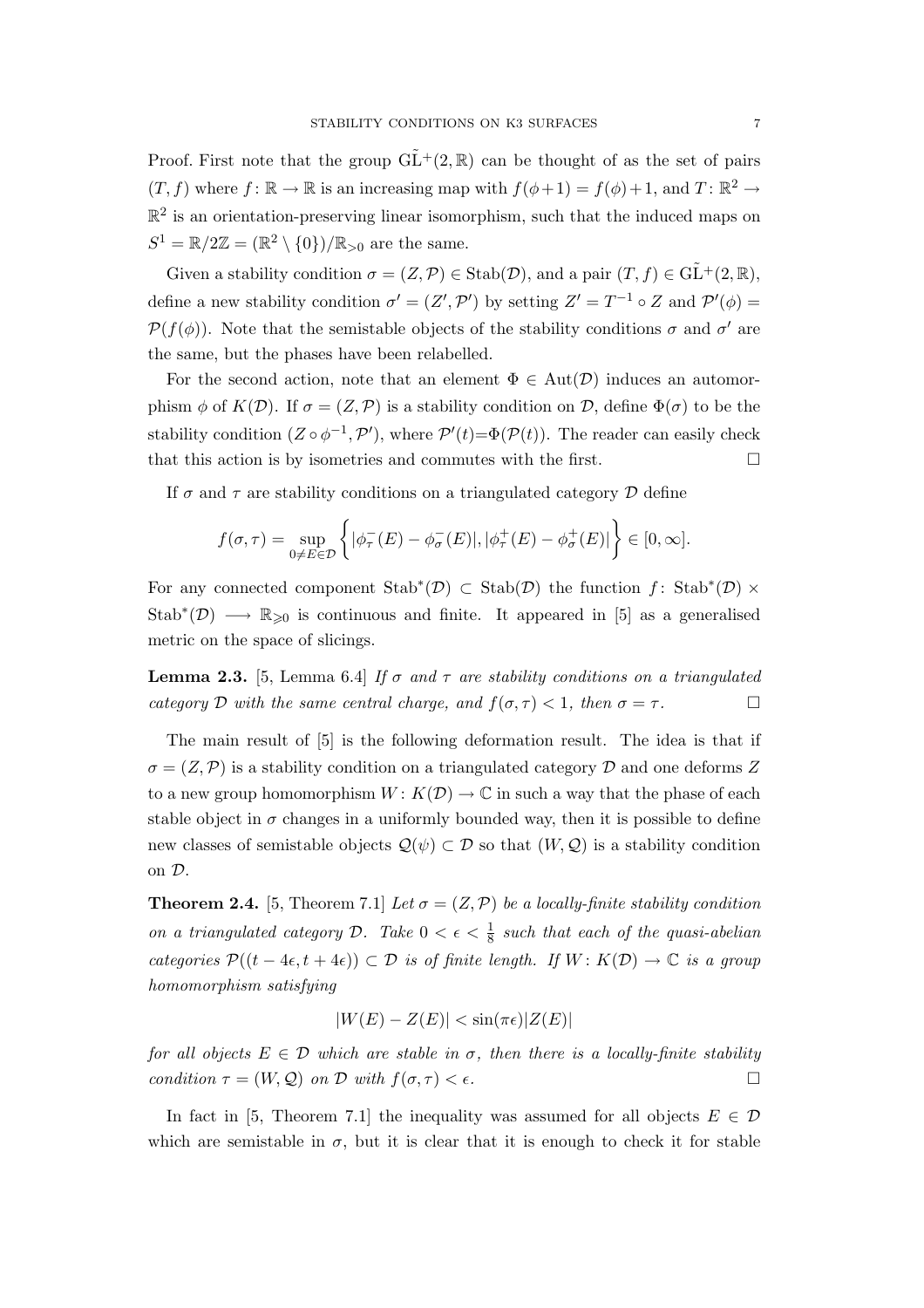objects, since any semistable object has a finite filtration by stable objects of the same phase.

# 3. T-structures and stability functions

A stability condition on a triangulated category  $\mathcal D$  consists of a t-structure on  $\mathcal D$ together with a stability function on its heart. This statement is made precise in Proposition 3.5 below. Readers unfamiliar with the concept of a t-structure should consult [2, 8]. The following easy result is a good exercise.

**Lemma 3.1.** A bounded t-structure is determined by its heart. Moreover, if  $A \subset \mathcal{D}$ is a full additive subcategory of a triangulated category  $D$ , then  $A$  is the heart of a bounded t-structure on D if and only if the following two conditions hold:

- (a) if A and B are objects of A then  $\text{Hom}_{\mathcal{D}}(A, B[k]) = 0$  for  $k < 0$ ,
- (b) for every nonzero object  $E \in \mathcal{D}$  there are integers  $m < n$  and a collection of triangles



with 
$$
A_i[i] \in \mathcal{A}
$$
 for all *i*.

In analogy with the standard t-structure on the derived category of an abelian category, the objects  $A_i[i]$  of  $A$  are called the cohomology objects of  $A$  in the given t-structure, and one often writes  $H^i(E) = A_i[i].$ 

A very useful method for constructing t-structures is provided by the idea of tilting with respect to a torsion pair, first introduced by D. Happel, I. Reiten and S. Smalø [9].

**Definition 3.2.** A torsion pair in an abelian category  $A$  is a pair of full subcategories  $(\mathcal{T}, \mathcal{F})$  of A which satisfy  $\text{Hom}_{\mathcal{A}}(T, F) = 0$  for  $T \in \mathcal{T}$  and  $F \in \mathcal{F}$ , and such that every object  $E \in \mathcal{A}$  fits into a short exact sequence

$$
0 \longrightarrow T \longrightarrow E \longrightarrow F \longrightarrow 0
$$

for some pair of objects  $T \in \mathcal{T}$  and  $F \in \mathcal{F}$ .

The objects of  $\mathcal T$  and  $\mathcal F$  are called torsion and torsion-free respectively. The following Lemma is pretty-much immediate from Lemma 3.1.

**Lemma 3.3.** [9, Proposition 2.1] Suppose  $A$  is the heart of a bounded t-structure on a triangulated category  $\mathcal D$ . Given an object  $E \in \mathcal D$  let  $H^i(E) \in \mathcal A$  denote the ith cohomology object of E with respect to this t-structure. Suppose  $(\mathcal{T}, \mathcal{F})$  is a torsion pair in A. Then the full subcategory

$$
\mathcal{A}^{\sharp} = \{ E \in \mathcal{D} : H^{i}(E) = 0 \text{ for } i \notin \{-1, 0\}, H^{-1}(E) \in \mathcal{F} \text{ and } H^{0}(E) \in \mathcal{T} \}
$$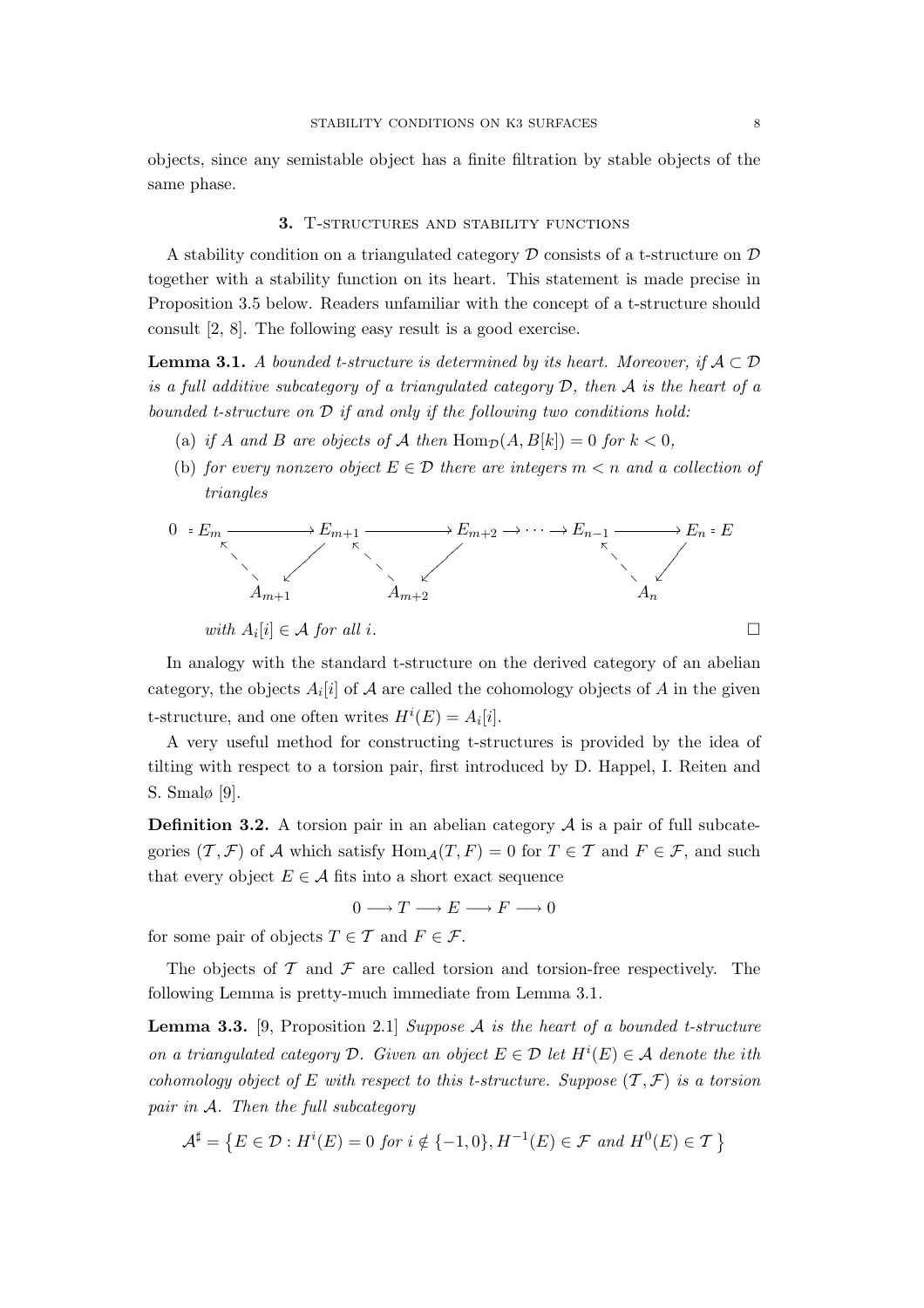is the heart of a bounded t-structure on  $D$ .  $\Box$ 

One says that  $A^{\sharp}$  is obtained from the category A by tilting with respect to the torsion pair  $(\mathcal{T}, \mathcal{F})$ . Note that the pair  $(\mathcal{F}[1], \mathcal{T})$  is a torsion pair in  $\mathcal{A}^{\sharp}$  and that tilting with respect to this pair gives back the original category  $A$  with a shift.

**Definition 3.4.** A stability function on an abelian category  $A$  is a group homomorphism  $Z: K(\mathcal{A}) \to \mathbb{C}$  such that

$$
0 \neq E \in \mathcal{A} \implies Z(E) \in \mathbb{R}_{>0} \exp(i\pi\phi(E)) \text{ with } 0 < \phi(E) \leq 1.
$$

The real number  $\phi(E) \in (0,1]$  is called the phase of the object E.

A nonzero object  $E \in \mathcal{A}$  is said to be semistable with respect to a stability function Z if

$$
0 \neq A \subset E \implies \phi(A) \leq \phi(E).
$$

The stability function  $Z$  is said to have the Harder-Narasimhan property if every nonzero object  $E \in \mathcal{A}$  has a finite filtration

$$
0 = E_0 \subset E_1 \subset \cdots \subset E_{n-1} \subset E_n = E
$$

whose factors  $F_j = E_j/E_{j-1}$  are semistable objects of A with

$$
\phi(F_1) > \phi(F_2) > \cdots > \phi(F_n).
$$

A simple sufficient condition for the existence of Harder-Narasimhan filtrations was given in [5, Proposition 2.4].

Proposition 3.5. [5, Proposition 5.3] To give a stability condition on a triangulated category  $\mathcal D$  is equivalent to giving a bounded t-structure on  $\mathcal D$  and a stability function on its heart which has the Harder-Narasimhan property.

Proof. If  $\sigma = (Z, \mathcal{P})$  is a stability condition on  $\mathcal{D}$ , the abelian subcategory  $\mathcal{A} =$  $\mathcal{P}((0, 1])$  is the heart of a bounded t-structure on D. The central charge Z defines a stability function on  $A$  and it is easy to check that the corresponding semistable objects are precisely the nonzero objects of the subcategories  $\mathcal{P}(\phi)$  for  $0 < \phi \leq 1$ . The decompositions of objects of  $A$  given by Definition 2.1(d) are Harder-Narasimhan filtrations.

For the converse, suppose  $A$  is the heart of a bounded t-structure on  $D$ , and  $Z: K(\mathcal{A}) \to \mathbb{C}$  is a stability function on  $\mathcal A$  with the Harder-Narasimhan property. Define a stability condition  $\sigma = (Z, \mathcal{P})$  on D as follows. For each  $\phi \in (0, 1]$  let  $P(\phi)$  be the full additive subcategory of D consisting of semistable objects of A with phase  $\phi$ , together with the zero objects of D. Condition (b) of Definition 2.1 then determines  $\mathcal{P}(\phi)$  for all  $\phi \in \mathbb{R}$  and conditions (a) and (c) are easily verified. Given a nonzero object  $E \in \mathcal{D}$ , a filtration as in Definition 2.1(d) can be obtained by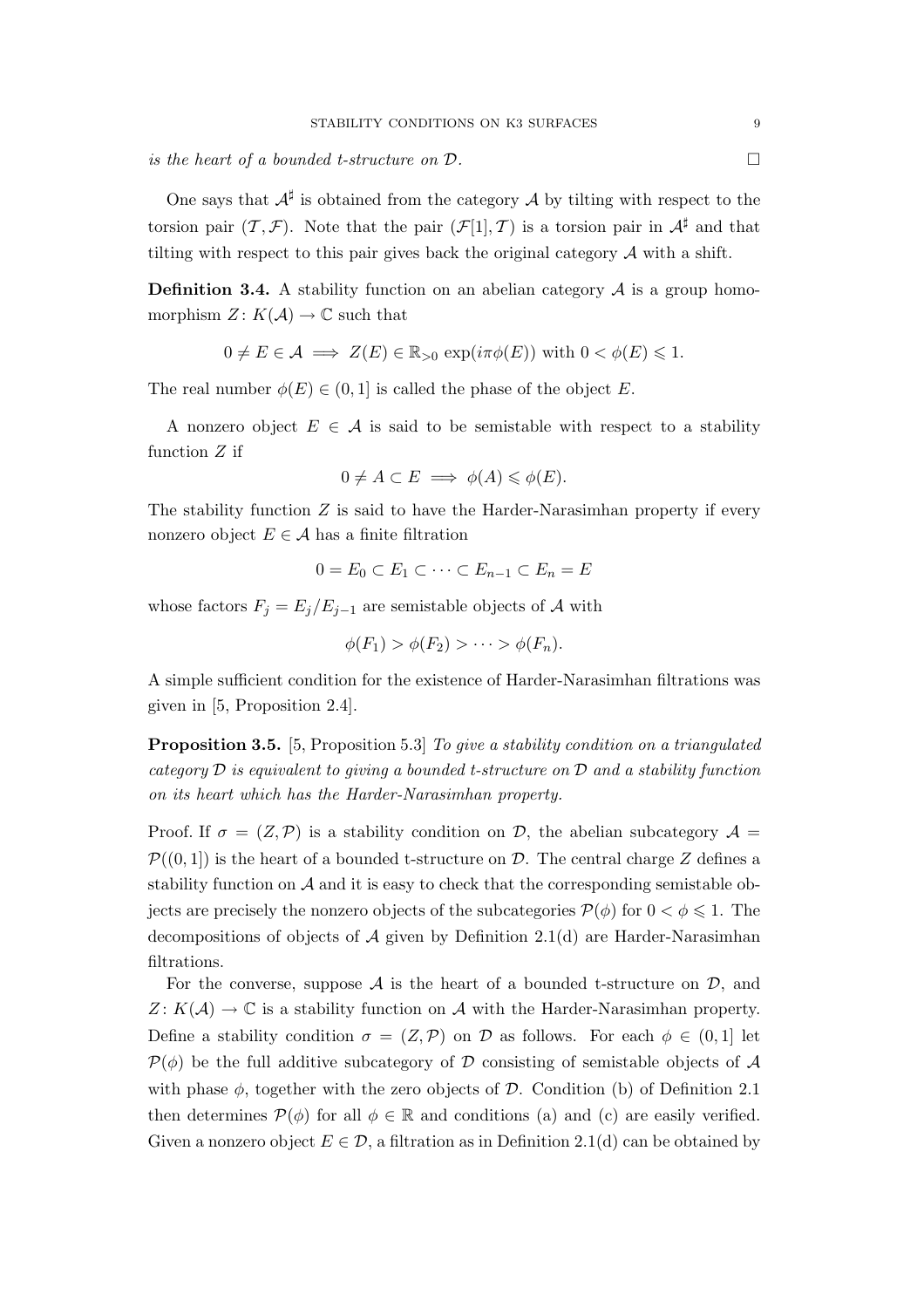combining the decompositions of Lemma 3.1 with the Harder-Narasimhan filtrations of the cohomology objects of  $E$ .

In Section 6 this result will be combined with the method of tilting and used to construct examples of stability conditions on K3 surfaces.

### 4. STABILITY CONDITIONS ON VARIETIES

In this paper the triangulated category  $\mathcal D$  will always be the bounded derived category of coherent sheaves  $\mathcal{D}(X)$  on a smooth projective variety X over the complex numbers. Any such category is of finite type, that is, for any pair of objects E and F in D the morphism space  $\bigoplus_i$  Hom $_X(E, F[i])$  is a finite-dimensional vector space over C. The Euler characteristic

$$
\chi(E, F) = \sum_{i} (-1)^{i} \dim_{\mathbb{C}} \text{Hom}_{X}(E, F[i]),
$$

then defines a bilinear form on the Grothendieck group  $K(X)$ . Serre duality shows that the left- and right-radicals  $K(X)^{\perp}$  and  $\perp K(X)$  are the same, so that the Euler form descends to a nondegenerate form  $\chi(-, -)$  on the numerical Grothendieck group

$$
\mathcal{N}(X) = K(X)/K(X)^{\perp}.
$$

The Riemann-Roch theorem shows that this free abelian group has finite rank. A stability condition  $\sigma = (Z, \mathcal{P})$  is said to be numerical if the central charge  $Z: K(X) \to \mathbb{C}$  factors through the quotient group  $\mathcal{N}(X)$ . An equivalent condition is that the central charge Z takes the form

$$
Z(E) = -\chi(\pi(\sigma), E)
$$

for some vector  $\pi(\sigma) \in \mathcal{N}(X) \otimes \mathbb{C}$ . Here E is simultaneously representing an element of  $K(X)$  and the quotient  $\mathcal{N}(X)$ . The sign is just to ensure agreement with later conventions.

The set of all locally finite numerical stability conditions on  $\mathcal{D}(X)$  with its natural topology will be denoted  $\text{Stab}(X)$ . The group  $\text{Aut }\mathcal{D}(X)$  of exact autoequivalences of  $\mathcal{D}(X)$  acts on Stab $(X)$ . Theorem 2.4 leads to the following result.

**Theorem 4.1.** [5, Cor. 1.3] For each connected component  $\text{Stab}^*(X) \subset \text{Stab}(X)$ there is a linear subspace  $V \subset \mathcal{N}(X) \otimes \mathbb{C}$  such that

$$
\pi\colon\operatorname{Stab}^*(X)\longrightarrow\mathcal{N}(X)\otimes\mathbb{C}
$$

is a local homeomorphism onto an open subset of the subspace  $V$ . In particular Stab $*(X)$  is a finite-dimensional complex manifold.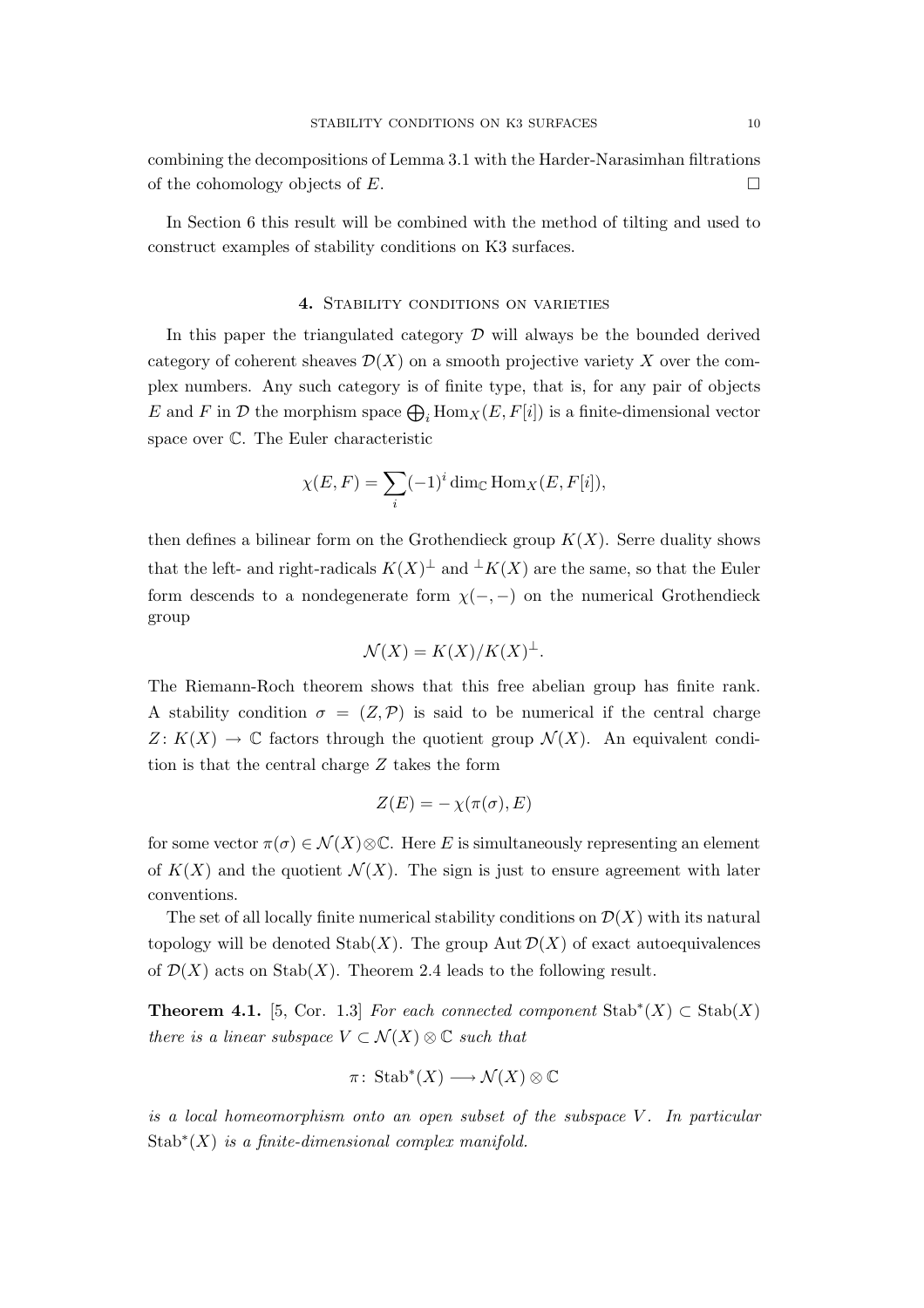In all known examples, the subspace V of Theorem 4.1 is actually equal to  $\mathcal{N}(X)$ ⊗ C. Since it is not known whether this is always the case the following definition will be useful.

**Definition 4.2.** A connected component  $\text{Stab}^*(X) \subset \text{Stab}(X)$  will be called full if the subspace V of Theorem 4.1 is equal to  $\mathcal{N}(X) \otimes \mathbb{C}$ . A stability condition  $\sigma \in \text{Stab}(X)$  is full if it lies in a full component.

Note that if a stability condition  $\sigma \in \text{Stab}(X)$  is full and  $\Phi \in \text{Aut}\,\mathcal{D}(X)$  is an autoequivalence then the stability condition  $\Phi(\sigma)$  is also full.

Later on it will be important to be able to choose the constant  $\epsilon$  appearing in Theorem 2.4 uniformly. This can be done for full stability conditions. To do so one first considers discrete stability conditions.

**Definition 4.3.** A stability condition  $\sigma = (Z, \mathcal{P})$  on  $\mathcal{D}$  is called discrete if the image of  $Z: K(\mathcal{D}) \to \mathbb{C}$  is a discrete subgroup.

**Lemma 4.4.** Suppose  $\sigma = (Z, \mathcal{P})$  is a discrete stability condition and fix  $0 < \epsilon < \frac{1}{2}$ . Then for each  $\phi \in \mathbb{R}$  the quasi-abelian category  $\mathcal{P}((\phi - \epsilon, \phi + \epsilon))$  is of finite length. In particular  $\sigma$  is locally finite.

Proof. Fix  $\phi \in \mathbb{R}$  and set  $\mathcal{A} = \mathcal{P}((\phi - \epsilon, \phi + \epsilon))$ . The central charge of any nonzero object  $A \in \mathcal{A}$  lies in the sector

$$
S = \{ z = r \exp(i\pi\psi) : r > 0 \text{ and } \phi - \epsilon < \psi < \phi + \epsilon \}
$$

which is strictly smaller than a half-plane in  $\mathbb{C}$ . Set  $f(A) = \text{Re}(\exp(-i\pi\phi)Z(A))$ ¢ . Then  $f(A) > 0$  for all nonzero objects  $A \in \mathcal{A}$ . If

$$
0 \longrightarrow A \longrightarrow B \longrightarrow C \longrightarrow 0
$$

is a strict short exact sequence in A then  $f(B) = f(A) + f(C)$ . Thus for a given object  $E \in \mathcal{A}$  the central charges of all sub and quotient objects lie in the bounded region

$$
\{z \in S : \text{Re}\left(\exp(-i\pi\phi)z\right) < f(E)\}
$$

Since  $\sigma$  is discrete there are only finitely many possibilities, and so any chains of sub or quotient objects must terminate.  $\Box$ 

**Lemma 4.5.** Suppose  $\sigma = (Z, \mathcal{P}) \in \text{Stab}(X)$  is a full stability condition and fix  $0 < \epsilon < \frac{1}{2}$ . Then for each  $\phi \in \mathbb{R}$  the quasi-abelian category  $\mathcal{P}((\phi - \epsilon, \phi + \epsilon))$  is of finite length.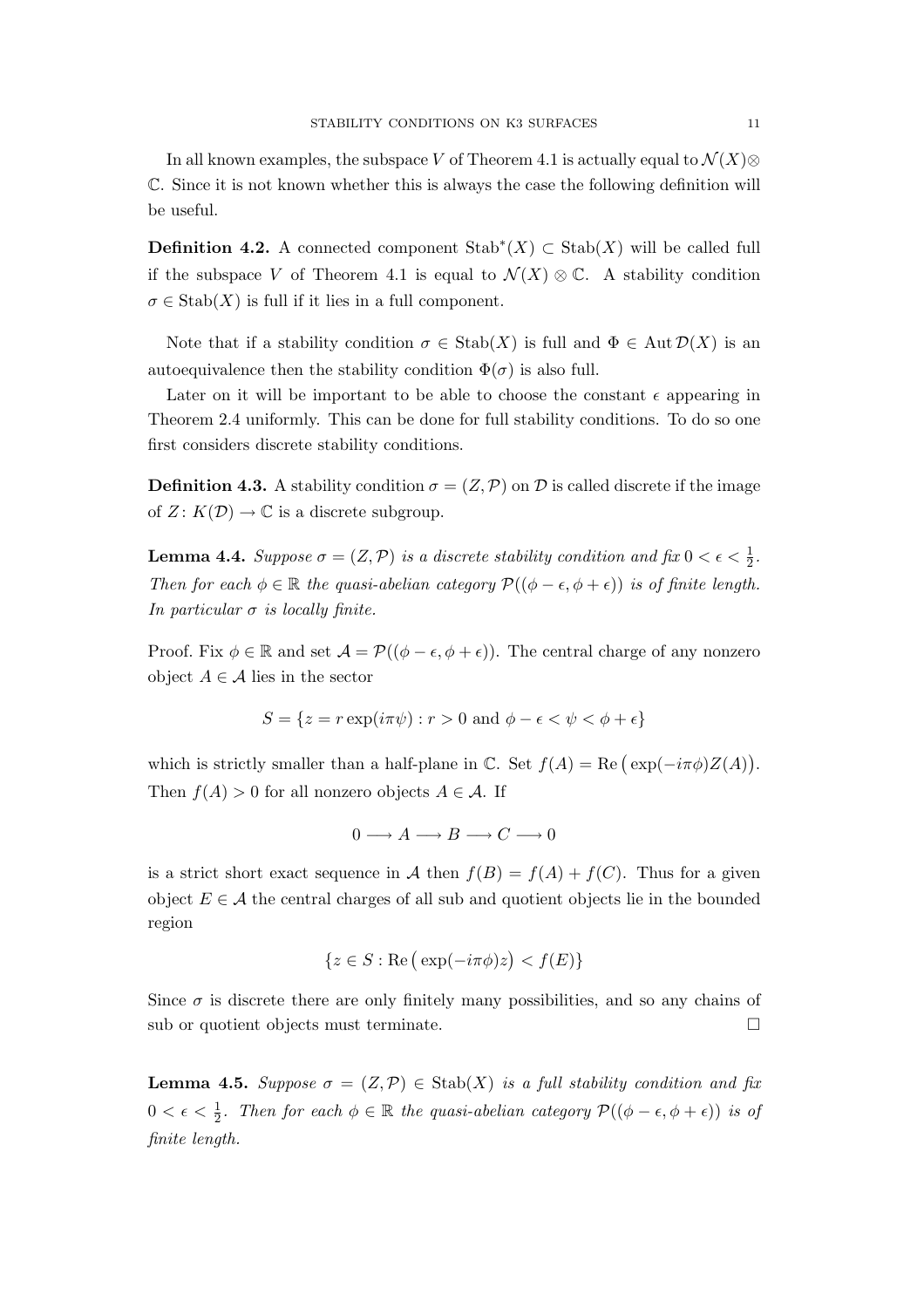Proof. The basic point is that there exist discrete stability conditions in  $\text{Stab}(X)$ arbitrarily close to  $\sigma$ . Indeed, one can approximate  $\pi(\sigma) \in \mathcal{N}(X) \otimes \mathbb{C}$  arbitrarily closely by points in  $\mathcal{N}(X) \otimes \mathbb{Q}[i]$ . By the fullness assumption these points can be lifted to stability conditions  $\tau = (W, \mathcal{Q})$  lying arbitrarily close to  $\sigma$ . The resulting stability conditions will clearly be discrete. But by [5, Lemma 6.1], if  $f(\sigma, \tau) < \eta$ then  $\mathcal{P}((\phi - \epsilon, \phi + \epsilon)) \subset \mathcal{Q}((\phi - \epsilon - \eta, \phi + \epsilon + \eta))$  so the result follows from Lemma  $4.4.$ 

### 5. Sheaves on K3 surfaces

This section contains some basic results about coherent sheaves on K3 surfaces. These are mostly taken from Mukai's excellent paper [12]. Throughout notation will be as in the introduction. In particular  $X$  is a fixed algebraic K3 surface over  $\mathbb C$  and  $\mathcal D(X)$  is the corresponding bounded derived category of coherent sheaves.

There are various notions of stability for sheaves on a K3 surface, the most basic of which is slope-stability. Recall that if  $\omega \in \text{NS}(X)$  is an ample divisor class, one defines the slope  $\mu_{\omega}(E)$  of a torsion-free sheaf E on X to be the quotient

$$
\mu_{\omega}(E) = \frac{c_1(E) \cdot \omega}{r(E)}.
$$

A torsion-free sheaf E is said to be  $\mu_{\omega}$ -semistable if  $\mu_{\omega}(A) \leq \mu_{\omega}(E)$  for every subsheaf  $0 \neq A \subset E$ . If the inequality is always strict when A is of strictly smaller rank then E is said to be  $\mu_{\omega}$ -stable. This definition can be extended to include any class  $\omega$  in the ample cone of X,

$$
Amp(X) = \{ \omega \in NS(X) \otimes \mathbb{R} : \omega^2 > 0 \text{ and } \omega \cdot C > 0 \text{ for any curve } C \subset X \}.
$$

One very important point to realise is that slope-stability does not arise from a stability condition on  $\mathcal{D}(X)$ . The function  $Z(E) = -c_1(E) \cdot \omega + ir(E)$  is not a stability function on the category of coherent sheaves on  $X$ , because it is zero on any sheaf supported in dimension zero. Thus constructing examples of stability conditions on  $\mathcal{D}(X)$  is a non-trivial problem, which will be tackled in the next section.

Sending an object  $E \in \mathcal{D}(X)$  to its Mukai vector

$$
v(E) = (r(E), c_1(E), s(E)) = ch(E)\sqrt{td(X)} \in H^*(X, \mathbb{Z})
$$

identifies the numerical Grothendieck group of  $X$  with the sublattice

$$
\mathcal{N}(X) = \mathbb{Z} \oplus \text{NS}(X) \oplus \mathbb{Z} = H^*(X, \mathbb{Z}) \cap \Omega^{\perp} \subset H^*(X, \mathbb{C})
$$

defined in the introduction. The Riemann-Roch theorem then shows that the Mukai bilinear form induces the negative of the Euler form on  $\mathcal{N}(X)$  [12, Proposition 2.2],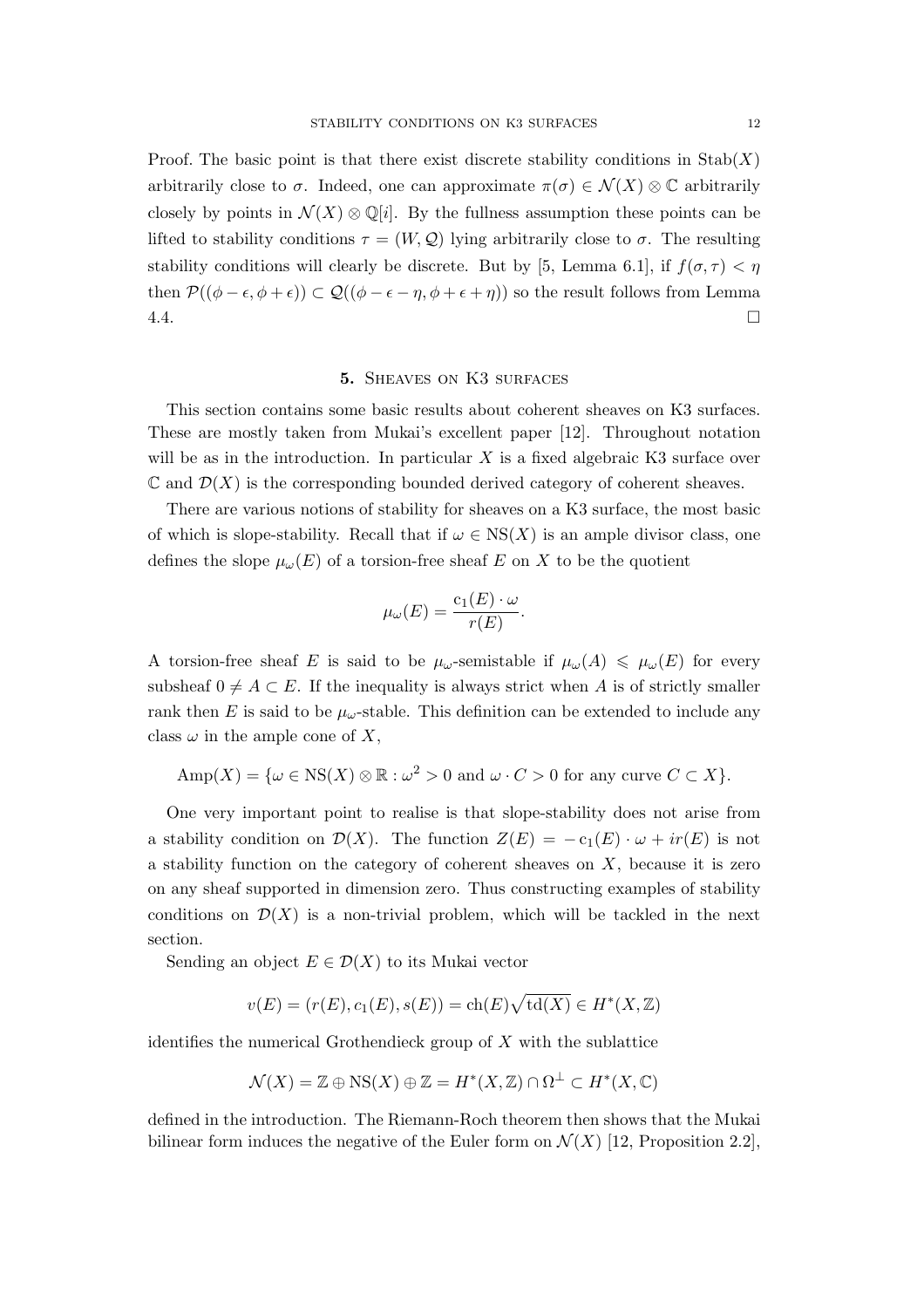so that for any pair of objects E and F of  $\mathcal{D}(X)$ 

$$
\chi(E, F) = \sum_{i} (-1)^{i} \dim_{\mathbb{C}} \text{Hom}_{X}^{i}(E, F) = -(v(E), v(F)).
$$

Recall also [12, Proposition 2.3] that Serre duality gives isomorphisms

$$
\operatorname{Hom}_X^i(E, F) \cong \operatorname{Hom}_X^{2-i}(F, E)^*.
$$

If the objects E and F lie in the heart of some t-structure on  $\mathcal{D}(X)$  these spaces vanish for  $i < 0$  and hence also for  $i > 2$ . This is the case for example when E and  $F$  are both sheaves, or if  $E$  and  $F$  are semistable of the same phase in some stability condition. In this situation, combining Riemann-Roch and Serre duality often allows one to determine the spaces  $\text{Hom}_X^i(E, F)$ . The next Lemma is a good example.

**Lemma 5.1.** [12, Corollary 2.5] If  $E \in \mathcal{D}(X)$  is stable in some stability condition on X, or is a  $\mu_{\omega}$ -stable sheaf for some  $\omega \in \text{Amp}(X)$ , then

$$
\dim_{\mathbb{C}} \text{Hom}_X^1(E, E) = 2 + v(E)^2 \geqslant 0,
$$

with equality precisely when E is spherical.

Proof. Any stable object satisfies  $\text{Hom}_X(E, E) = \mathbb{C}$ , so that by Serre duality, one has  $\text{Hom}_X^2(E, E) = \mathbb{C}$  also, and the given inequality follows from Riemann-Roch.  $\Box$ 

The following Lemma is essentially due to Mukai.

**Lemma 5.2.** [12, Corollary 2.8] Suppose  $A \subset \mathcal{D}(X)$  is the heart of a bounded t-structure and

$$
0 \longrightarrow A \longrightarrow B \longrightarrow C \longrightarrow 0
$$

is a short exact sequence in A with  $\text{Hom}_X(A, C) = 0$ . Then

 $\dim_{\mathbb{C}} \text{Hom}_X^1(A, A) + \dim_{\mathbb{C}} \text{Hom}_X^1(C, C) \leq \dim_{\mathbb{C}} \text{Hom}_X^1(B, B).$ 

Proof. Given objects  $E$  and  $F$  of  $A$  write

$$
(E, F)^i = \dim_{\mathbb{C}} \text{Hom}_X^i(E, F).
$$

Thus  $(E, F)^i = 0$  unless  $0 \leq i \leq 2$ , and Serre duality gives  $(E, F)^i = (F, E)^{2-i}$ . The stated inequality is equivalent to

$$
(A,A)^0 + (C,C)^0 + (C,A)^0 \leq (C,A)^1 + (B,B)^0,
$$

which follows from the existence of an exact sequence

 $0 \to \text{Hom}_X(C, A) \to \text{End}_X(B) \to \text{End}_X(A) \oplus \text{End}_X(C) \to \text{Hom}_X^1(C, A).$ 

To see where this sequence comes from note that because  $(A, C)^0 = 0$ , any endomorphism of B induces an endomorphism of the whole triangle  $A \to B \to C$ , which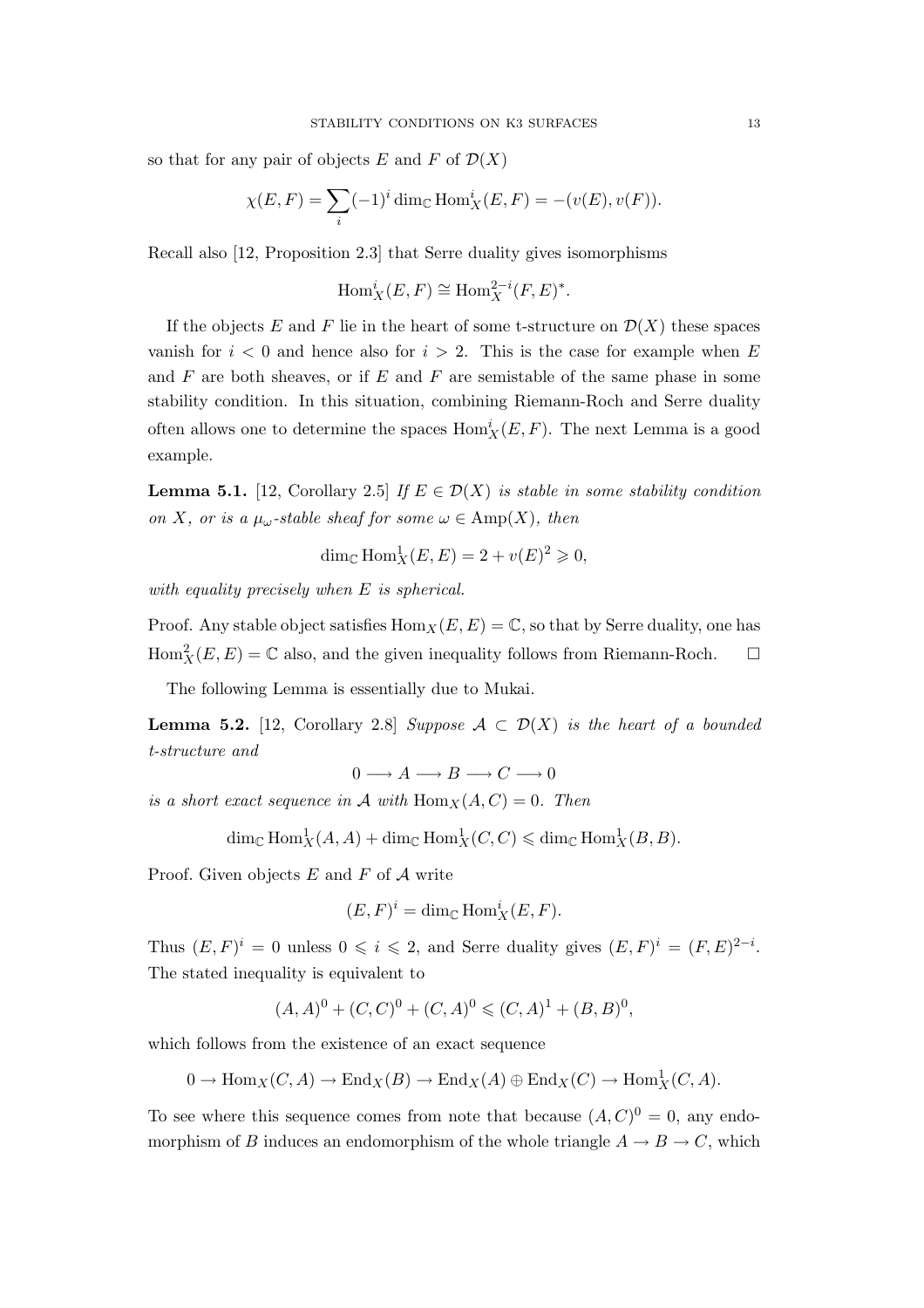is just a pair of endomorphisms of  $A$  and  $C$  preserving the class of the connecting morphism  $C \to A[1]$ .

The following important result of Yoshioka gives existence of semistable sheaves.

**Theorem 5.3.** (Yoshioka) Suppose  $v \in \mathcal{N}(X)$  satisfies  $v^2 \ge -2$  and  $r(v) > 0$ . Then for any ample divisor class  $\omega \in \text{Amp}(X)$ , there are torsion-free  $\mu_{\omega}$ -semistable sheaves on X with Mukai vector v.

Proof. Since one is looking only for semistable sheaves it is enough to check the case when  $v \in \mathcal{N}(X)$  is primitive. Using the wall and chamber structure of  $\text{Amp}(X)$ (see for example [17]) one can also deform  $\omega$  a little so that it is general for v, in the sense that all  $\mu_{\omega}$ -semistable sheaves with Mukai vector v are actually  $\mu_{\omega}$ -stable. The result then follows from [18, Theorem 8.1].  $\Box$ 

### 6. CONSTRUCTING STABILITY CONDITIONS

Having dealt with the preliminaries it is now possible to make a start on the proof of Theorem 1.1. For the next nine sections  $X$  will be a fixed algebraic K3 surface over C. In the next two sections we use the method of tilting to construct examples of stability conditions on the bounded derived category of coherent sheaves  $\mathcal{D}(X)$ .

Take a pair of R-divisors  $\beta, \omega \in \text{NS}(X) \otimes \mathbb{R}$  such that  $\omega \in \text{Amp}(X)$  lies in the ample cone. As in the introduction, define a group homomorphism  $Z: \mathcal{N}(X) \to \mathbb{C}$ by the formula

$$
Z(E) = (\exp(\beta + i\omega), v(E)).
$$

A little rewriting shows that if  $E \in \mathcal{D}(X)$  has Mukai vector  $(r, \Delta, s)$  with  $r \neq 0$ then

$$
(\star) \qquad \qquad Z(E) = \frac{1}{2r} \left( (\Delta^2 - 2rs) + r^2 \omega^2 - (\Delta - r\beta)^2 \right) + i(\Delta - r\beta) \cdot \omega
$$

which reduces to  $Z(E) = (\Delta \cdot \beta - s) + i(\Delta \cdot \omega)$  when  $r = 0$ .

Every torsion-free sheaf  $E$  on  $X$  has a unique Harder-Narasimhan filtration

$$
0 = E_0 \subset E_1 \subset \cdots \subset E_{n-1} \subset E_n = E
$$

whose factors  $F_i = E_i/E_{i-1}$  are  $\mu_{\omega}$ -semistable torsion-free sheaves with descending slope  $\mu_{\omega}$ . Truncating Harder-Narasimhan filtrations at the point  $\mu_{\omega} = \beta \cdot \omega$  leads to the following statement.

**Lemma 6.1.** For any pair  $\beta, \omega \in \text{NS}(X) \otimes \mathbb{R}$  with  $\omega \in \text{Amp}(X)$  there is a unique torsion pair  $(\mathcal{T}, \mathcal{F})$  on the category  $\text{Coh}(X)$  such that T consists of sheaves whose torsion-free parts have  $\mu_{\omega}$ -semistable Harder-Narasimhan factors of slope  $\mu_{\omega} > \beta \cdot \omega$ and F consists of torsion-free sheaves on X all of whose  $\mu_{\omega}$ -semistable Harder-Narasimhan factors have slope  $\mu_{\omega} \leq \beta \cdot \omega$ .  $\Box$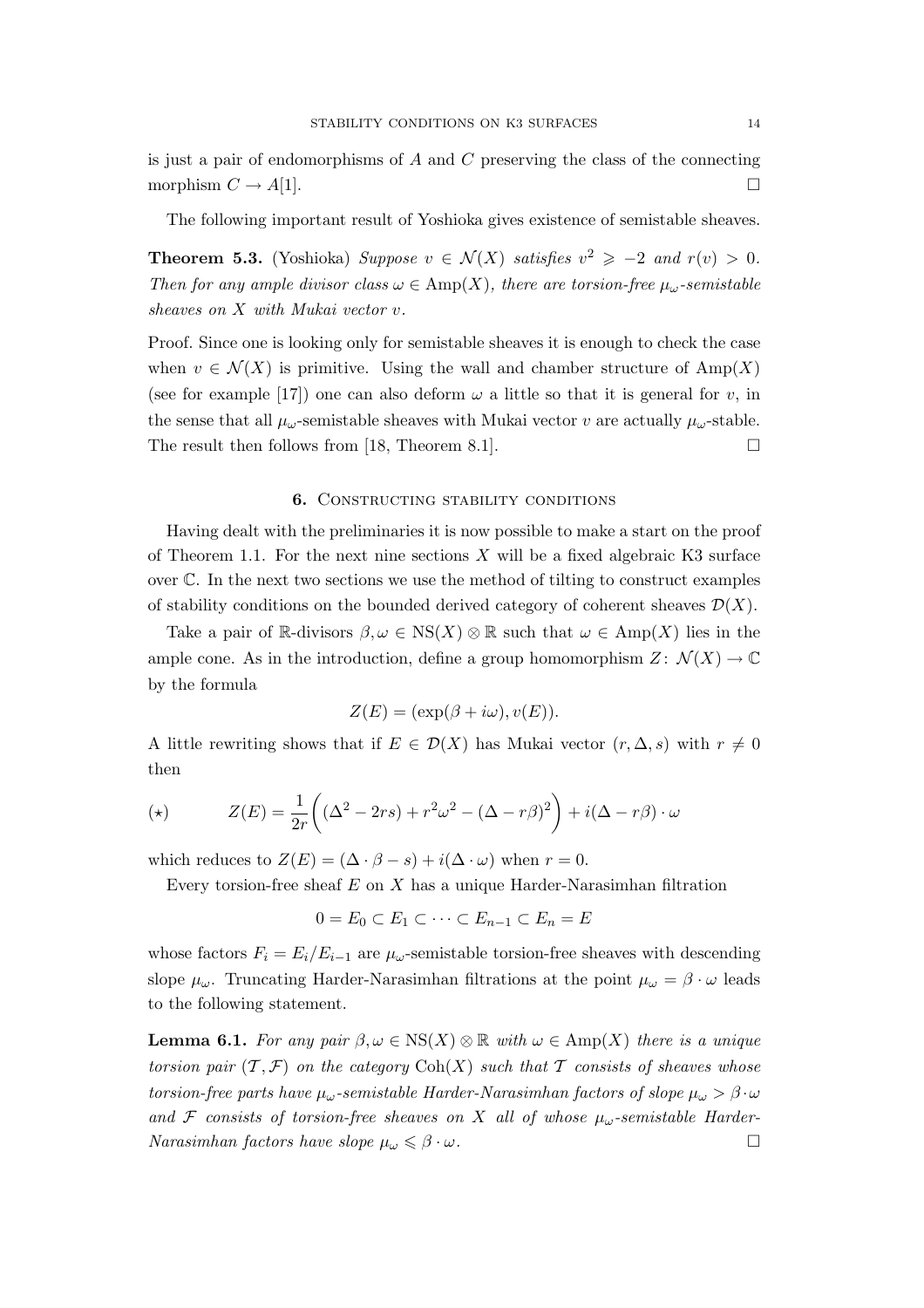Tilting with respect to the torsion pair of Lemma 6.1 gives a bounded t-structure on  $\mathcal{D}(X)$  with heart

$$
\mathcal{A}(\beta,\omega) = \left\{ E \in \mathcal{D}(X) : H^i(E) = 0 \text{ for } i \notin \{-1,0\}, H^{-1}(E) \in \mathcal{F} \text{ and } H^0(E) \in \mathcal{T} \right\}.
$$

Note that  $\mathcal{A}(\beta,\omega)$  does not really depend on  $\beta$ , only on  $\beta \cdot \omega$ . Note also that all torsion sheaves on X are objects of T and hence also of the abelian category  $\mathcal{A}(\beta,\omega)$ .

**Lemma 6.2.** Take a pair  $\beta, \omega \in \text{NS}(X) \otimes \mathbb{R}$  with  $\omega \in \text{Amp}(X)$ . Then the group homomorphism Z defined above is a stability function on the abelian category  $\mathcal{A}(\beta,\omega)$ providing  $\beta$  and  $\omega$  are chosen so that for all spherical sheaves E on X one has  $Z(E) \notin \mathbb{R}_{\leq 0}$ . This holds in particular whenever  $\omega^2 > 2$ .

Proof. It is clear that  $Z(E)$  lies in the upper half-plane for every sheaf supported on a curve, and every torsion-free semistable sheaf E with  $\mu_{\omega}(E) > \beta \cdot \omega$ . Moreover, if E is supported in dimension zero then  $Z(E) \in \mathbb{R}_{\leq 0}$ . Similarly, if E is torsion-free with  $\mu_{\omega}(E) < \beta \cdot \omega$  then  $Z(E[1])$  lies in the upper half-plane.

The only non-trivial part is to check that if a torsion-free  $\mu_{\omega}$ -semistable sheaf E satisfies  $(\Delta - r\beta) \cdot \omega = 0$  then  $Z(E) \in \mathbb{R}_{>0}$ . It is enough to check this when E is  $\mu_{\omega}$ -stable. By Lemma 5.1, the Mukai vector  $v(E) = (r, \Delta, s)$  satisfies

$$
\Delta^2 - 2rs = v(E)^2 \geqslant -2
$$

with equality precisely when E is spherical. Since  $(\Delta - r\beta) \cdot \omega = 0$  the Hodge index theorem gives  $(\Delta - r\beta)^2 \leq 0$ , so if E is not spherical then  $Z(E)$  lies on the positive real axis. If  $\omega^2 > 2$  then  $Z(E)$  lies on the positive real axis even if E is spherical.  $\Box$ 

Suppose the pair  $\beta, \omega \in \text{NS}(X) \otimes \mathbb{R}$  satisfy the condition of Lemma 6.2. If the corresponding stability function Z has the Harder-Narasimhan property, Proposition 3.5 shows that there is a uniquely-defined stability condition  $\sigma = (Z, \mathcal{P})$  on  $\mathcal{D}(X)$ with heart  $\mathcal{P}((0,1]) = \mathcal{A}(\beta,\omega)$  and central charge Z. In Section 11 it will be shown that in fact this Harder-Narasimhan property always holds. In the next section a weaker result will be proved, namely that the Harder-Narasimhan property holds when  $\beta$  and  $\omega$  are rational.

The following observation will be used later to characterise the potential stability conditions constructed above.

**Lemma 6.3.** For any pair  $\beta, \omega \in \text{NS}(X) \otimes \mathbb{R}$  with  $\omega \in \text{Amp}(X)$ , and any point  $x \in X$ , the skyscraper sheaf  $\mathcal{O}_x$  is a simple object of the abelian category  $\mathcal{A}(\beta,\omega)$ .

Proof. As remarked above, any torsion sheaf on  $X$  lies in the torsion subcategory T and hence in the abelian category  $\mathcal{A}(\beta,\omega)$ . Suppose

$$
0 \longrightarrow A \longrightarrow \mathcal{O}_x \longrightarrow B \longrightarrow 0
$$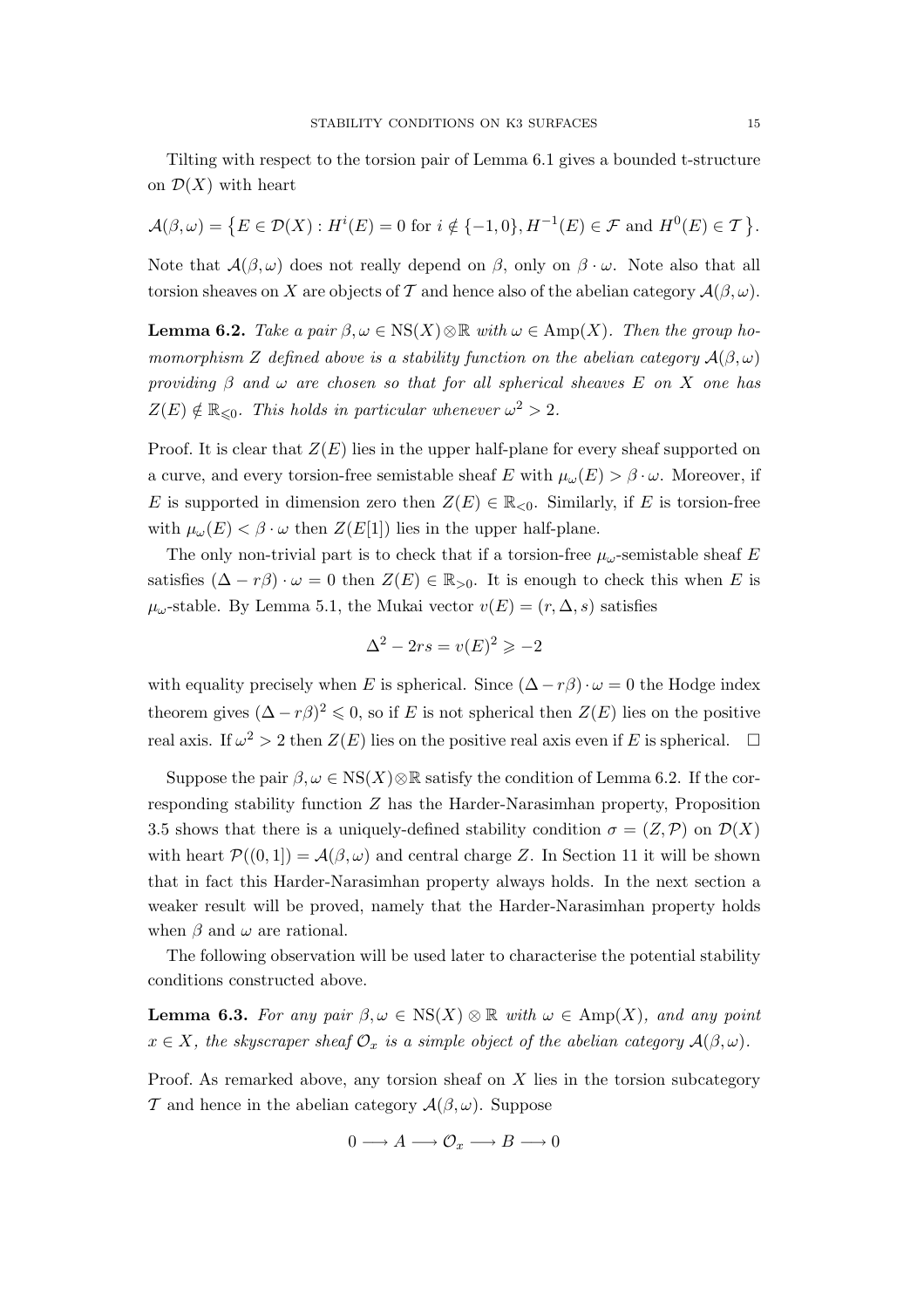is a short exact sequence in  $\mathcal{A}(\beta,\omega)$ . Taking cohomology gives an exact sequence of sheaves on X

$$
0 \longrightarrow H^{-1}(B) \longrightarrow H^0(A) \longrightarrow \mathcal{O}_x \longrightarrow H^0(B) \longrightarrow 0.
$$

Note that  $H^{-1}(B)$  is torsion-free. It follows that the  $\mu_{\omega}$ -semistable factors of  $H^{-1}(B)$  and  $H^{0}(A)$  have the same slope. This contradicts the definition of the category  $\mathcal{A}(\beta,\omega)$  unless  $H^{-1}(B)=0$ , in which case either A or B must be zero.  $\square$ 

### 7. The Harder-Narasimhan property

This section fills a gap in the original version of this paper. I am very grateful to D. Huybrechts for pointing out the error, and to E. Macri and P. Stellari who independently obtained Proposition 7.1 below.

Take  $\beta, \omega \in \text{NS}(X) \otimes \mathbb{R}$  with  $\omega \in \text{Amp}(X)$  and let  $Z: \mathcal{N}(X) \to \mathbb{C}$  be the group homomorphism

$$
Z(E) = (\exp(\beta + i\omega), v(E))
$$

defined in the previous section. Suppose that for all spherical sheaves  $E$  on  $X$  one has  $Z(E) \notin \mathbb{R}_{\leq 0}$ . According to Lemma 6.2 the map Z then defines a stability function on the abelian category  $\mathcal{A}(\beta,\omega) \subset \mathcal{D}(X)$ .

**Proposition 7.1.** If  $\beta, \omega \in \text{NS}(X) \otimes \mathbb{Q}$  are rational then the stability function Z on  $\mathcal{A}(\beta,\omega)$  has the Harder-Narasimhan property. The resulting stability conditions on  $\mathcal{D}(X)$  are locally-finite.

Proof. The idea is to apply the criterion of [5, Proposition 2.4]. Note that since β and ω are rational, the image of  $Z: \mathcal{N}(X) \to \mathbb{C}$  is a discrete subgroup of  $\mathbb{C}$ . Suppose one has a chain of monomorphisms in  $\mathcal{A} = \mathcal{A}(\beta, \omega)$ 

 $\cdots \subset E_{i+1} \subset E_i \subset \cdots \subset E_1 \subset E_0 = E$ 

with increasing phases  $\phi(E_{i+1}) > \phi(E_i)$  for all i. There are short exact sequences

$$
0 \longrightarrow E_{i+1} \longrightarrow E_i \longrightarrow F_i \longrightarrow 0
$$

in A. Since Im  $Z(A)$  is non-negative for all objects  $A \in \mathcal{A}$  one has

$$
\operatorname{Im} Z(E_{i+1}) < \operatorname{Im} Z(E_i) \text{ for all } i.
$$

Since the image of  $Z$  is discrete it follows that for large enough  $i$  the value of Im  $Z(E_i)$  is constant. But then Im  $Z(F_i) = 0$  so Re  $Z(F_i) \leq 0$  and so Re  $Z(E_{i+1}) \geq$  $\text{Re } Z(E_i)$ . But this contradicts  $\phi(E_{i+1}) > \phi(E_i)$ . Thus no such chain can exist.

Now suppose one has a chain of epimorphisms

$$
E = E_0 \twoheadrightarrow E_1 \twoheadrightarrow \cdots \twoheadrightarrow E_i \twoheadrightarrow E_{i+1} \twoheadrightarrow \cdots
$$

with decreasing phases  $\phi(E_i) > \phi(E_{i+1})$  for all i. There are short exact sequences

$$
0 \longrightarrow K_i \longrightarrow E_i \longrightarrow E_{i+1} \longrightarrow 0.
$$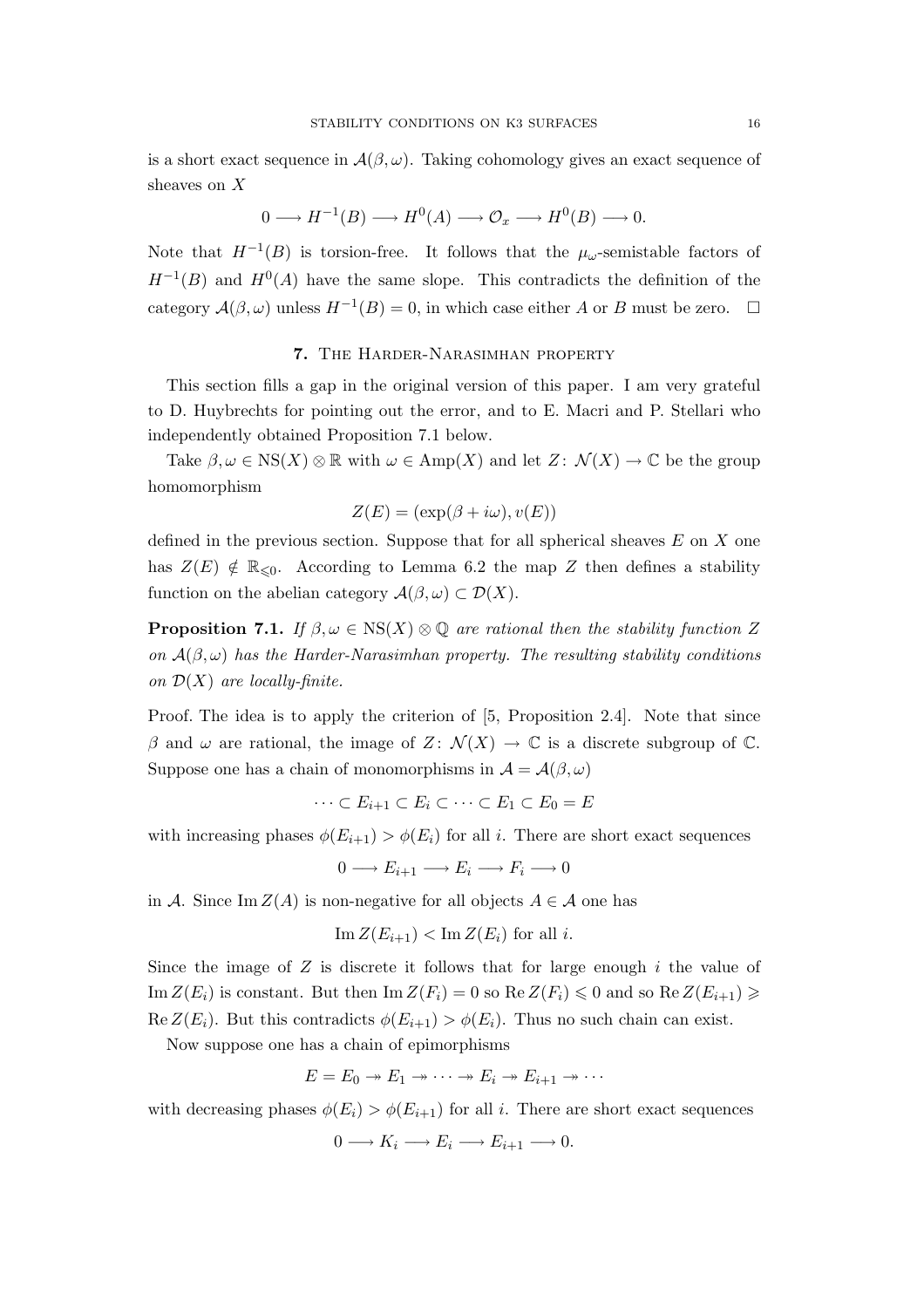Applying the same argument as for the first part, and omitting a finite number of terms, one can assume that  $\text{Im } Z(E_i) = \text{Im } Z(E_{i+1})$  for all i. This time however this does not contradict the inequality on the phases.

Taking long exact sequences in cohomology sheaves shows that there are epimorphisms of sheaves

$$
H^0(E_0) \twoheadrightarrow H^0(E_1) \twoheadrightarrow \cdots \twoheadrightarrow H^0(E_i) \twoheadrightarrow H^0(E_{i+1}) \twoheadrightarrow \cdots.
$$

Since the category of coherent sheaves is Noetherian this chain must terminate, and so, again omitting a finite number of terms, one can assume that the map  $H^0(E) \to H^0(E_i)$  is an isomorphism for all *i*.

Consider the composite maps  $E = E_0 \rightarrow E_i$  fitting into short exact sequences

$$
0 \longrightarrow L_i \longrightarrow E \longrightarrow E_i \longrightarrow 0.
$$

Then there is a chain

$$
0 = L_0 \subset L_1 \subset \cdots \subset L_i \subset \cdots \subset E
$$

and each Im  $Z(L_i) = 0$  for all i. It will be enough to show that for large enough i one has  $L_i = L_{i+1}$ .

There are short exact sequences

$$
0 \longrightarrow L_{i-1} \longrightarrow L_i \longrightarrow B_i \longrightarrow 0.
$$

Taking cohomology sheaves shows that there are monomorphisms of sheaves

$$
0 = H^{-1}(L_0) \subset H^{-1}(L_1) \subset \cdots \subset H^{-1}(L_i) \subset \cdots \subset H^{-1}(E).
$$

Once again, this chain must terminate, so omitting a finite number of terms one can assume that the inclusion  $H^{-1}(L_i) \to H^{-1}(L_{i+1})$  is an isomorphism for all *i*.

For each i there is a short exact sequence in  $A$ 

$$
0 \longrightarrow H^{-1}(L_i)[1] \longrightarrow L_i \longrightarrow H^0(L_i) \longrightarrow 0.
$$

Since Im  $Z(L_i) = 0$  one must also have Im  $Z(H^0(L_i)) = 0$ . But by definition of the category A this is only possible if  $H^0(L_i)$  is a torsion sheaf supported in dimension zero. Taking cohomology gives a long exact sequence of sheaves

$$
0 \longrightarrow H^{-1}(B_i) \longrightarrow H^0(L_{i-1}) \longrightarrow H^0(L_i) \longrightarrow H^0(B_i) \longrightarrow 0.
$$

Since  $H^{-1}(A)$  is torsion-free for any object  $A \in \mathcal{A}$ , and  $H^{0}(L_{i-1})$  is torsion, one has  $H^{-1}(B_i) = 0$ .

Now it will be enough to show that  $H^0(B_i) = 0$  for large *i*. Equivalently one must bound the length of the finite-length sheaves  $H^0(L_i)$ . Consider again the short exact sequence

$$
0 \longrightarrow L_i \longrightarrow E \longrightarrow E_i \longrightarrow 0.
$$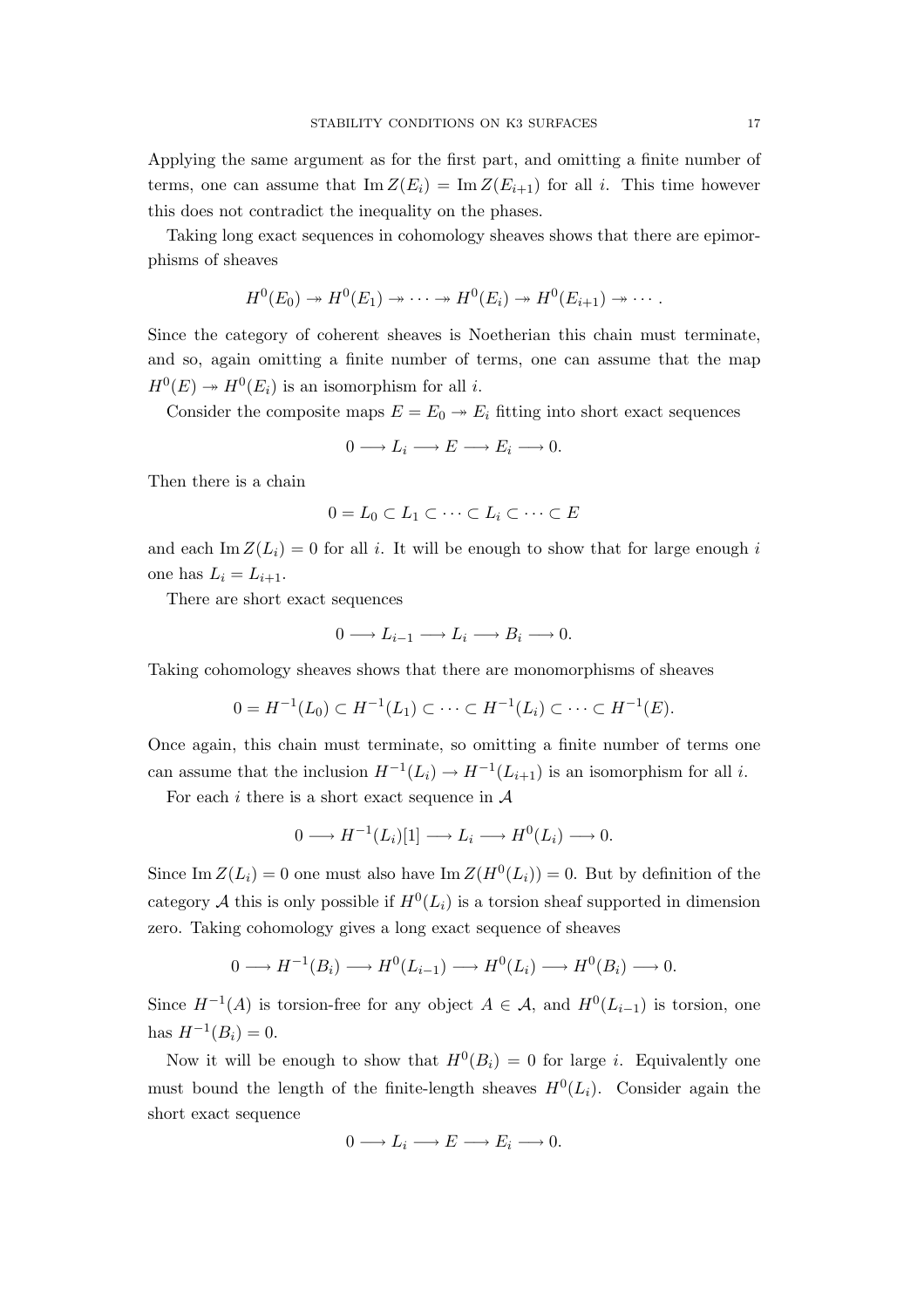Taking cohomology sheaves and recalling the assumption that the map  $H^0(E) \rightarrow$  $H^0(E_i)$  is an isomorphism for all i gives long exact sequences of sheaves

$$
0 \longrightarrow H^{-1}(L_i) \longrightarrow H^{-1}(E) \stackrel{f}{\longrightarrow} H^{-1}(E_i) \longrightarrow H^0(L_i) \longrightarrow 0.
$$

Let  $Q$  be the image of the map f. This is independent of i up to isomorphism since the map  $H^{-1}(L_i) \to H^{-1}(L_{i+1})$  is an isomorphism for all i. But now there is a short exact sequence of sheaves

$$
0 \longrightarrow Q \longrightarrow H^{-1}(E_i) \longrightarrow H^0(L_i) \longrightarrow 0
$$

in which the middle term  $H^{-1}(E_i)$  is torsion-free by definition of the category A. It follows that Q is torsion-free and  $H^0(L_i)$  is a subsheaf of the finite-length sheaf  $Q^{**}/Q$ . In particular the length of  $H^0(L_i)$  is bounded. This shows that  $B_i = 0$ for large i, and hence  $E_i = E_{i+1}$  for large i, which contradicts the assumption of decreasing phase.

Finally, the local-finiteness condition follows from Lemma 4.4 because the image of the homomorphism Z is a discrete subgroup of  $\mathbb{C}$ .

## 8. The covering map property

Recall from the introduction that the subset  $\mathcal{P}(X) \subset \mathcal{N}(X) \otimes \mathbb{C}$  is defined to be the set of vectors whose real and imaginary parts span positive definite two-planes in  $\mathcal{N}(X) \otimes \mathbb{R}$ . Recall also that

$$
\Delta(X) = \{ \delta \in \mathcal{N}(X) : (\delta, \delta) = -2 \},
$$

and that for each  $\delta \in \Delta(X)$  there is a corresponding complex hyperplane

$$
\delta^{\perp} = \{ \mho \in \mathcal{N}(X) \otimes \mathbb{C} : (\mho, \delta) = 0 \} \subset \mathcal{N}(X) \otimes \mathbb{C}.
$$

The hyperplane complement

$$
\mathcal{P}_0(X) = \mathcal{P}(X) \setminus \bigcup_{\delta \in \Delta(X)} \delta^{\perp}.
$$

is an open subset of  $\mathcal{P}(X)$  (see Proposition 8.3 below). The aim of this section is to use the deformation result of [5] to show that the map

$$
\pi\colon\operatorname{Stab}(X)\longrightarrow\mathcal{N}(X)\otimes\mathbb{C}
$$

is a covering map over this subset.

Recall that a continuous map of topological spaces  $f: S \to T$  is a covering map if every  $t \in T$  has an open neighbourhood  $t \in V \subset T$  such that the restriction of f to each connected component of  $f^{-1}(V) \subset S$  is a homoemorphism onto V. It is an immediate consequence that if  $S$  is non-empty and  $T$  is connected then  $f$  is surjective.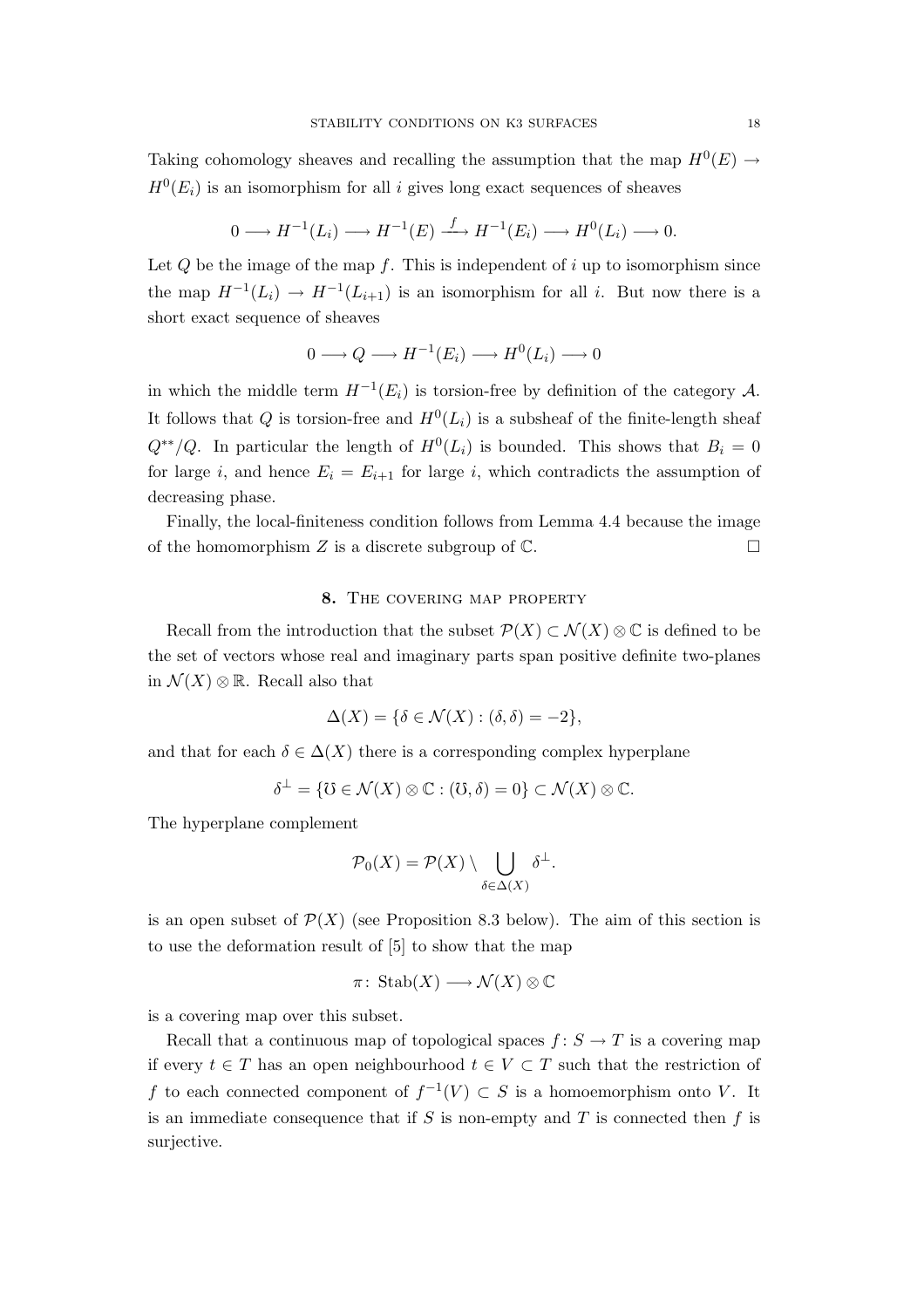**Lemma 8.1.** Let  $\|\cdot\|$  be a norm on the finite dimensional vector space  $\mathcal{N}(X) \otimes \mathbb{C}$ and let  $(-,-)$  denote the Mukai bilinear form on  $\mathcal{N}(X) \otimes \mathbb{C}$ . Take a vector  $\mathcal{O} \in$  $\mathcal{P}(X)$ . Then there is a constant  $r > 0$  (depending on G) such that

$$
|(u, v)| \leqslant r ||u|| |(\mathcal{O}, v)|
$$

for all  $u \in \mathcal{N}(X) \otimes \mathbb{C}$  and all  $v \in \mathcal{N}(X) \otimes \mathbb{R}$  with  $(v, v) \geq 0$ . If moreover  $\mathcal{O} \in \mathcal{P}_0(X)$ then one can choose  $r > 0$  so that the same inequality holds for all  $u \in \mathcal{N}(X) \otimes \mathbb{C}$ and all  $v \in \Delta(X)$ .

Proof. The assumption  $\mathcal{O} \in \mathcal{P}(X)$  means that there is a basis  $e_1, \dots, e_n$  of the real vector space  $\mathcal{N}(X) \otimes \mathbb{R}$  which is orthogonal with respect to the Mukai inner product with signature  $(+1, +1, -1, \dots, -1)$ , and such that the real and imaginary parts of  $\delta$  are a basis for the subspace spanned by  $e_1$  and  $e_2$ . Since all norms on a finite-dimensional vector space are equivalent, one might as well take

$$
||v||^2 = v_1^2 + v_2^2 + \dots + v_n^2,
$$

where  $v_i$  denotes the *i*-th component of a vector  $v \in \mathcal{N}(X) \otimes \mathbb{R}$  with respect to the basis  $e_1, \dots, e_n$ . Note that for vectors  $u, v \in \mathcal{N}(X) \otimes \mathbb{R}$ , the Cauchy-Schwartz inequality gives

$$
|(u,v)| = |u_1v_1 + u_2v_2 - u_3v_3 - \cdots - u_nv_n| \le ||u|| ||v||.
$$

Thus it will be enough to show that for some  $r > 0$  one has  $||v|| \le r|(0, v)|$  for all the given  $v \in \mathcal{N}(X) \otimes \mathbb{R}$ .

Since the real and imaginary parts of  $\sigma$  are a basis for the subspace spanned by e<sub>1</sub> and e<sub>2</sub>, there is a  $k > 0$  such that for all  $v \in \mathcal{N}(X) \otimes \mathbb{R}$  one has

$$
v_1^2 + v_2^2 \le k |(\mho, v)|^2.
$$

If a vector  $v \in \mathcal{N}(X) \otimes \mathbb{R}$  satisfies  $v^2 \geq 0$  then  $||v||^2 \leq 2(v_1^2 + v_2^2)$  so the result follows.

In the case when  $v \in \Delta(X)$  one has

$$
||v||^2 = 2(v_1^2 + v_2^2 + 1),
$$

so it will be enough to check that

$$
1 \leqslant m |(\mho, v)|^2
$$

for some  $m > 0$ . In other words, as v varies in  $\Delta(X)$ , the quantity  $|(\mathcal{O}, v)|$  is bounded below by a positive real number. If  $|(\mathcal{O}, v)| \leq 1$  then  $||v||^2 \leq 2(k+1)$  and v lies in a bounded subset of  $\mathcal{N}(X) \otimes \mathbb{R}$ . But there are only finitely many integral points in any bounded subset of  $\mathcal{N}(X)\otimes\mathbb{R}$ , and the assumption  $\mathcal{O}\in\mathcal{P}_0(X)$  implies that all the  $|(U, v)|$  are nonzero, so the result follows.

It is worth recording the following consequence of the above proof.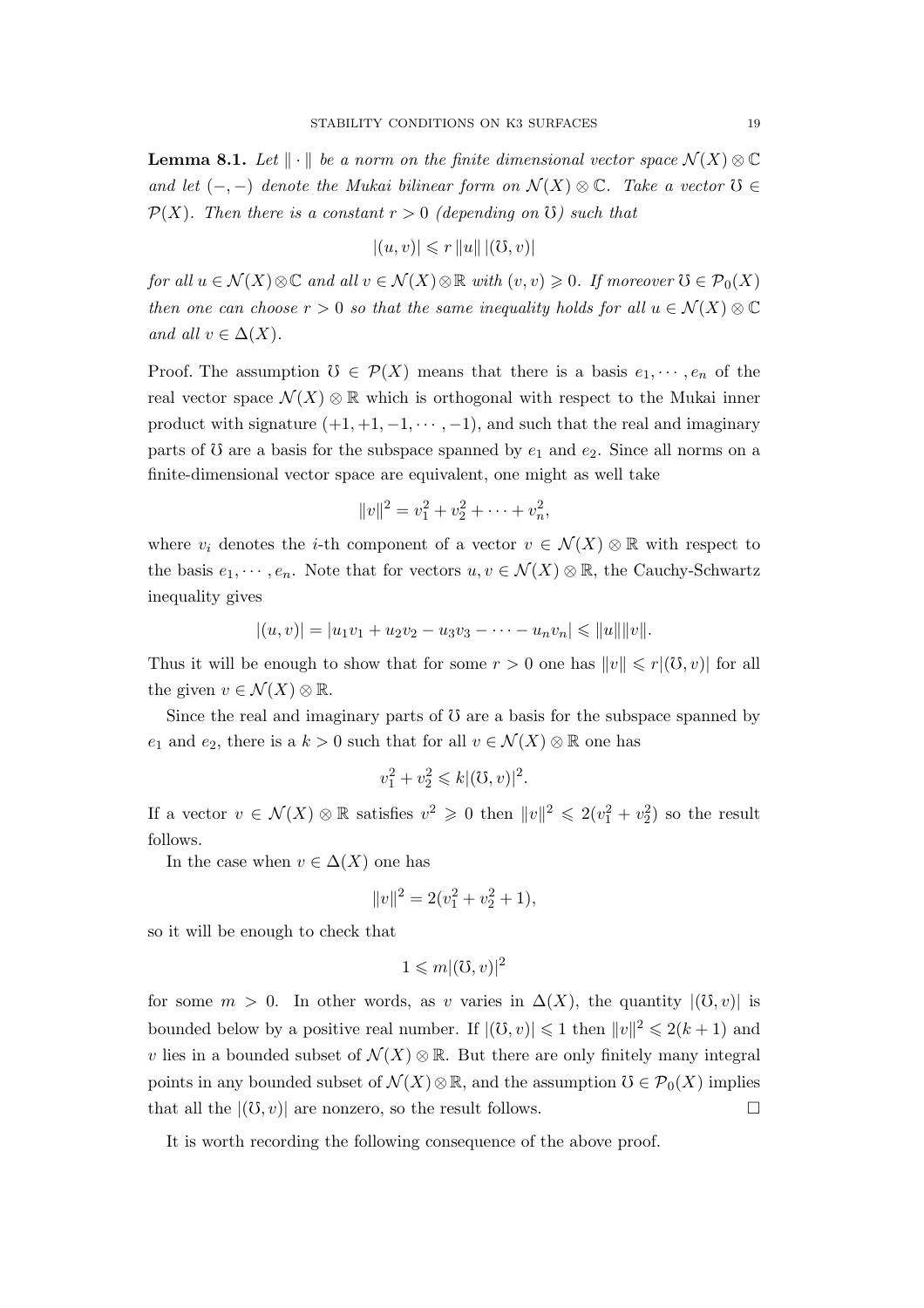**Lemma 8.2.** If  $\mathcal{O} \in \mathcal{P}_0(X)$  and  $m > 0$  is a constant then there are only finitely many elements  $v \in \mathcal{N}(X)$  such that  $v^2 \geq -2$  and  $|(\mathcal{O}, v)| \leq m$ .

Proof. The inequalities given in the proof of Lemma 8.1 give an upper bound for  $||v||$ , and there are only finitely many integral points in any bounded subset of  $\mathcal{N}(X) \otimes \mathbb{R}$ .

The following is the main result of this section.

**Proposition 8.3.** The subset  $\mathcal{P}_0(X) \subset \mathcal{N}(X) \otimes \mathbb{C}$  is open and the restriction

$$
\pi^{-1}(\mathcal{P}_0(X)) \xrightarrow{\pi} \mathcal{P}_0(X)
$$

is a covering map.

Proof. Fix a norm  $\|\cdot\|$  on the finite-dimensional complex vector space  $\mathcal{N}(X) \otimes \mathbb{C}$ and take a point  $\mathcal{O} \in \mathcal{P}_0(X)$ . Lemma 8.1 shows that there is a constant  $r > 0$  such that

$$
|(u, v)| \leqslant r ||u|| |(\mathcal{O}, v)|
$$

for all  $u \in \mathcal{N}(X) \otimes \mathbb{C}$  and all  $v \in \mathcal{N}(X) \otimes \mathbb{R}$  with  $v^2 \geq 0$  and all  $v \in \Delta(X)$ . Given  $\eta > 0$ , define an open subset

$$
B_{\eta}(\mathbb{U}) = \{ \mathbb{U}' \in \mathcal{N}(X) \otimes \mathbb{C} : ||\mathbb{U}' - \mathbb{U}|| < \eta/r \} \subset \mathcal{N}(X) \otimes \mathbb{C}.
$$

Then one has an implication

$$
\mathfrak{V}' \in B_{\eta}(\mathfrak{V}) \implies |(\mathfrak{V}', v) - (\mathfrak{V}, v)| < \eta \, |(\mathfrak{V}, v)|
$$

for all  $v \in \mathcal{N}(X) \otimes \mathbb{R}$  with  $v^2 \geq 0$  and all  $v \in \Delta(X)$ . It follows from this that if  $\eta$  < 1 then any  $\mathcal{O}' \in B_{\eta}(\mathcal{O})$  spans a positive definite two-plane in  $\mathcal{N}(X) \otimes \mathbb{R}$  and satisfies  $(\mathcal{O}', v) \neq 0$  for all  $v \in \Delta(X)$ . Hence  $B_{\eta}(\mathcal{O}) \subset \mathcal{P}_0(X)$  and, in particular,  $\mathcal{P}_0(X)$  is an open subset of  $\mathcal{N}(X) \otimes \mathbb{C}$ .

For each  $\sigma \in \text{Stab}(X)$  with  $\pi(\sigma) = \mathcal{O}$  define an open subset

$$
C_{\eta}(\sigma) = \{ \tau \in \pi^{-1}(B_{\eta}(\mathbb{U})): f(\sigma, \tau) < \frac{1}{2} \} \subset \text{Stab}(X),
$$

where  $f$  is the function introduced in Section 2. Lemma 5.1 shows that for any  $\mathcal{O}' \in B_{\eta}(\mathcal{O})$  and any stable object  $E \in \mathcal{D}(X)$ 

$$
|(\mho',v(E)) - (\mho,v(E))| < \eta \, |(\mho,v(E))|.
$$

Thus by Theorem 2.4, for small enough  $\eta > 0$  the map

$$
\pi\colon C_{\eta}(\sigma) \longrightarrow B_{\eta}(\mathcal{O})
$$

is onto, and hence, by Theorem 4.1 and Lemma 2.3, a homeomorphism. It follows from this that every stability condition in  $\pi^{-1}(\mathcal{P}_0(X))$  is full (see Definition 4.2).

Fix a positive real number  $\epsilon < \frac{1}{8}$  and assume that  $\eta < \frac{1}{2} \sin(\pi \epsilon)$ . Then, by Theorem 2.4 again, and using Lemma 4.5, for each  $\sigma \in \pi^{-1}(\mathcal{O})$  the subset  $C_{\eta}(\sigma)$  is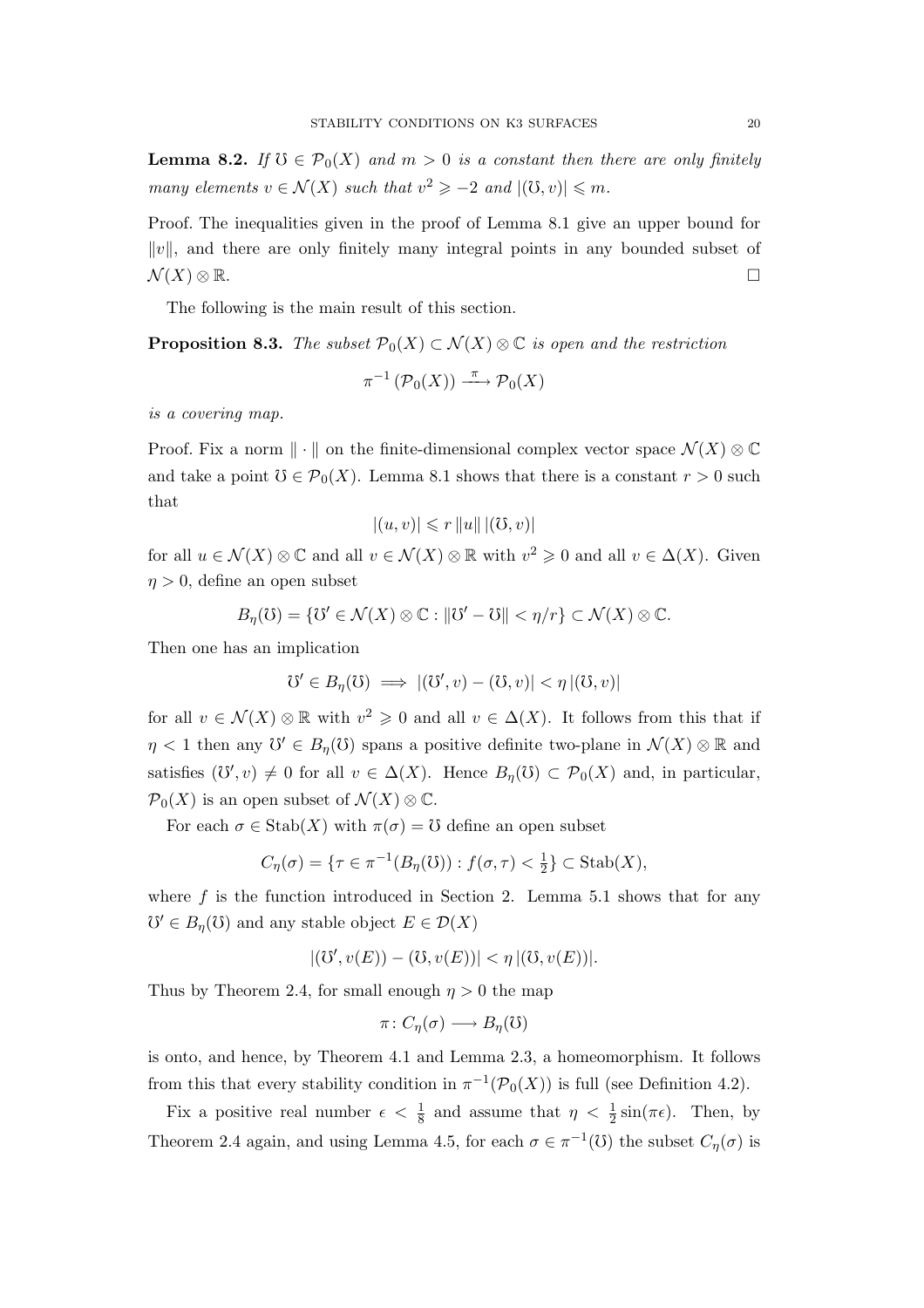mapped homeomorphically by  $\pi$  onto  $B_n(0)$ . The final thing to check is that one has a disjoint union

$$
\pi^{-1}(B_{\eta}(\mathfrak{V})) = \bigcup_{\sigma \in \pi^{-1}(\mathfrak{V})} C_{\eta}(\sigma).
$$

The fact that the union is disjoint follows from Lemma 2.3. Suppose  $\tau$  is a stability condition on  $\mathcal{D}(X)$  with  $\pi(\tau) = \mathcal{V} \in B_{\eta}(\mathcal{O})$ . If an object  $E \in \mathcal{D}(X)$  is stable in  $\tau$  then

$$
|(\mho', v(E)) - (\mho, v(E))| < \eta \, |(\mho, v(E))|.
$$

This implies that

$$
| ( \mho', v(E)) - (\mho, v(E)) | < \frac{\eta}{1 - \eta} | (\mho', v(E)) | < 2\eta \, | (\mho', v(E)) |.
$$

Applying Theorem 2.4 again gives a stability condition  $\sigma \in \pi^{-1}(\mathcal{O})$  such that  $f(\sigma, \tau) < \epsilon$ , and then  $\tau \in C_{\eta}(\sigma)$ .

The following definition will be useful.

**Definition 8.4.** A connected component  $\text{Stab}^*(X) \subset \text{Stab}(X)$  will be called good if it contains a point  $\sigma$  with  $\pi(\sigma) \in \mathcal{P}_0(X)$ . A stability condition  $\sigma \in \text{Stab}(X)$  will be called good if it lies in a good component.

As observed in the proof of Proposition 8.3, a good component of  $\text{Stab}(X)$  is also full. Indeed, if a connected component  $\text{Stab}^*(X) \subset \text{Stab}(X)$  is good then by Proposition 8.3 the image of the map

$$
\pi\colon\operatorname{Stab}^*(X)\longrightarrow\mathcal{N}(X)\otimes\mathbb{C}
$$

contains one of the two connected components of the open subset  $\mathcal{P}_0(X)$ . In particular, this image is not contained in a linear subspace.

The results of Sections 6 and 7 show that there do indeed exist good components of Stab(X). Note also that if  $\Phi \in \text{Aut } \mathcal{D}(X)$  is an autoequivalence then it acts on  $\mathcal{N}(X)$  as an isometry, so if a stability condition  $\sigma \in \text{Stab}(X)$  satisfies  $\pi(\sigma) \in \mathcal{P}_0(X)$ then the same is true of  $\Phi(\sigma)$ . Thus Aut  $\mathcal{D}(X)$  acts on the set of good stability conditions.

# 9. THE WALL AND CHAMBER STRUCTURE

Consider for a moment the problem of determining the set of  $\mu_{\omega}$ -stable sheaves on X as a function of the ample divisor class  $\omega \in \text{Amp}(X)$ . As is well-known, if one restricts attention to sheaves with fixed Mukai vector, the space  $\text{Amp}(X)$  splits into a series of chambers in such a way that the set of  $\mu_{\omega}$ -stable sheaves with the given Mukai vector is constant in each chamber. The aim of this section is to prove a similar result for  $\text{Stab}(X)$ .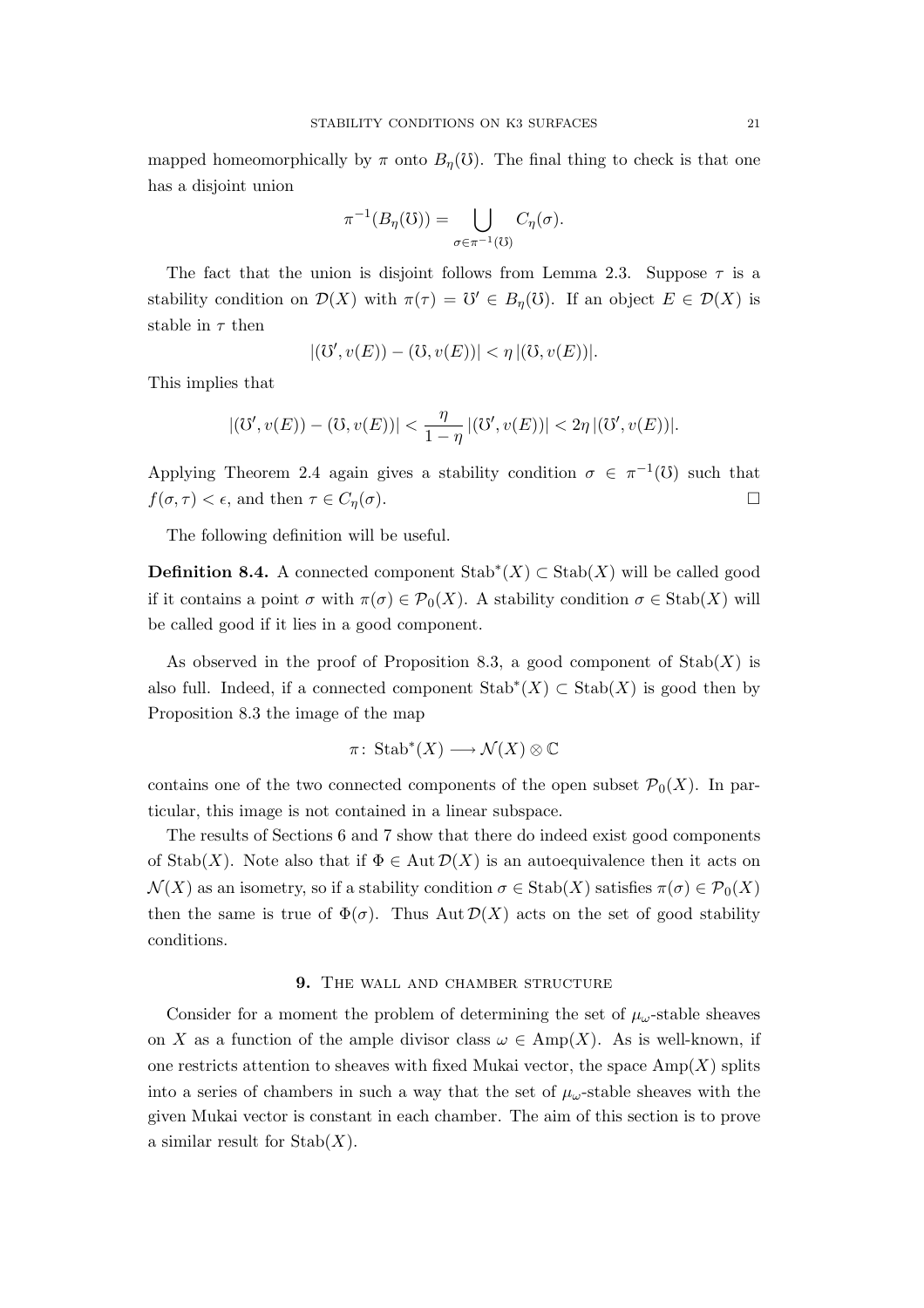Suppose  $\text{Stab}^*(X) \subset \text{Stab}(X)$  is a good component. The main result of this section is that if S is some finite set of objects of  $\mathcal{D}(X)$ , and  $B \subset \text{Stab}^*(X)$  is a compact subset, then there is a finite collection of walls, which is to say codimension one submanifolds of B, such that as one varies the stability condition  $\sigma \in B$ , an element of S which is stable can only become unstable if one crosses a wall.

More generally it is not necessary to assume that the set  $S \subset \mathcal{D}(X)$  is finite, only that its elements have bounded mass in the sense of the following definition.

**Definition 9.1.** A set of objects  $S \subset \mathcal{D}(X)$  has bounded mass in a connected component  $\text{Stab}^*(X) \subset \text{Stab}(X)$  if

$$
\sup\{m_{\sigma}(E) : E \in S\} < \infty
$$

for some point  $\sigma \in \text{Stab}^*(X)$ . Note that the fact that  $\text{Stab}^*(X) \subset \text{Stab}(X)$  is connected implies that  $d(\sigma, \tau) < \infty$  for all points  $\sigma, \tau \in \text{Stab}^*(X)$ , so that if this condition holds at some point  $\sigma \in \text{Stab}^*(X)$  then it holds at all points.

The following easy result will be crucial.

**Lemma 9.2.** Suppose the subset  $S \subset \mathcal{D}(X)$  has bounded mass in a good component Stab<sup>\*</sup>(X) ⊂ Stab(X). Then the set of Mukai vectors  $\{v(E) : E \in S\}$  is finite.

Proof. By assumption there is a  $\sigma = (Z, \mathcal{P}) \in \text{Stab}^*(X)$  such that  $\pi(\sigma) \in \mathcal{P}_0(X)$ . Let  $m > 0$  be such that  $m_{\sigma}(E) < m$  for all  $E \in S$ . Then the stable factors  $A_1, \dots, A_n$  of an object  $E \in S$  with respect to the stability condition  $\sigma$  must satisfy

$$
\sum_{i} |Z(A_i)| < m.
$$

By Lemma 5.1 and Lemma 8.2 there are only finitely many possibilities for the Mukai vectors  $v(A_i)$ , and hence only finitely many possibilities for the Mukai vector  $v(E)$ .

The next result gives the claimed wall and chamber structure.

**Proposition 9.3.** Suppose the subset  $S \subset \mathcal{D}(X)$  has bounded mass in a good component  $\text{Stab}^*(X) \subset \text{Stab}(X)$ , and fix a compact subset  $B \subset \text{Stab}^*(X)$ . Then there is a finite collection  $\{W_\gamma : \gamma \in \Gamma\}$  of (not necessarily closed) real codimension one  $submanifolds of Stab<sup>*</sup>(X) such that any connected component$ 

$$
C \subset B \setminus \bigcup_{\gamma \in \Gamma} W_{\gamma}
$$

has the following property: if  $E \in S$  is semistable in  $\sigma$  for some  $\sigma \in C$ , then E is semistable in  $\sigma$  for all  $\sigma \in C$ ; if moreover  $E \in S$  has primitive Mukai vector then E is stable in  $\sigma$  for all  $\sigma \in C$ .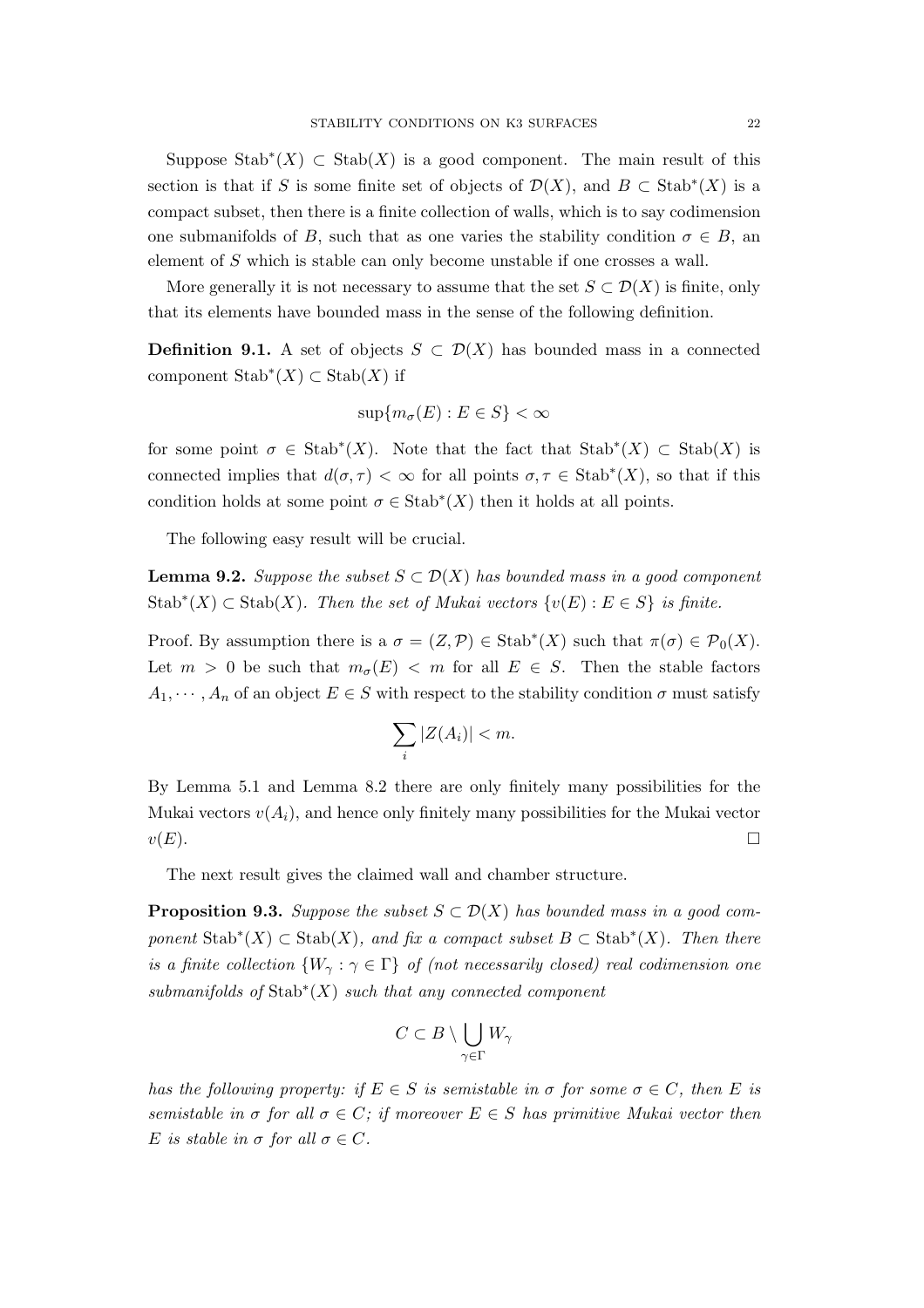Proof. Let  $T \subset \mathcal{D}(X)$  be the set of nonzero objects  $A \in \mathcal{D}(X)$  such that for some  $\sigma \in B$  and some  $E \in S$  one has  $m_{\sigma}(A) \leq m_{\sigma}(E)$ . The fact that B is compact implies that the quotient  $m_{\tau}(E)/m_{\sigma}(E)$  is uniformly bounded for all nonzero  $E \in \mathcal{D}(X)$ , and for all  $\sigma, \tau \in B$ , so the subset  $T \subset \mathcal{D}(X)$  has bounded mass in Stab<sup>\*</sup>(X). Note that if A is a semistable factor of an object  $E \in S$  in some stability condition  $\sigma \in B$ then  $A$  is an element of  $T$ .

Let  $\{v_i : i \in I\}$  be the finite set of Mukai vectors of objects of T and let  $\Gamma$  be the set of pairs  $i, j \in I$  such that  $v_i$  and  $v_j$  do not lie on the same real line in  $\mathcal{N}(X) \otimes \mathbb{R}$ . For each  $\gamma = (i, j) \in \Gamma$  define

$$
W_{\gamma} = \{ \sigma = (Z, \mathcal{P}) \in \text{Stab}^*(X) : Z(v_i)/Z(v_j) \in \mathbb{R}_{>0} \}.
$$

Since Stab<sup>\*</sup>(X) is a good component, and hence full, the map  $\pi$ : Stab<sup>\*</sup>(X) →  $\mathcal{N}(X) \otimes \mathbb{C}$  is a local homeomorphism. Since  $W_{\gamma}$  is the inverse image under  $\pi$  of an open subset of a real quadric in  $\mathcal{N}(X) \otimes \mathbb{C}$ , it follows that each  $W_{\gamma}$  is a real codimension one submanifold of  $\text{Stab}^*(X)$ .

Suppose that  $C \subset B$  is a connected component of

$$
B\setminus \bigcup_{\gamma\in \Gamma} W_\gamma
$$

and fix an object  $E \in S$ . Consider the subset  $V \subset C$  consisting of points at which  $E$  is semistable, and assume that  $V$  is nonempty. The definition of the topology on  $\mathrm{Stab}(X)$  ensures that V is a closed subset of C. The next step is to show that V is also open in C and hence that  $V = C$ .

Suppose then that  $\sigma = (Z, \mathcal{P}) \in V$  is such that  $E \in \mathcal{P}(\phi)$  for some  $\phi \in \mathbb{R}$ . Take  $0<\eta<\frac{1}{8}$  such that the open neighbourhood

$$
U = \{ \tau \in \text{Stab}(X) : d(\sigma, \tau) < \eta \}
$$

is contained in C. It will be enough to show that  $U \subset V$ .

Note that the assumption  $\eta < \frac{1}{8}$  ensures that if A is a semistable factor of E in some stability condition in  $U$  then  $A$  lies in the abelian subcategory

$$
\mathcal{A} = \mathcal{P}((\phi - \frac{1}{2}, \phi + \frac{1}{2}]) \subset \mathcal{D}(X),
$$

and that moreover, for any other stability condition  $\tau = (W, \mathcal{Q}) \in U$  the central charge  $W(A)$  lies in the half-plane

$$
H_{\phi} = \{ r \exp(i\pi\psi) : r > 0 \text{ and } \phi - \frac{1}{2} < \psi < \phi + \frac{1}{2} \}.
$$

Suppose for a contradiction that E is unstable at some point  $\sigma' = (Z', \mathcal{P}') \in U$ . Then there is a semistable factor A of E in the stability condition  $\sigma'$  which is a subobject of E in the category A, and which satisfies  $\text{Im }Z'(A)/Z'(E) > 0$ . As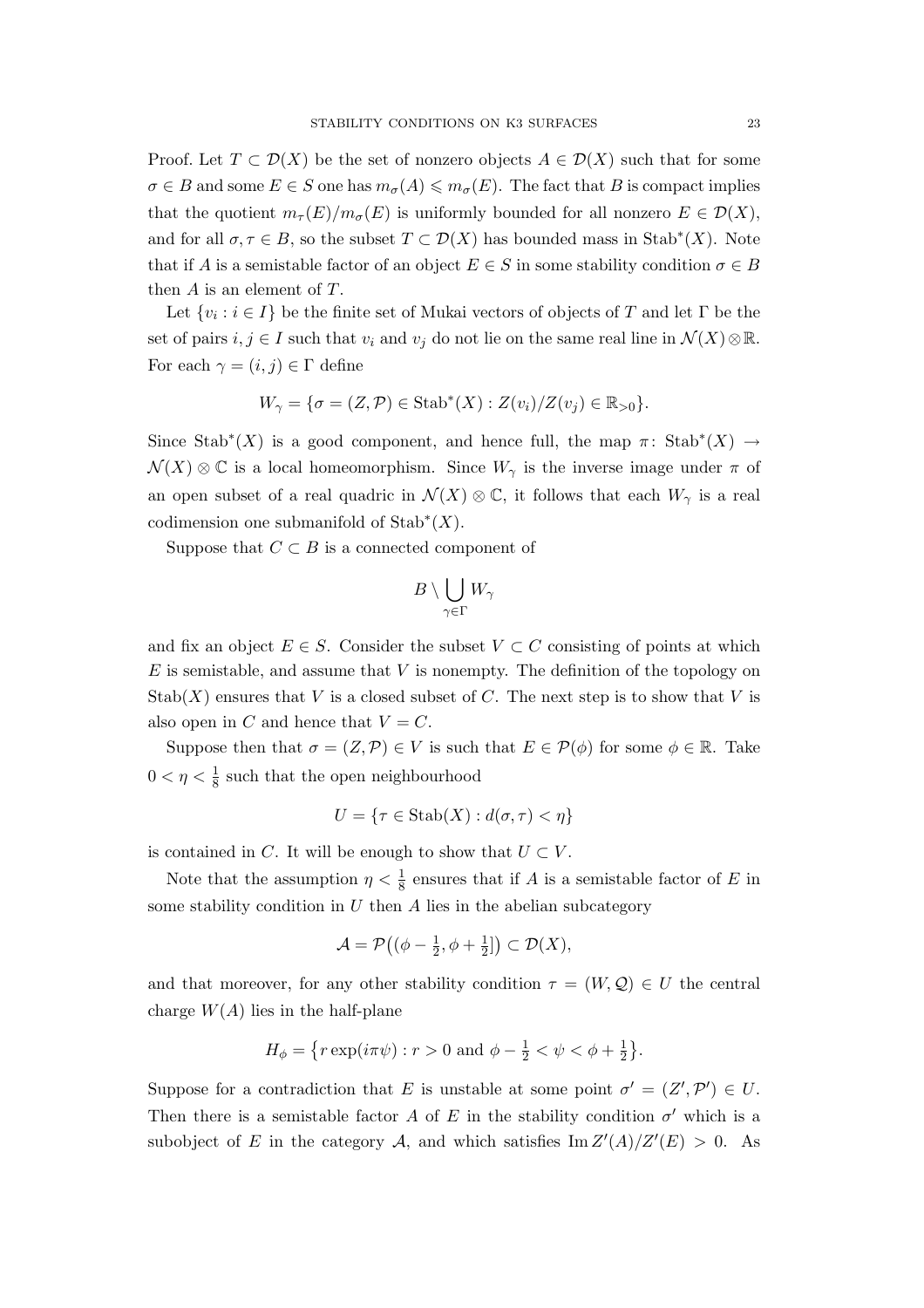$\tau = (W, \mathcal{Q})$  varies in U the complex numbers  $W(A)$  and  $W(E)$  remain in  $H_{\phi}$ , and therefore, since  $U$  is contained in a connected component of

$$
B\setminus \bigcup_{\gamma\in \Gamma} W_\gamma
$$

and A and E are objects of T, it follows that  $\text{Im} W(A)/W(E) > 0$  for all  $\tau =$  $(W, \mathcal{Q}) \in U$ . This contradicts the fact that E is semistable at  $\sigma$  thus proving the claim.

To complete the proof of the Proposition, suppose an object  $E \in S$  has primit ve Mukai vector  $v(E) \in \mathcal{N}(X)$ , and suppose E is semistable but not stable at some point  $\sigma \in B$ . Each stable factor A of E in the stability condition  $\sigma$  has mass less than E so has Mukai vector  $v_i$  for some  $i \in I$ . Since  $v(E)$  is primitive, not all the Mukai vectors of the stable factors of  $E$  are multiples of the Mukai vector of  $E$ . But the phases of all the stable factors are the same so one must have  $\sigma \in W_{\gamma}$  for some pair  $\gamma = (i, j) \in \Gamma$ .

**Proposition 9.4.** Suppose the subset  $S \subset \mathcal{D}(X)$  has bounded mass in a good component  $\text{Stab}^*(X) \subset \text{Stab}(X)$  and that each object  $E \in S$  has primitive Mukai vector  $v(E) \in \mathcal{N}(X)$ . Then the set of points  $\sigma \in \text{Stab}^*(X)$  at which all objects of S are stable is open in  $\text{Stab}^*(X)$ .

Proof. It will be enough to fix a compact subset  $B \subset \text{Stab}^*(X)$  and prove that the set  $F = \{\sigma \in B : \text{not every } E \in S \text{ is stable in } \sigma\}$  is a closed subset of B. Let T by the set of all semistable factors of objects of  $S$  in all stability conditions of  $B$ . It was observed in the proof of Proposition 9.3 that this set has bounded mass in  $\text{Stab}^*(X)$ . Consider the corresponding chamber decomposition given by Proposition 9.3. The aim is to show that  $F$  is closed by proving that it is the union of the closures of those chambers C in which some object  $E \in S$  is not stable.

Take a stability condition  $\sigma = (Z, \mathcal{P}) \in F$  lying in the closure of a finite set of chambers  $C_j \subset B$ . Take an object  $E \in S$  such that E is not stable in  $\sigma$ . If E is not semistable in  $\sigma$  then E is not semistable in an open neighbourhood of  $\sigma$ , so E is not stable in each chamber  $C_j$ . The other possibility is that E is semistable of some phase  $\phi$  in  $\sigma$  but not stable. Then there is a short exact sequence

$$
0 \longrightarrow A \longrightarrow E \longrightarrow B \longrightarrow 0
$$

in the abelian subcategory  $\mathcal{P}(\phi) \subset \mathcal{D}(X)$ . Since  $v(E)$  is primitive, the Mukai vectors of A and B are not multiples of each other, and since  $\pi$  is a local homeomorphism it follows that there are points  $\tau = (W, Q)$  arbitrarily close to  $\sigma$  for which Im  $W(A)/W(B) > 0$ . This implies that E must be unstable in one of the chambers  $C_i$ . Thus either way  $\sigma$  lies in the closure of a chamber  $C \subset B$  in which  $E$  is unstable.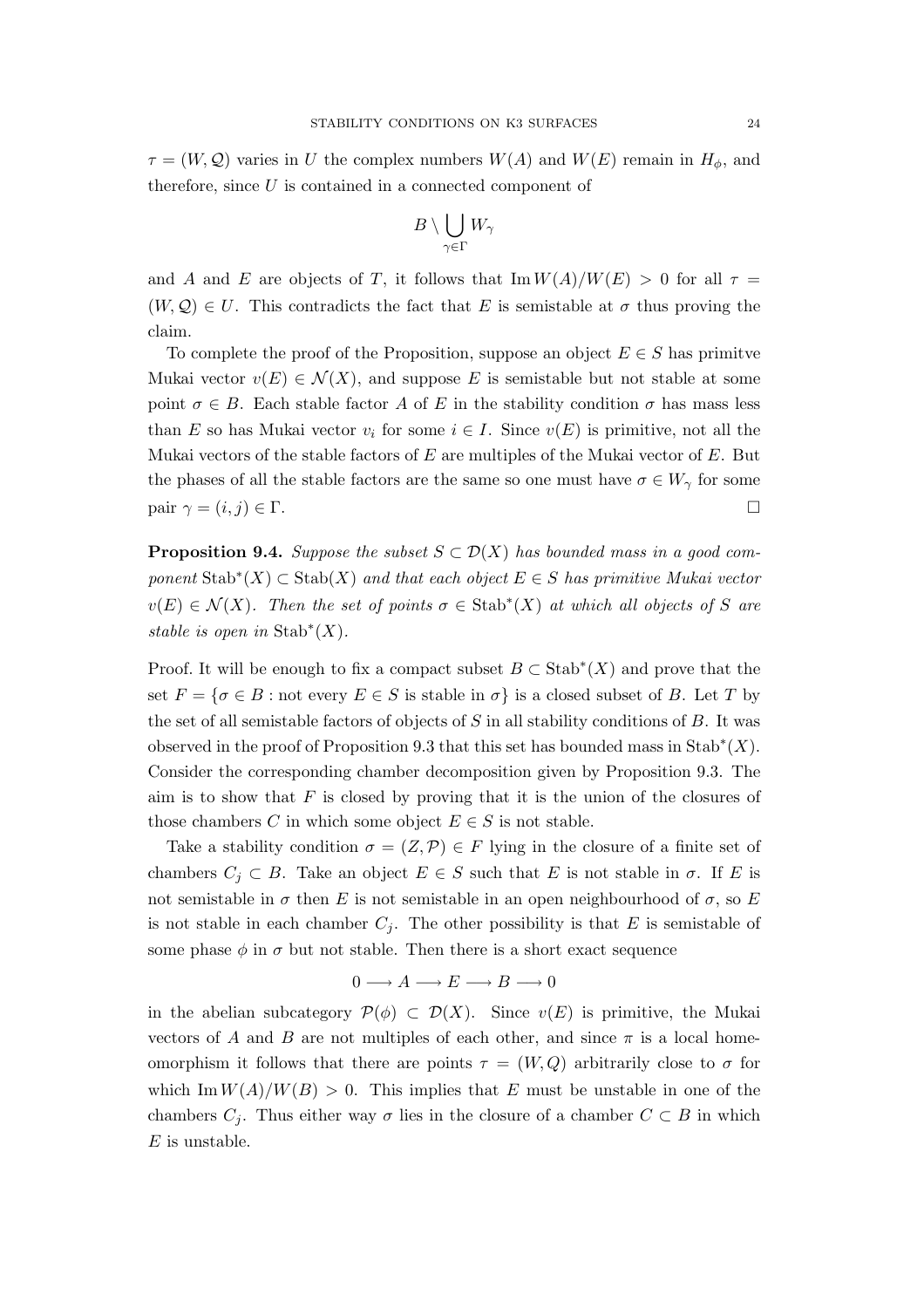For the converse suppose that some object  $E \in S$  is unstable in a chamber  $C \subset B$ . Take a stability condition  $\sigma \in C$  and let the semistable factors of E in  $\sigma$  be  $A_1, \dots, A_n$  with phases  $\phi(A_1) > \dots > \phi(A_n)$ . Then each  $A_i$  is an object of T, so by the construction of Proposition 9.3, the objects  $A_i$  are semistable at each point of the closure of C and satisfy  $\phi(A_1) \geq \cdots \geq \phi(A_n)$ . It follows that E is not stable at any point of the closure of C, which is to say that F contains the closure of C.  $\Box$ 

#### 10. CLASSIFYING STABILITY CONDITIONS

It follows from Lemma 6.3 that all the stability conditions constructed in Section 6 have the property that for each point  $x \in X$ , the corresponding skyscraper sheaf  $\mathcal{O}_x$  is stable in  $\sigma$  of phase one. The next step is to prove a converse to this result.

**Lemma 10.1.** Suppose  $\sigma = (Z, \mathcal{P}) \in \text{Stab}(X)$  is a stability condition on X such that for each point  $x \in X$  the sheaf  $\mathcal{O}_x$  is stable in  $\sigma$  of phase one. Let E be an object of  $\mathcal{D}(X)$ . Then

- (a) if  $E \in \mathcal{P}((0,1])$  then the cohomology sheaves  $H^{i}(E)$  vanish unless  $i \in$  ${-1,0}$ , and moreover the sheaf  $H^{-1}(E)$  is torsion-free,
- (b) if  $E \in \mathcal{P}(1)$  is stable then either  $E = \mathcal{O}_x$  for some  $x \in X$ , or  $E[-1]$  is a locally-free sheaf,
- (c) if  $E \in \text{Coh}(X)$  is a sheaf then  $E \in \mathcal{P}((-1,1])$ ; if E is a torsion sheaf then  $E \in \mathcal{P}((0,1]),$
- (d) the pair of subcategories

$$
\mathcal{T} = \text{Coh}(X) \cap \mathcal{P}((0,1]) \text{ and } \mathcal{F} = \text{Coh}(X) \cap \mathcal{P}((-1,0])
$$

defines a torsion pair on the category of coherent sheaves  $\text{Coh}(X)$  and moreover the category  $\mathcal{P}((0, 1])$  is the corresponding tilt.

Proof. Suppose that E is stable of phase  $\phi$  for some  $0 < \phi < 1$ . For any  $x \in X$  the sheaf  $\mathcal{O}_x$  is stable of phase 1, so that  $\text{Hom}_X^i(E, \mathcal{O}_x) = 0$  for  $i < 0$ , and Serre duality gives

$$
\operatorname{Hom}_X^i(E, \mathcal{O}_x) = \operatorname{Hom}_X^{2-i}(\mathcal{O}_x, E)^* = 0
$$

for  $i \geqslant 2$ . Taking a locally-free resolution of E and truncating (see for example [4, Proposition 5.4]) it follows that E is isomorphic to a length two complex of locally-free sheaves, so that  $E$  satisfies the conclusions of part (a).

If E is stable of phase  $\phi = 1$  and E is not a skyscraper sheaf, then there cannot be any nonzero maps  $E \to \mathcal{O}_x$  or  $\mathcal{O}_x \to E$ , so the same argument shows that  $\text{Hom}_X^i(E, \mathcal{O}_x) = 0$  unless  $i = 1$ , and hence  $E[-1]$  is locally-free. Any object of  $\mathcal{P}((0, 1))$  has a filtration by stable objects with phases in the interval  $(0, 1]$  so this proves (a) and (b).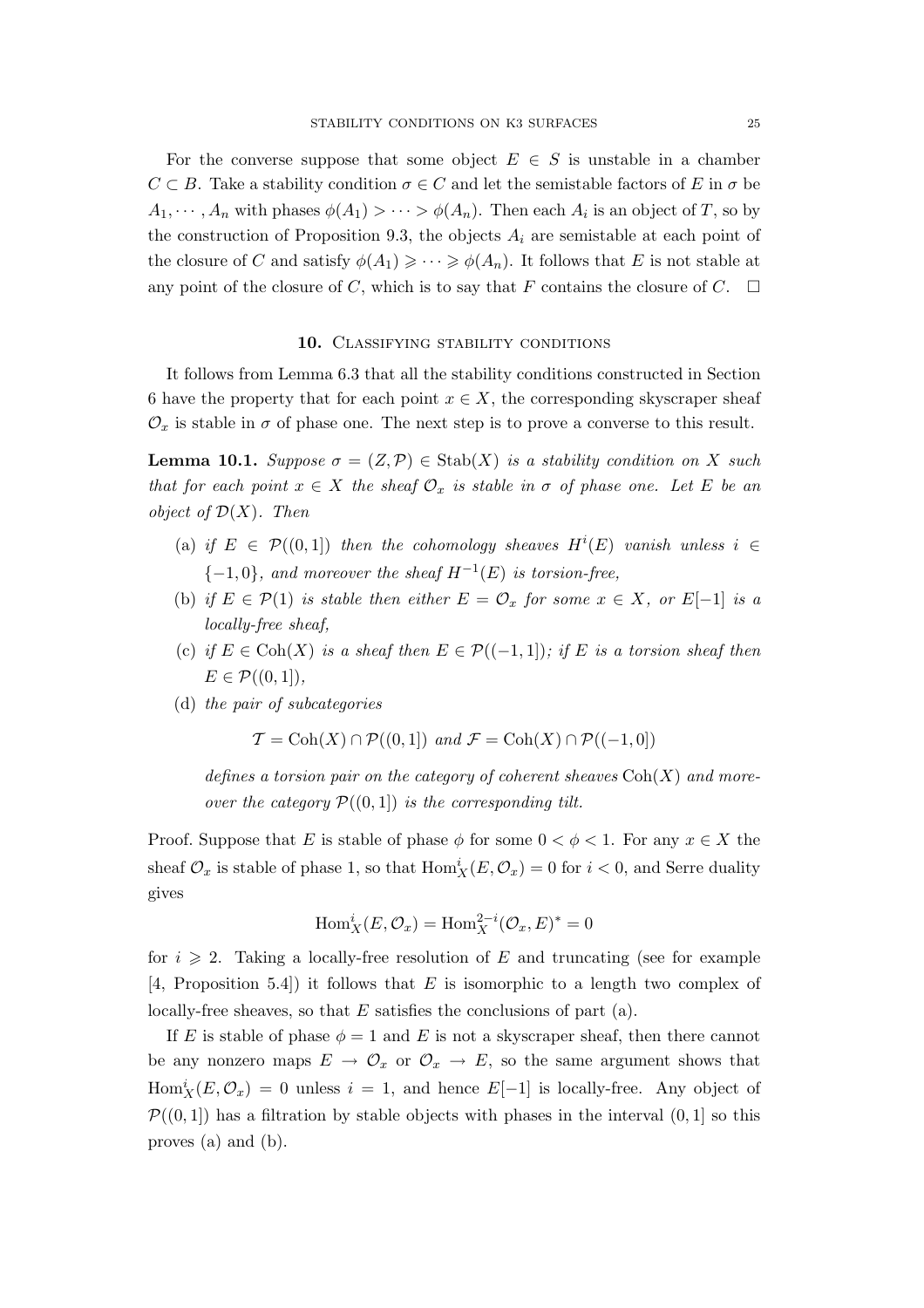Suppose now that E is a sheaf on X. For any object  $A \in \mathcal{P}(>1)$  part (a) shows that  $H^{i}(A) = 0$  for  $i \geq 0$  so that  $\text{Hom}_{X}(A, E) = 0$ . Similarly, if  $B \in \mathcal{P}(\leq 1)$  then  $H^{i}(B) = 0$  for  $i \leq 0$  so that  $\text{Hom}_{X}(E, B) = 0$ . It follows that  $E \in \mathcal{P}((-1, 1])$  which gives the first half of (c).

Given a sheaf  $E$  on  $X$ , by the first part of  $(c)$  there is a triangle



with  $D \in \mathcal{P}((0,1])$  and  $F \in \mathcal{P}((-1,0])$ . By part (a) one has  $H^{i}(D) = 0$  unless  $i \in \{-1,0\}$  and  $H^{i}(F) = 0$  unless  $i \in \{0,1\}$ . Taking the long exact sequence in cohomology one concludes that  $D$  and  $F$  must both be sheaves. This shows that  $\mathcal{T}, \mathcal{F}$  is a torsion pair and it is immediate that  $\mathcal{P}((0, 1))$  is the corresponding tilt. Moreover, by part (a) again the sheaf  $F$  is torsion-free so that if  $E$  is torsion then  $E \in \mathcal{P}((0, 1]),$  which completes the proof of (c).

Certain technical problems arise if one tries to classify all stability conditions satisfying the conditions of Lemma 10.1. However the extra assumption that  $\sigma$  is good (Definition 8.4) leads to a complete classification.

**Definition 10.2.** Let  $U(X)$  ⊂ Stab(X) be the subset consisting of good stability conditions  $\sigma \in \text{Stab}(X)$  such that for each point  $x \in X$  the sheaf  $\mathcal{O}_x$  is stable in  $\sigma$ of the same phase.

It follows from Proposition 9.4 that  $U(X) \subset$  Stab $(X)$  is open.

Recall from the introduction that  $GL^+(2,\mathbb{R})$  acts freely on  $\mathcal{P}(X)$  by change of basis in the positive two plane spanned by the real and imaginary parts of a vector  $\mathcal{O} \in \mathcal{N}(X) \otimes \mathbb{C}$ . A section of this action is provided by the submanifold

$$
\mathcal{Q}(X) = \{ \mathcal{U} \in \mathcal{P}(X) : (\mathcal{U}, \mathcal{U}) = 0, \ (\mathcal{U}, \bar{\mathcal{U}}) > 0, \ r(\mathcal{U}) = 1 \} \subset \mathcal{N}(X) \otimes \mathbb{C},
$$

where  $r(\mathcal{O})$  is the projection of  $\mathcal{O} \in \mathcal{N}(X) \otimes \mathbb{C} \subset H^*(X, \mathbb{C})$  onto  $H^0(X, \mathbb{C})$ . Note that  $\mathcal{Q}(X)$  can be identified with the tube domain

$$
\{\beta + i\omega \in \text{NS}(X) \otimes \mathbb{C} : \omega^2 > 0\}
$$

via the exponential map  $\mathfrak{V} = \exp(\beta + i\omega)$ .

Before stating the next result, let us agree to say that a stability condition  $\sigma =$  $(Z,\mathcal{P})$  on  $\mathcal{D}(X)$  arises from the construction of Section 6 if there is a pair  $\beta,\omega \in \mathcal{D}(X)$  $NS(X) \otimes \mathbb{R}$  with  $\omega \in \text{Amp}(X)$  such that the central charge Z is given by

$$
Z(E) = (\exp(\beta + i\omega), v(E)),
$$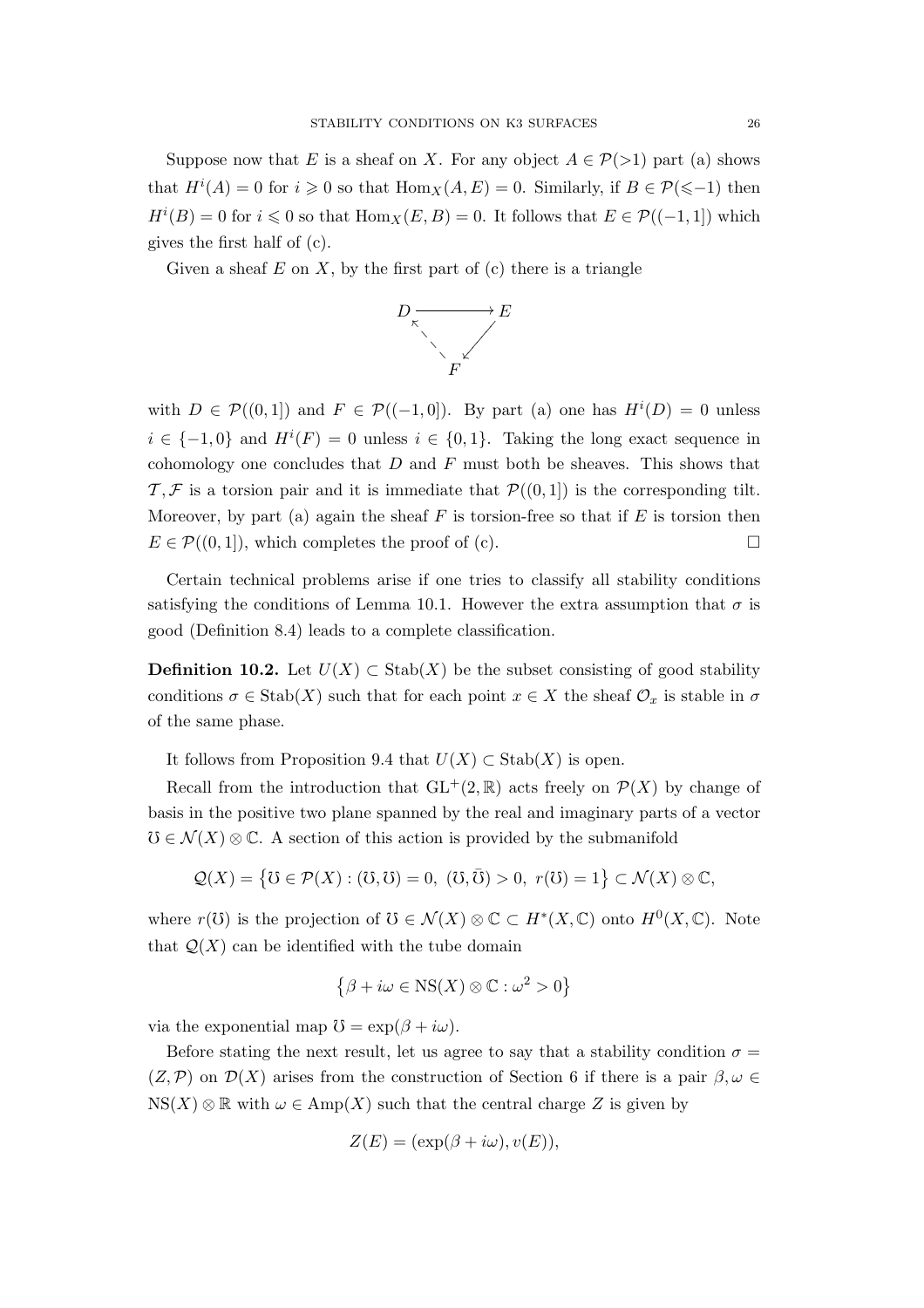and that moreover the heart  $\mathcal{P}((0,1])$  of  $\sigma$  is the abelian subcategory  $\mathcal{A}(\beta,\omega) \subset$  $\mathcal{D}(X)$  defined in Section 6. Note that in this case the pair  $\beta, \omega$  is uniquely defined by  $\sigma$ , and that conversely, by Proposition 3.5, given any such pair there is at most one stability condition arising from  $\beta$ ,  $\omega$  via the construction of Section 6.

**Proposition 10.3.** If  $\sigma = (Z, \mathcal{P}) \in U(X)$  then there is a unique element  $g \in$  $GL^+(2,\mathbb{R})$ , such that  $\sigma q$  arises from the construction of Section 6.

Proof. The proof is best broken into a sequence of steps.

STEP 1. Applying an element of  $GL^+(2,\mathbb{R})$  one can assume that  $\mathcal{O}_x \in \mathcal{P}(1)$  for all  $x \in X$ . Since  $Z(\mathcal{O}_x)$  lies on the real axis, the central charge Z of an object  $E \in \mathcal{D}(X)$  with Mukai vector  $(r, \Delta, s)$  must satisfy

$$
\operatorname{Im} Z(E) = \Delta \cdot \omega - rt,
$$

for some  $\omega \in \text{NS}(X) \otimes \mathbb{R}$  and some  $t \in \mathbb{R}$ . The first step is to show that  $\omega \in \text{Amp}(X)$ is ample.

Suppose  $C \subset X$  is a curve. Lemma 10.1(c) shows that the torsion sheaf  $\mathcal{O}_C$  lies in the subcategory  $\mathcal{P}((0,1])$ . If  $Z(\mathcal{O}_C)$  lies on the real axis it follows that  $\mathcal{O}_C \in \mathcal{P}(1)$ which is impossible by Lemma 10.1(b). Thus  $\text{Im }Z(\mathcal{O}_C) = C \cdot \omega > 0$ . Now  $\sigma$  is a good stability condition, and hence full, so the map

$$
\pi\colon\operatorname{Stab}(X)\to\mathcal{N}(X)\otimes\mathbb{C}
$$

is a local homeomorphism near  $\sigma$ . Since  $U(X)$  is open one may deform  $\omega$  a little and still conclude that  $C \cdot \omega > 0$  for all curves  $C \subset X$ . Thus  $\omega$  lies in the interior of the nef cone in  $H^2(X,\mathbb{R})$  and hence is ample.

STEP 2. Consider the torsion pair  $(\mathcal{T}, \mathcal{F})$  of Lemma 10.1(d). Note that by Lemma 10.1(c) all torsion sheaves lie in T. The next claim is that if E is a  $\mu_{\omega}$ -stable torsion-free sheaf then either  $E \in \mathcal{T}$  or  $E \in \mathcal{F}$  depending on whether Im  $Z(E) > 0$ or Im  $Z(E) \leq 0$ .

Given such an  $E$  there is a short exact sequence of sheaves

$$
0\longrightarrow D\longrightarrow E\longrightarrow F\longrightarrow 0
$$

with  $D \in \mathcal{T}$  and  $F \in \mathcal{F}$ . Assume D and F are both nonzero. By Lemma 10.1(c), the sheaf F must be torsion-free. Now one has  $\mu_\omega(D) \geq t$  and  $\mu_\omega(F) \leq t$  and since E is  $\mu_{\omega}$ -stable, this gives a contradiction. Thus E lies in either T or F. Clearly, if  $\text{Im } Z(E) > 0$  then  $E \in \mathcal{T}$  and if  $\text{Im } Z(E) < 0$  then  $E \in \mathcal{F}$ .

Suppose that Im  $Z(E) = 0$ . It must be shown that  $E \in \mathcal{F}$ . Suppose for a contradiction that  $E \in \mathcal{T}$ . Since  $Z(E) \in \mathbb{R}$  it follows that  $E \in \mathcal{P}(1)$ . Consider a nonzero map  $f: E \to \mathcal{O}_x$  and let F be its kernel in the category Coh(X). Since  $\mathcal{O}_x$  is stable, the map f is a surjection in the abelian category  $\mathcal{P}(1)$ , so the object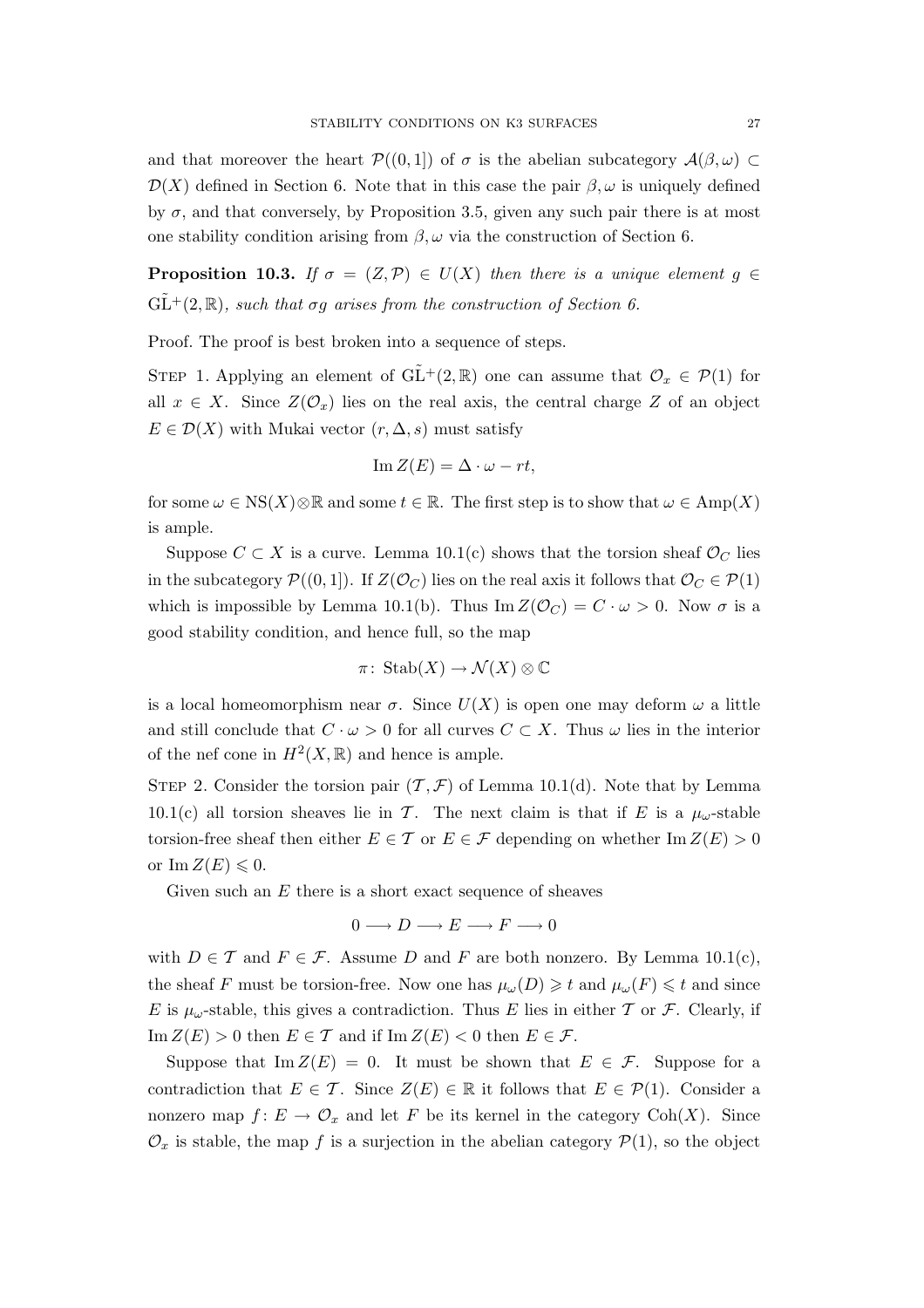F also lies in  $\mathcal{P}(1)$  and hence in T. Repeating must eventually give  $Z(F) \in \mathbb{R}_{>0}$ which contradicts  $F \in \mathcal{P}((0,1]).$ 

STEP 3. The next step is to show that  $\mathfrak{V} = \pi(\sigma) \in \mathcal{P}(X)$ , which is to say that the real and imaginary parts of U span a positive definite two-plane in  $\mathcal{N}(X) \otimes \mathbb{R}$ . Equivalently one must show that  $\text{Ker}(Z) \subset \mathcal{N}(X) \otimes \mathbb{R}$  is negative definite.

Suppose for a contradiction that there is a  $v \in \text{NS}(X) \otimes \mathbb{R}$  such that  $Z(v) = 0$ and  $(v, v) \geq 0$ . Since  $U(X)$  is open one can deform  $\sigma$  and assume that  $(v, v) > 0$ and  $v \in \text{NS}(X) \otimes \mathbb{Q}$ , and hence by removing denominators, that  $v \in \text{NS}(X)$ .

If  $r(v) = 0$  then the assumption  $(v, v) > 0$  implies that either v or  $-v$  is the Mukai vector of a torsion sheaf T on X. But by Lemma  $10.1(c)$  one has  $T \in \mathcal{P}((0,1])$  so that  $Z(v) \neq 0$ . Otherwise one can assume that  $r(v) > 0$ . But Theorem 5.3 then shows that v is the Mukai vector of a  $\mu_{\omega}$ -semistable torsion-free sheaf E. By Step 2 it follows that either  $E \in \mathcal{T}$  or  $E \in \mathcal{F}$  and hence  $Z(v) \neq 0$ .

STEP 4. Now one may apply an element of  $g \in \widetilde{GL}^+(2,\mathbb{R})$  and assume that  $\mathcal{O} \in$  $\mathcal{Q}(X)$  so that

$$
Z(E) = (\exp(\beta + i\omega), v(E)),
$$

for some pair  $\beta, \omega \in \text{NS}(X) \otimes \mathbb{R}$  with  $\omega^2 > 0$ . The group  $GL^+(2, \mathbb{R})$  acts freely on  $\mathcal{P}(X)$  and the submanifold  $\mathcal{Q}(X)$  is a section of this action, so the element g is defined uniquely up to the kernel of the homomorphism  $GL^+(2,\mathbb{R}) \to GL^+(2,\mathbb{R})$ . This kernel acts on  $\text{Stab}(X)$  by even shifts, so if one also assumes that each object  $\mathcal{O}_x$  is stable in  $\sigma g$  of phase 1 then g is uniquely determined.

By Step 1 one knows that  $\omega$  is ample. Then Step 2 shows that the torsion pair  $(\mathcal{T}, \mathcal{F})$  of Lemma 10.1(d) coincides with the torsion pair of Lemma 6.1. It follows immediately that  $\mathcal{P}((0,1]) = \mathcal{A}(\beta,\omega)$  and hence that  $\sigma$  arises from the construction of Section 6.  $\Box$ 

### 11. THE OPEN SUBSET  $U(X)$

Following Proposition 10.3 it is now possible to give a precise description of the set  $U(X) \subset$  Stab $(X)$  defined in the last section. Firstly one knows that the action of  $\tilde{GL}^+(2,\mathbb{R})$  on  $U(X)$  is free. A section of this action is defined by the submanifold

$$
V(X) = \{ \sigma \in U(X) : \pi(\sigma) \in \mathcal{Q}(X) \text{ and each } \mathcal{O}_x \text{ is stable in } \sigma \text{ of phase 1} \}.
$$

The proof of Proposition 10.3 showed that  $V(X)$  is precisely the set of stability conditions arising from the construction of Section 6. In particular, the map  $\pi$  is injective when restricted to  $V(X)$ .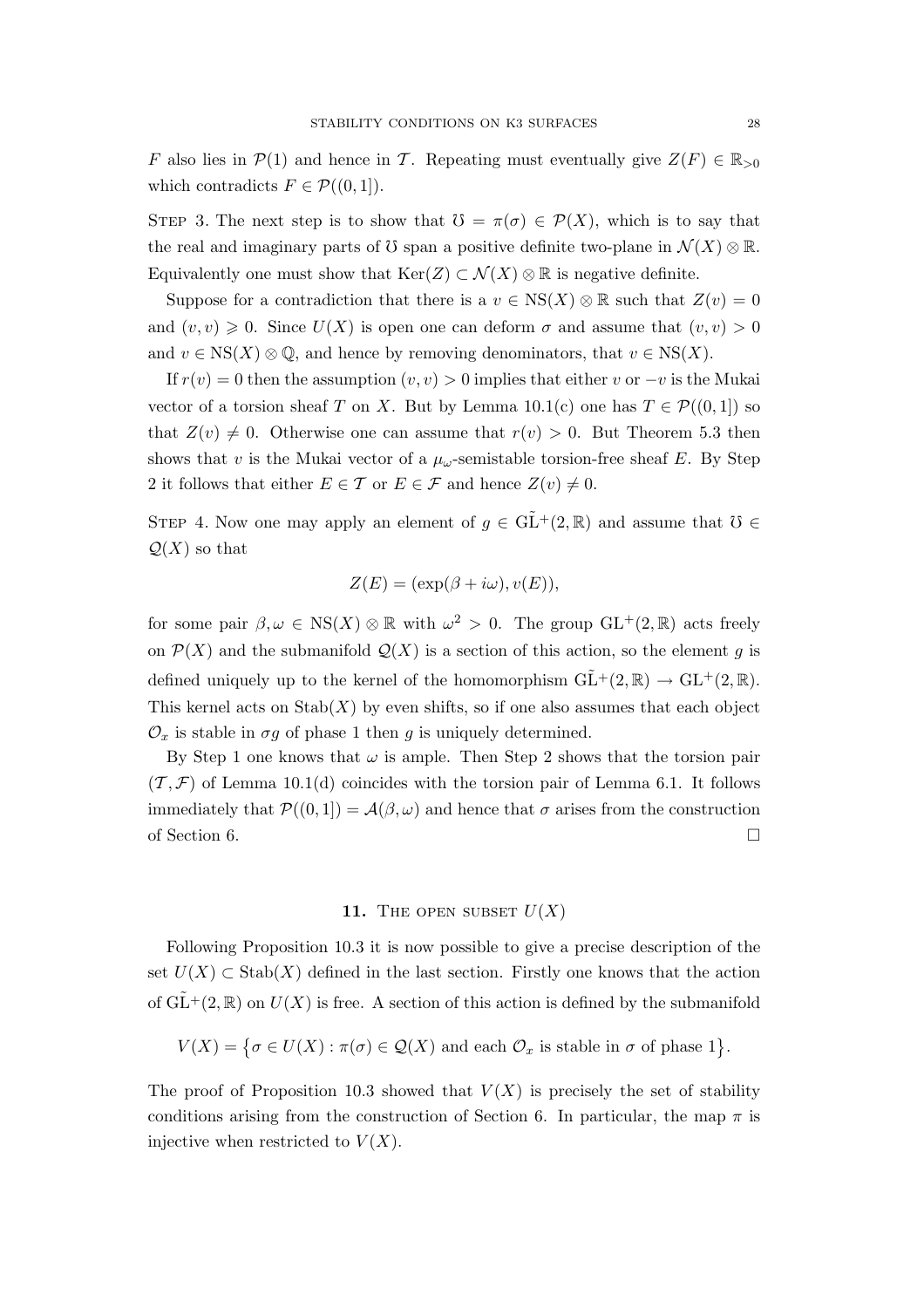To understand the image of  $V(X)$  recall first that  $Q(X)$  can be identified with the tube domain

$$
\{\beta + i\omega \in \text{NS}(X) \otimes \mathbb{C} : \omega^2 > 0\}
$$

via the exponential map  $\mathfrak{V} = \exp(\beta + i\omega)$ . The image of the complexified ample cone under this map defines an open subset

$$
\mathcal{K}(X) = \{ \mathcal{U} = \exp(\beta + i\omega) \in \mathcal{Q}(X) : \omega \in \text{Amp}(X) \} \subset \mathcal{Q}(X).
$$

Define

$$
\Delta^+(X) = \{ \delta \in \mathcal{N}(X) : (\delta, \delta) = -2 \text{ and } r(\delta) > 0 \} \subset \Delta(X).
$$

Proposition 11.2 below shows that the image of  $V(X)$  under  $\pi$  is the subset

$$
\mathcal{L}(X) = \left\{ \mathbb{U} \in \mathcal{K}(X) : (\mathbb{U}, \delta) \notin \mathbb{R}_{\leq 0} \text{ for all } \delta \in \Delta^+(X) \right\} \subset \mathcal{Q}(X).
$$

Note that this is in fact a subset of  $\mathcal{P}_0(X)$  since if  $\delta \in \Delta(X)$  satisfies  $r(\delta) = 0$  then  $\delta = \pm (0, C, n)$  for some  $(-2)$ -curve  $C \subset X$  and it follows that Im( $\mathcal{O}, \delta \neq 0$  for any  $\mho \in \mathcal{K}(X)$ .

**Lemma 11.1.** The subset  $\mathcal{L}(X) \subset \mathcal{Q}(X)$  is open and contractible.

Proof. To show that  $\mathcal{L}(X)$  is open note that it is the complement in  $\mathcal{K}(X)$  of the real halfplanes

$$
H(\delta) = \big\{ \mathbb{U} \in \mathcal{K}(X) : (\mathbb{U}, \delta) \in \mathbb{R}_{\leq 0} \big\}
$$

for elements  $\delta \in \Delta^+(X)$ . Thus it will be enough to show that these hyperplanes are locally finite in  $\mathcal{K}(X)$ .

Fix a bounded region  $B \subset \mathcal{K}(X)$  and take an element  $\mathcal{O} = \exp(\beta + i\omega) \in B$ . Suppose that  $\mathfrak{O} \in H(\delta)$  for some  $\delta = (r, \Delta, s) \in \Delta^+(X)$ . According to the formula  $(\star)$  of Section 6

$$
\frac{1}{2r}\left((\Delta^2 - 2rs) + r^2\omega^2 - (\Delta - r\beta)^2\right) + i(\Delta - r\beta) \cdot \omega = (0, \delta) \in \mathbb{R}_{\leq 0}
$$

Thus  $\Delta - r\beta$  is an element of the sublattice  $\omega^{\perp} \subset \text{NS}(X) \otimes \mathbb{R}$ , which is negative definite. Now  $\Delta^2 - 2rs = -2$ , so that

$$
r^2\omega^2 - (\Delta - r\beta)^2 \leq 2,
$$

and since  $\omega$  is constrained to lie in a bounded region of  $NS(X) \otimes \mathbb{R}$ , it follows that there are only finitely many possible choices for r. Also  $\Delta - r\beta$  lies in a bounded region of  $\omega^{\perp} \subset \text{NS}(X) \otimes \mathbb{R}$ , and since  $\beta$  is constrained to lie in a bounded region of NS(X) ⊗ R it follows that there are only finitely many possibilities for  $\Delta$ , and hence only finitely many hyperplanes  $H(\delta)$  which meet the region B.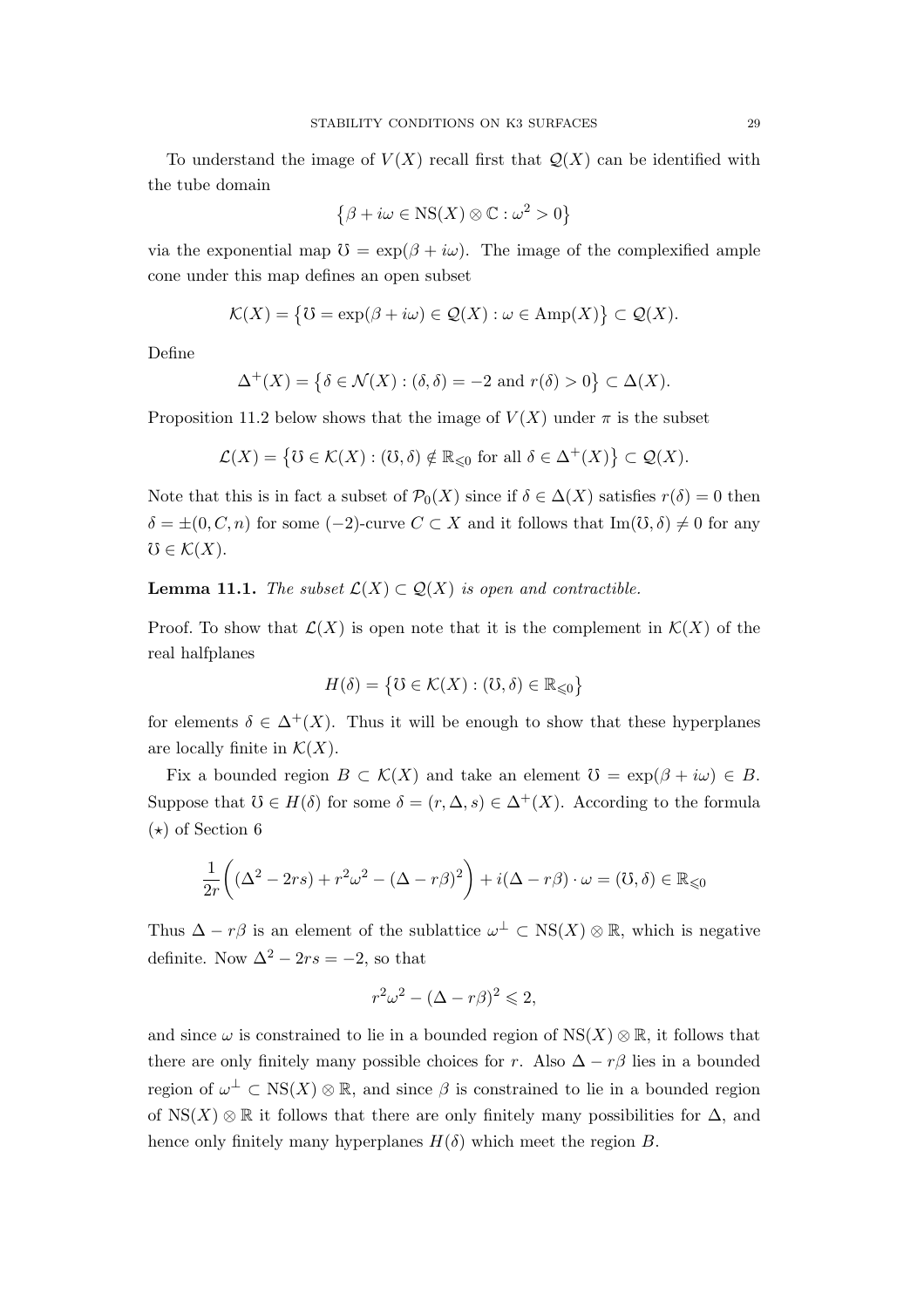To see that  $\mathcal{L}(X)$  is contractible note that if  $\exp(\beta + i\omega)$  is an element of  $\mathcal{L}(X)$ then so is  $\exp(\beta + it\omega)$  for every  $t > 1$ . Thus  $\mathcal{L}(X)$  has a deformation retraction onto the subset

$$
\{\exp(\beta + i\omega) \in \mathcal{K}(X) : \omega^2 > 2\} \subset \mathcal{L}(X)
$$

and hence is contractible.  $\Box$ 

The following result is a stronger version of Proposition 10.3.

**Proposition 11.2.** The map  $\pi$  restricts to give a homeomorphism

$$
\pi\colon V(X)\longrightarrow \mathcal{L}(X).
$$

The stability condition in  $V(X)$  corresponding to a point  $\exp(\beta + i\omega) \in \mathcal{L}(X)$  is given by the construction of Section 6.

Proof. As noted above, any stability condition  $\sigma \in V(X)$  arises from the construction of Section 6, so the map  $\pi$  is injective when restricted to  $V(X) \subset$  Stab $(X)$ and hence gives a homeomorphism  $V(X) \to \pi(V(X))$ . Moreover, for any stability condition  $\sigma \in V(X)$  one has  $\pi(\sigma) = \exp(\beta + i\omega) \in \mathcal{K}(X)$ . Theorem 5.3 ensures that for any  $\delta \in \Delta^+(X)$  there is a  $\mu_\omega$ -semistable torsion-free sheaf E with  $v(E) = \delta$ . Since  $\sigma$  arises from the construction of Section 6 one either has  $E \in \mathcal{P}((0,1])$  or  $E[1] \in \mathcal{P}((0,1])$ . Either way,  $Z(E) \neq 0$ . This shows that  $\pi(\sigma) \in \mathcal{L}(X)$ . Thus  $\pi$ maps  $V(X)$  into  $\mathcal{L}(X)$ , and it only remains to show that this map is onto. But Proposition 9.4 shows that  $\pi(V(X))$  is an open subset of  $\mathcal{L}(X)$ , so since  $\mathcal{L}(X)$  is connected it will be enough to show that it is also closed.

Suppose  $\mathcal{O} = \exp(\beta + i\omega) \in \mathcal{L}(X)$  lies in the closure of  $\pi(V(X))$ . Since  $\pi$  is a covering over  $\mathcal{L}(X)$  there is a stability condition  $\sigma$  lying in the closure of  $V(X)$ with  $\pi(\sigma) = \mathcal{O}$ . If  $\sigma$  is not an element of  $V(X)$  there must be some skyscraper sheaf  $\mathcal{O}_x \in \mathcal{P}(1)$  which is semistable in  $\sigma$  but not stable. Since  $\omega$  is ample, any class  $v \in \mathcal{N}(X)$  such that Im  $Z(v) = 0$  must either be a multiple of  $v(\mathcal{O}_x)$  or have nonzero rank. Thus there must be a stable factor A of  $\mathcal{O}_x$  with  $r(A) > 0$ . Then  $Z(A)$  lies on the negative real axis. The argument of Lemma 6.2 shows that A must be spherical, so that  $v(A) \in \Delta^+(X)$ , and since  $\mathcal{O} \in \mathcal{L}(X)$  this is impossible. Thus  $\sigma \in V(X)$  and  $\pi(V(X))$  is closed in  $\mathcal{L}(X)$ .

Recall that  $\mathcal{P}^+(X) \subset \mathcal{P}(X)$  is the connected component containing  $\mathcal{K}(X)$ , and that  $\mathcal{P}_0^+(X) = \mathcal{P}^+(X) \cap \mathcal{P}_0(X)$ . It is worth recording here the following easy consequence of what has been proved so far.

**Corollary 11.3.** If  $\sigma \in U(X)$  then  $\pi(\sigma) \in \mathcal{P}_0^+(X)$ . Moreover  $\sigma$  is determined by  $\pi(\sigma)$  up to even shifts.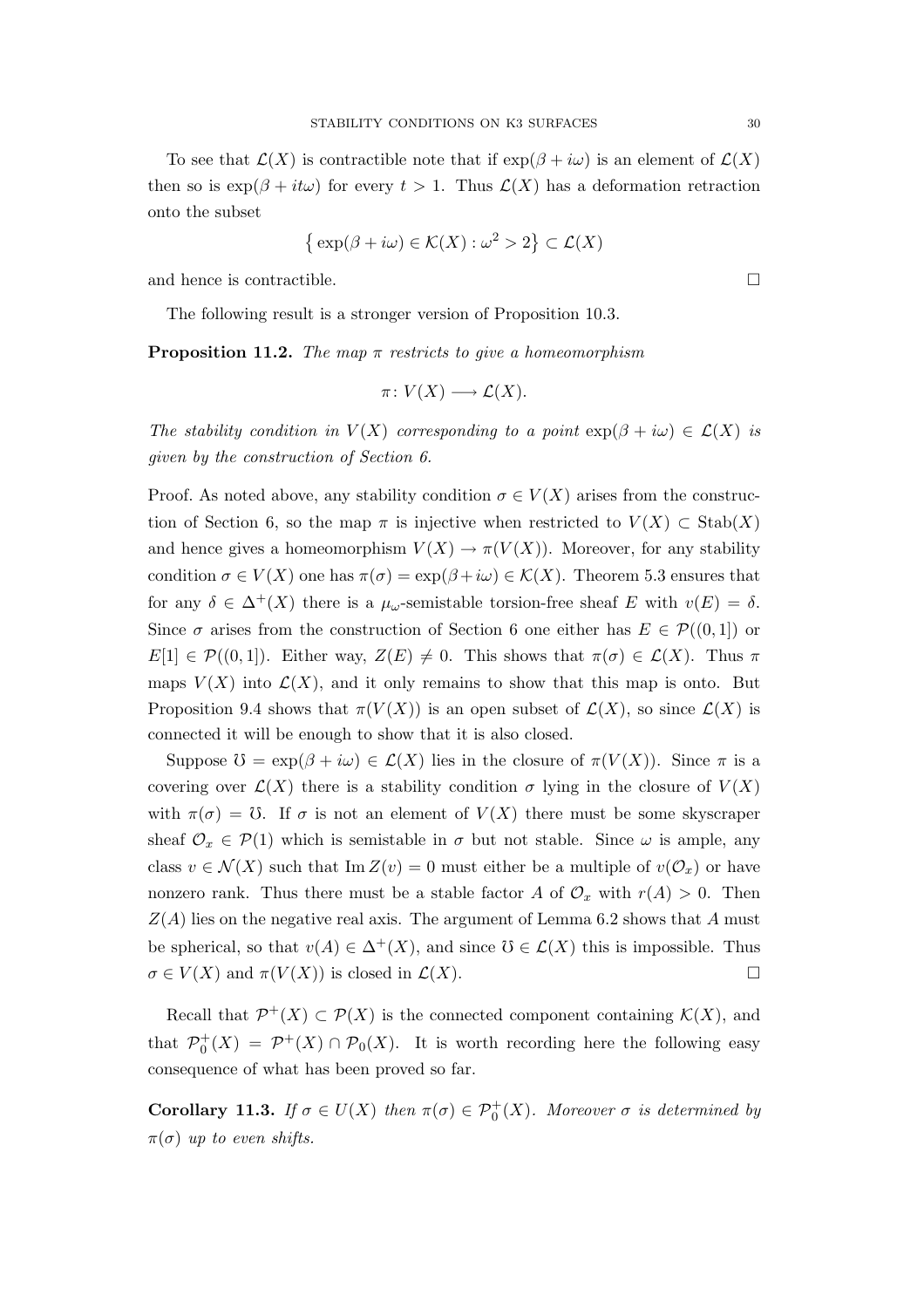Proof. As shown in Proposition 10.3, for  $\sigma \in U(X)$  there is a unique  $g \in \widetilde{GL}^+(2,\mathbb{R})$ such that  $\sigma g \in V(X)$ . The first statement then follows from Proposition 11.2 since  $\mathcal{P}_0^+(X)$  is invariant under  $\mathrm{GL}^+(2,\mathbb{R})$ . For the second statement note that the only elements of the group  $\tilde{GL}^+(2,\mathbb{R})$  which fix the central charge of a stability condition are double shifts.  $\Box$ 

Note that Proposition 11.2 shows that the stability function of Lemma 6.2 always has the Harder-Narasimhan property. Another consequence of Proposition 11.2 is that the set  $V(X)$ , and hence also  $U(X)$ , is connected. Thus all the stability conditions constructed in Section 6 are contained in the same connected component of  $\mathrm{Stab}(X)$ .

**Definition 11.4.** Let  $\text{Stab}^{\dagger}(X) \subset \text{Stab}(X)$  be the unique connected component containing the set  $U(X)$ .

The results of this section give a precise description of the stability conditions lying in the open subset  $U(X) \subset$  Stab $(X)$ . The next step is to analyse the boundary of this set.

# 12. THE BOUNDARY OF  $U(X)$

The aim of this section is to study the boundary  $\partial U(X) = \overline{U(X)} \setminus U(X)$  of the open subset  $U(X) \subset \text{Stab}(X)$  introduced in the last section. The results of Section 9 show that  $\partial U(X)$  is contained in a locally-finite union of codimension one, real submanifolds of  $\text{Stab}(X)$ . A point of the boundary will be called general if it lies on only one of these submanifolds.

**Theorem 12.1.** Suppose  $\sigma = (Z, \mathcal{P}) \in \partial U(X)$  is a general point of the boundary of  $U(X)$ . Then exactly one of the following possibilities holds.

 $(A^+)$  There is a rank r spherical vector bundle A such that the only stable factors of the objects  $\{\mathcal{O}_x : x \in X\}$  in the stability condition  $\sigma$  are A and  $T_A(\mathcal{O}_x)$ . Thus the Jordan-Hölder filtration of each  $\mathcal{O}_x$  is given by

$$
0 \longrightarrow A^{\oplus r} \longrightarrow \mathcal{O}_x \longrightarrow T_A(\mathcal{O}_x) \longrightarrow 0.
$$

 $(A<sup>-</sup>)$  There is a rank r spherical vector bundle A such that the only stable factors of the objects  $\{\mathcal{O}_x : x \in X\}$  in the stability condition  $\sigma$  are A[2] and  $T_A^{-1}$  $U_A^{-1}(\mathcal{O}_x)$ . Thus the Jordan-Hölder filtration of each  $\mathcal{O}_x$  is given by

$$
0 \longrightarrow T_A^{-1}(\mathcal{O}_x) \longrightarrow \mathcal{O}_x \longrightarrow A^{\oplus r}[2] \longrightarrow 0.
$$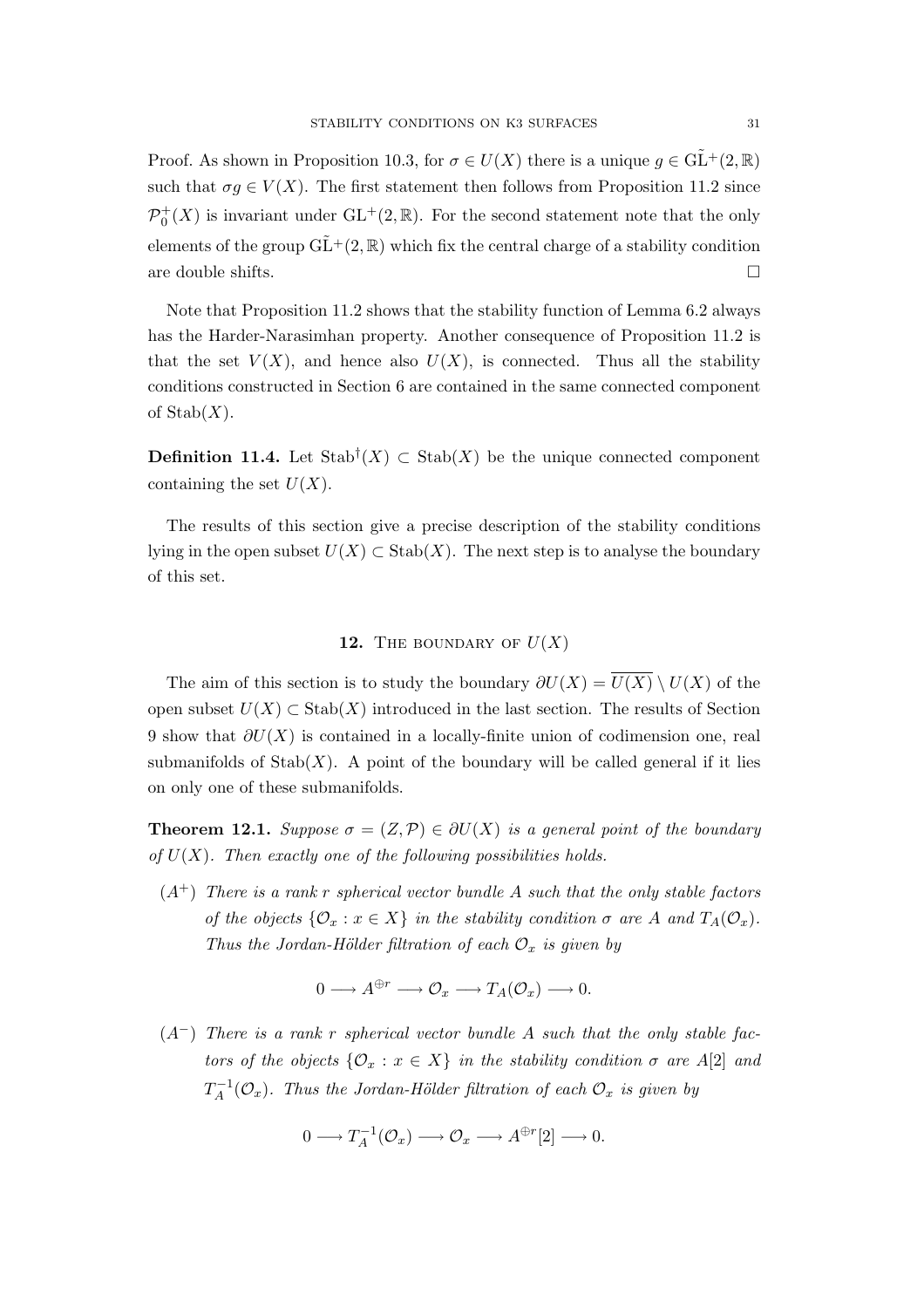$(C_k)$  There is a non-singular rational curve  $C \subset X$  and an integer k such that  $\mathcal{O}_x$  is stable in the stability condition  $\sigma$  for  $x \notin C$  and such that the Jordan-Hölder filtration of  $\mathcal{O}_x$  for  $x \in C$  is

$$
0 \longrightarrow \mathcal{O}_C(k+1) \longrightarrow \mathcal{O}_x \longrightarrow \mathcal{O}_C(k)[1] \longrightarrow 0.
$$

Moreover, a stability condition  $\sigma$  satisfies  $A^-$  precisely if the stability condition  $T_A^2(\sigma)$  satisfies  $A^+$ , and similarly a stability condition  $\sigma$  satisfies  $C_k$  precisely if the stability condition  $T_{\mathcal{O}_C(k)}(\sigma)$  satisfies  $C_{k-1}$ .

Proof. If  $\sigma \in \partial U(X)$  then each skyscraper sheaf  $\mathcal{O}_x$  is semistable of the same phase. Applying an element of  $GL^+(2,\mathbb{R})$  it is enough to consider the case when this phase is 1. Write  $W(X)$  for the subset of  $U(X)$  consisting of stability conditions for which each object  $\mathcal{O}_x$  is stable of phase 1. Since  $U(X)$  is invariant under the action of  $\tilde{\mathrm{GL}}^+(2,\mathbb{R})$  it follows that  $\sigma$  lies in the closure of  $W(X)$ .

STEP 1. Since  $\sigma \notin U(X)$  there must be some  $x \in X$  such that  $\mathcal{O}_x$  is semistable but not stable. Applying Lemma 12.2 below shows that there is a stable, spherical object  $A \in \mathcal{P}(1)$  with a nonzero map either  $A \to \mathcal{O}_x$  or  $\mathcal{O}_x \to A$ .

Since  $\sigma$  is general, the boundary of  $U(X)$  at  $\sigma$  is a codimension one submanifold of Stab(X) at  $\sigma$ , which is given by  $Z(A)/Z(\mathcal{O}_x) \in \mathbb{R}_{>0}$ . Thus if E is any object of  $\mathcal{D}(X)$  one can move a little bit along the boundary of  $U(X)$  and assume that  $Z(E) \notin \mathbb{R}$ , unless of course the Mukai vector  $v(E)$  is a linear combination (over  $\mathbb{R}$ ) of the vectors  $v(A)$  and  $v(\mathcal{O}_x)$ .

Let  $L \subset \mathcal{N}(X)$  be the rank 2 sublattice spanned by  $v(A)$  and  $v(\mathcal{O}_x)$ . The fact that A is spherical implies that this lattice is primitive: if  $v \in \mathcal{N}(X)$  lies in the linear span of the vectors  $v(A)$  and  $v(\mathcal{O}_x)$  over R then it also lies in the integral span, and hence is an element of L. Indeed one can write  $v(A) = (r, \Delta, s)$  and  $v(\mathcal{O}_x) = (0, 0, 1)$ . If  $v = \lambda v(A) + \mu v(\mathcal{O}_x)$  lies in  $\mathcal{N}(X)$  then  $\lambda r \in \mathbb{Z}, \lambda \Delta \in \text{NS}(X)$ and  $\lambda s - \mu \in \mathbb{Z}$ . Clearly  $\lambda$  and  $\mu$  are rational. Since  $\Delta^2 - 2rs = -2$  the elements  $\Delta \in \text{NS}(X)$  and  $r \in \mathbb{Z}$  have no common divisor, so it follows that  $\lambda$  and hence  $\mu$ are integral.

STEP 2. Assume first that there is a nonzero map  $A \to \mathcal{O}_x$ . Since  $\sigma$  lies in the closure of  $W(X)$ , and  $v(A)$  is primitive, by Proposition 9.4 there are points  $\tau =$  $(W, \mathcal{Q}) \in W(X)$  arbitrarily close to  $\sigma$  such that the object A is also stable in  $\tau$ . Thus one can take  $f(\sigma, \tau) < \epsilon$  for some small  $\epsilon > 0$ . The nonzero map  $A \to \mathcal{O}_x$ then implies that  $A \in \mathcal{Q}(\phi)$  with  $1 - \epsilon < \phi < 1$  and it follows from Lemma 10.1(a)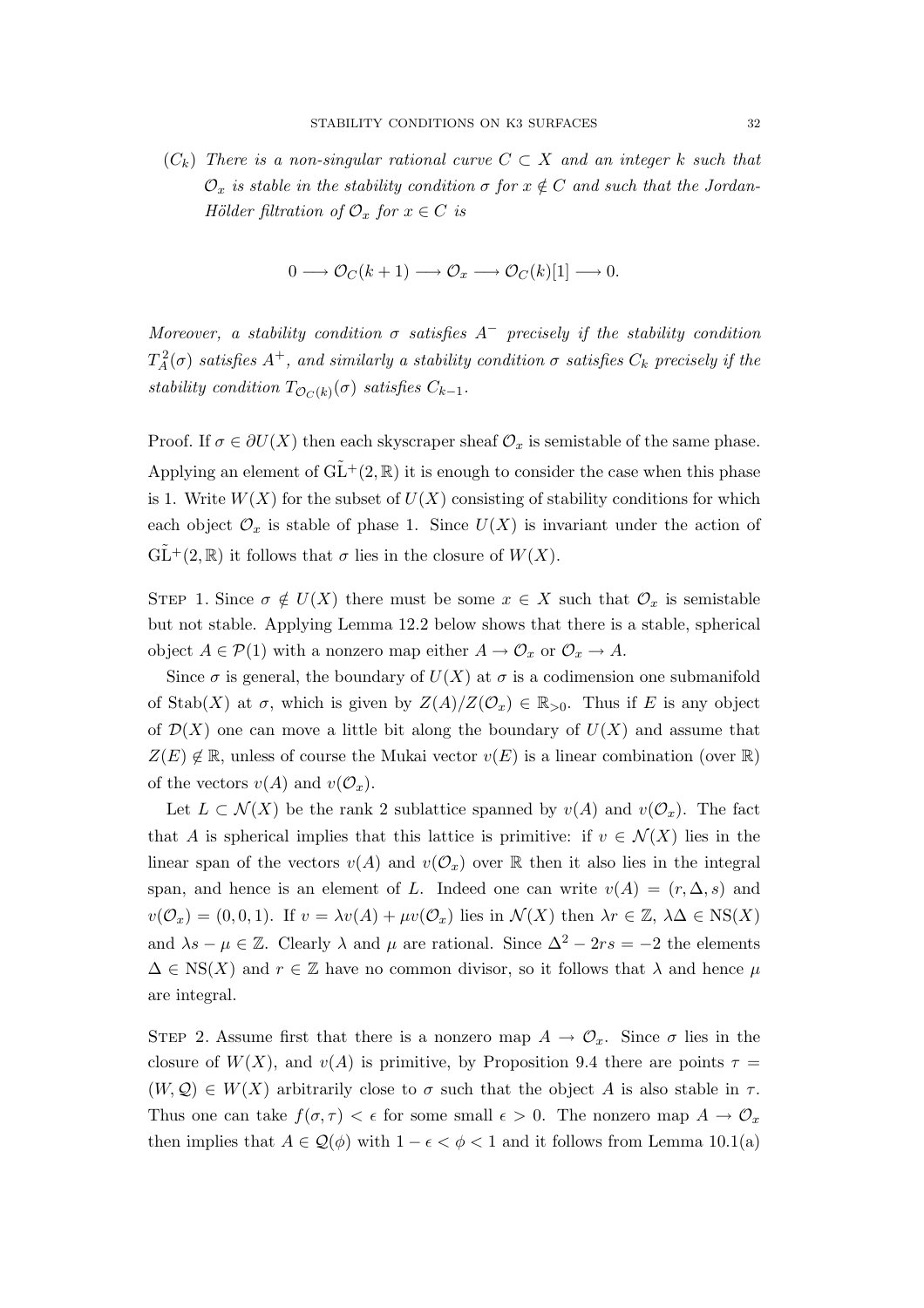that A fits into a triangle



with  $D = H^{-1}(A)[1]$  and  $E = H^{0}(A)$ .

Suppose for a contradiction that D and E are both nonzero. Lemma  $10.1(c)$ implies that  $E \in \mathcal{Q}((-1,1])$  for all stability conditions  $(W, \mathcal{Q}) \in W(X)$ , and hence  $E \in \mathcal{P}([-1,-1])$ . Similarly  $D \in \mathcal{P}([0,2])$ . Lemma 12.3 below shows that  $D \in \mathcal{P}(0)$ and  $E \in \mathcal{P}(1)$ . But now one could replace  $\sigma$  by another nearby point of the boundary of  $U(X)$  and repeat the argument. Since  $Z(D)$  and  $Z(E)$  always have to lie on the real axis, and  $\sigma$  was assumed to be general, it follows that the Mukai vectors of D and  $E$  must lie in the rank two sublattice  $L$ , so we can write

$$
v(D) = \lambda_D v(A) + \mu_D v(\mathcal{O}_x), \quad v(E) = \lambda_E v(A) + \mu_E v(\mathcal{O}_x)
$$

for integers  $\lambda_D, \lambda_E, \mu_D, \mu_E \in \mathbb{Z}$ , with  $\lambda_D + \lambda_E = 1$  and  $\mu_D + \mu_E = 0$ .

Moving again to the nearby stability condition  $\tau = (W, \mathcal{Q}) \in W(X)$  considered above, Lemma 10.1(c) shows that  $D \in \mathcal{Q}((0,\epsilon))$  and  $E \in \mathcal{Q}((1-\epsilon,1])$ . Also  $A \in \mathcal{Q}(\phi)$  with  $1 - \epsilon < \phi < 1$  and of course  $\mathcal{O}_x \in \mathcal{Q}(1)$ . Thus the imaginary part of W is positive on D and A, non-negative on E and zero on  $\mathcal{O}_x$ . It follows that  $\lambda_D > 0$  and  $\lambda_E \geq 0$ . By Lemma 12.4 the sheaf E is rigid and so  $v(E)^2 < 0$ . Since  $v(\mathcal{O}_x)^2 = 0$  it follows that  $\lambda_E > 0$  also which gives a contradiction. Thus one of D or  $E$  is zero.

STEP 3. If  $E = 0$  then  $A = H^{-1}(A)[1]$  is concentrated in degree -1 and so there could not be a nonzero map  $A \to \mathcal{O}_x$ . Thus  $D = 0$  and hence A is a sheaf. If A has positive rank then there is a short exact sequence of sheaves

$$
0 \longrightarrow T \longrightarrow A \longrightarrow Q \longrightarrow 0.
$$

with T torsion and Q torsion-free. Since  $\sigma$  lies in the closure of  $W(X)$ , Lemma 10.1(c) shows that  $T \in \mathcal{P}(\geq 0)$  and  $Q \in \mathcal{P}([-1,1])$ . Lemma 12.3 then shows that  $T \in \mathcal{P}(0)$ . Again, since  $\sigma$  is general it follows that  $v(T)$  lies in the sublattice L. But  $r(A) > 0$  so this means that  $v(T)$  is a multiple of  $v(\mathcal{O}_x)$  and so T is supported in dimension 0. This too is impossible because all zero-dimensional sheaves lie in  $\mathcal{P}(1)$ .

Thus A is either torsion or torsion-free.

STEP 4. Suppose that A is torsion-free with a map  $A \to \mathcal{O}_x$ . A result of Mukai [12, Proposition 2.14] shows that A must be locally-free. Thus  $\text{Hom}_X(A, \mathcal{O}_x) = \mathbb{C}^r$  for all  $x \in X$  where r is the rank of A. Given  $x \in X$  there is a short exact sequence in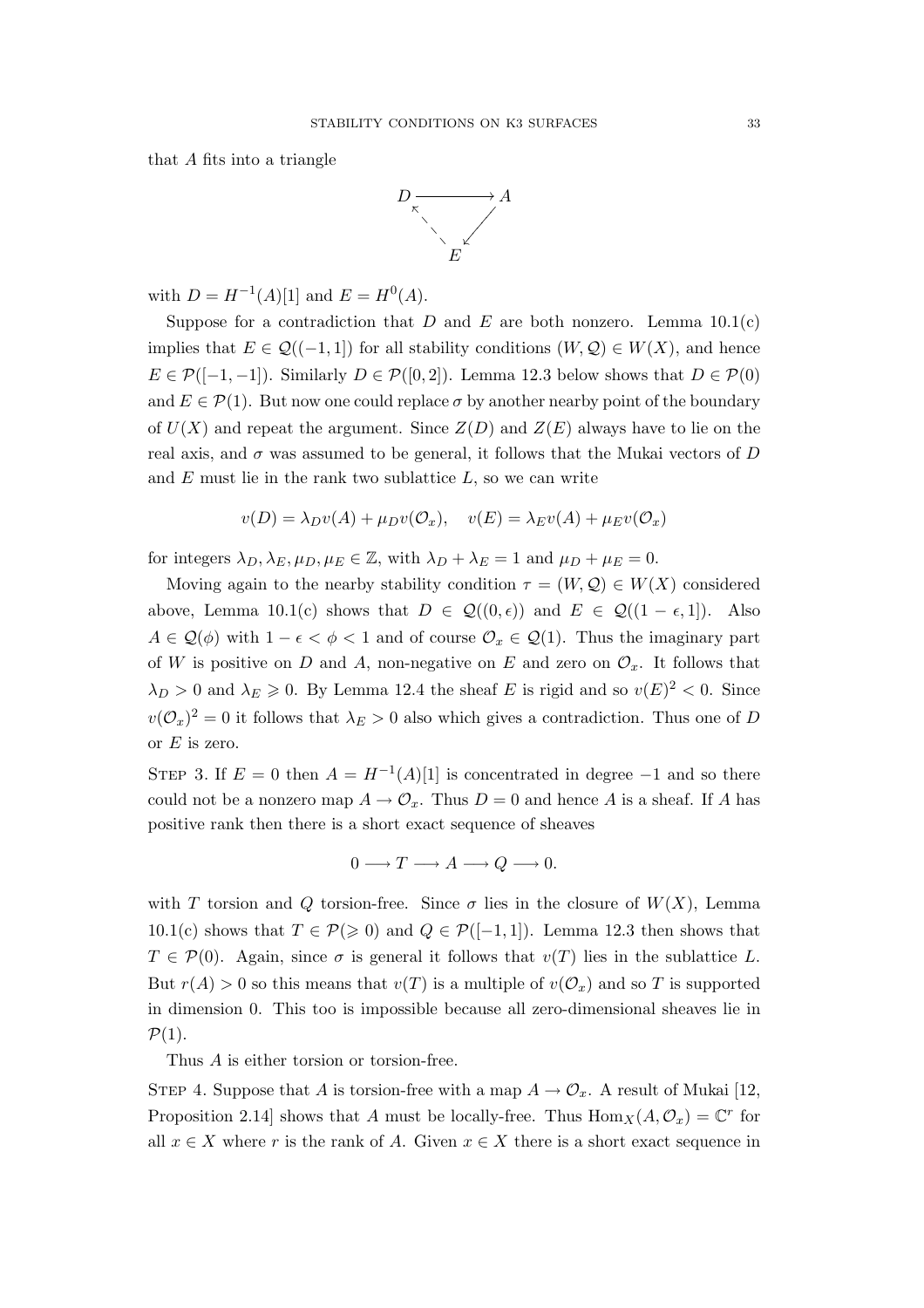$\mathcal{P}(1)$  of the form

 $0 \longrightarrow A' \longrightarrow \mathcal{O}_x \longrightarrow B \longrightarrow 0$ 

where A' has all Jordan-Hölder factors isomorphic to A and  $\text{Hom}_X(A, B) = 0$ . Since A is spherical (and hence has no self-extensions) it follows that  $A' = A^{\oplus p}$  for some  $p$ , and considering the long exact sequence obtained by applying the functor Hom<sub>X</sub>(A, –) shows that  $p = r$  and that the map  $A^{\oplus r} \to \mathcal{O}_x$  is the canonical evaluation map. It follows that  $B = T_A(\mathcal{O}_x)$ .

Suppose for a contradiction that B is not stable in  $\sigma$ . Lemma 12.2 shows that there is a stable spherical object  $D \in \mathcal{P}(1)$  with either a nonzero map  $D \to B$  or a nonzero map  $B \to D$ . The fact that  $\sigma$  is general implies that  $v(D)$  lies in the lattice L. Since  $v(B)^2 = -2 = v(A)^2$  and  $v(\mathcal{O}_x)^2 = 0$ , a quick calculation shows that the only possibilities are  $v(D) = \pm v(A)$ , and since  $A, D \in \mathcal{P}(1)$  we must take the positive sign. The Riemann-Roch theorem then gives  $\chi(A, D) = 2$ , so that by Serre duality there is either a map  $D \to A$  or a map  $A \to D$ . Since A and D are supposed to be stable of the same phase one concludes that  $D = A$ . But

$$
\operatorname{Hom}_X(A, B) = \operatorname{Hom}_X(T_A^{-1}(A), \mathcal{O}_x) = \operatorname{Hom}_X(A[1], \mathcal{O}_x) = 0
$$

and similarly  $\text{Hom}_X(B, A) = 0$  which gives a contradiction. So B is stable, and the alternative  $(A^+)$  applies.

STEP 5. Suppose instead that  $A$  is a torsion sheaf. The Riemann-Roch theorem shows that A is supported on a  $(-2)$ −curve  $C \subset X$ . If

$$
0 \longrightarrow D \longrightarrow A \longrightarrow E \longrightarrow 0
$$

is a short exact sequence of sheaves then Lemma  $10.1(c)$  and Lemma 12.3 show that  $D \in \mathcal{P}(0)$  and  $E \in \mathcal{P}(1)$ . Since  $\sigma$  is general  $v(D)$  and  $v(E)$  are in the lattice L. In particular it follows from this that C must be non-singular, since if  $C' \subset C$  is an irreducible component there is a surjection of sheaves  $A \to A|_{C'}$  which would lead to a non-trivial exact sequence as above. Riemann-Roch then shows that since A is spherical one has  $A = \mathcal{O}_C(k+1)$  for some integer k. For any point  $x \in C$  there is a unique map  $A \to \mathcal{O}_x$  with cone  $B = \mathcal{O}_C(k)[1]$ . Since A is stable, this cone must also lie in  $\mathcal{P}(1)$ .

Suppose for a contradiction that B is not stable. If  $D \in \mathcal{P}(1)$  is a stable factor then by Lemma 12.4 D is spherical and since  $\sigma$  is general one concludes as in Step 4 that  $v(D)$  lies in the lattice L and hence  $v(D) = \pm (0, C, l)$  for some l. Note that  $Z(A)$  and  $Z(B)$  lie on the negative real axis with  $Z(A) + Z(B) = -1$ . Also  $Z(D)$ must lie on the negative real axis with  $|Z(D)| < |Z(B)|$ . The only possibility is that  $v(D) = v(A)$  which implies  $D = A$ . But if all stable factors of D are isomorphic to A one has  $v(D) = nv(A)$  which is clearly false. Thus  $\mathcal{O}_C(k)[1]$  must be stable in  $\sigma$ and alternative  $(C_k)$  applies.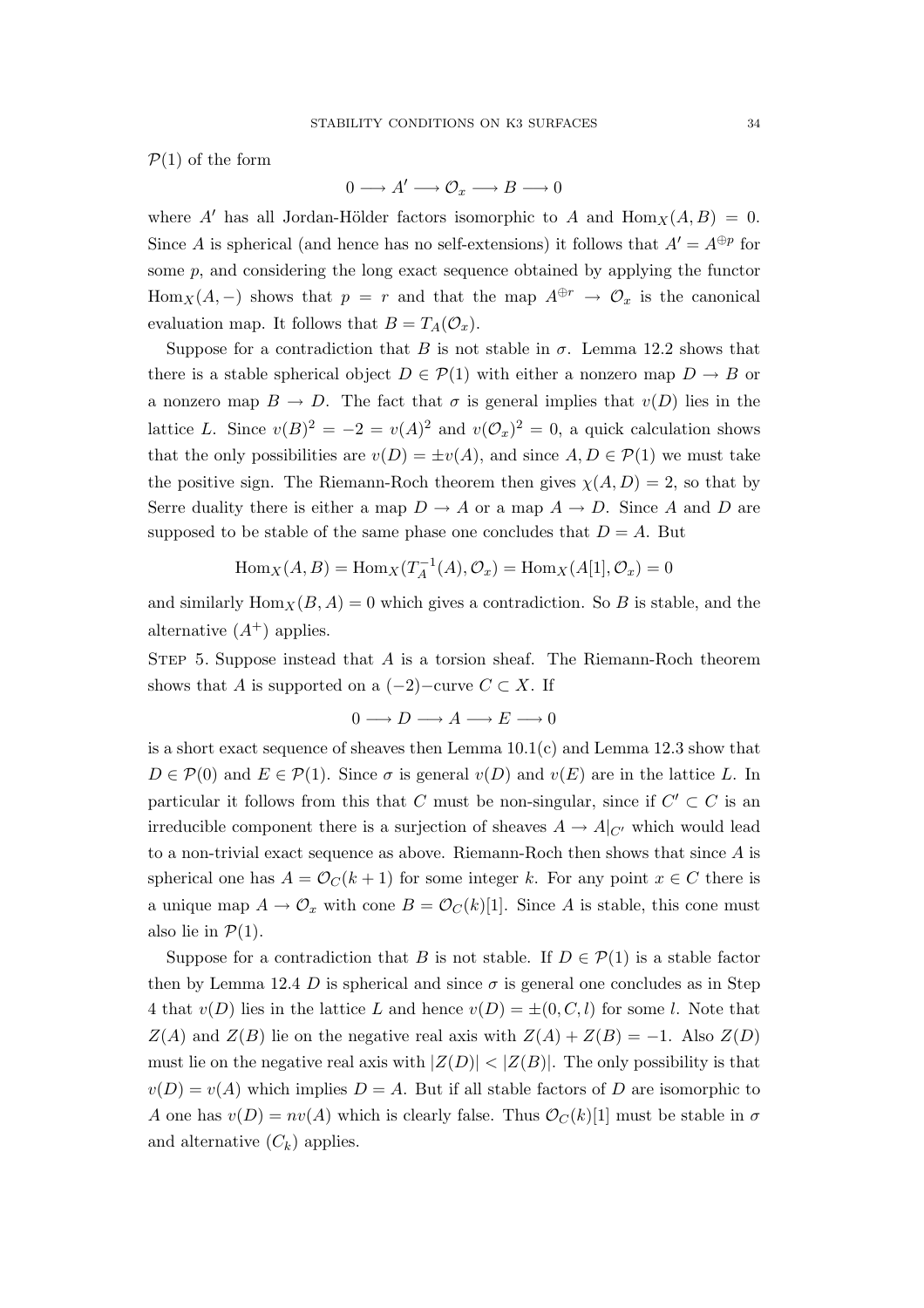STEP 6. The cases when  $A \in \mathcal{P}(1)$  with a map  $\mathcal{O}_x \to A$  are dealt with by a similar analysis. For points  $\tau = (W, \mathcal{Q}) \in W(X)$  sufficiently close to  $\sigma$  the object A is also stable in  $\tau$ , and the nonzero map  $\mathcal{O}_x \to A$  then implies that  $A \in \mathcal{Q}(\phi)$  with  $1 < \phi < 1 + \epsilon$ . Lemma 10.1 then shows that there is a triangle



with  $D = H^{-2}(A)[2]$  and  $E = H^{-1}(A)[1]$ , and that moreover the sheaf  $H^{-2}(A)$  is torsion-free. Applying the argument of Step 2 one concludes that one of  $D$  or  $E$  is zero.

If  $E = 0$  then  $A[-2]$  is a torsion-free sheaf and hence by Mukai's result [12, Proposition 2.14] locally-free. The argument of Step 4 then shows that one is in the situation  $(A^-)$ . If  $D = 0$  then the argument of Step 4 shows that  $A[-1]$  is either torsion or torsion-free, and the second possibility cannot hold because then  $A[-1]$ would be locally-free and there could not be a nonzero map  $\mathcal{O}_x \to A$ . Thus  $A[-1]$ is a torsion sheaf and the argument of Step 5 then shows that situation  $(C_k)$  holds for some  $k$ .

STEP 7. For the last statement, note that the triangles defining  $T_A(\mathcal{O}_x)$  and  $T_A^{-1}$  $J_A^{-1}(\mathcal{O}_x)$ exist abstractly, so that a stability condition  $\sigma$  satisfies  $(A^-)$  precisely if the objects  $A[2]$  and  $T_A^{-1}$  $\chi_A^{-1}(\mathcal{O}_x)$  are stable of the same phase for all  $x \in X$ . Similarly  $\sigma$  satisfies  $(A^+)$  precisely if A and  $T_A(\mathcal{O}_x)$  are stable of the same phase for all  $x \in X$ . These two possibilities are clearly related by the equivalence  $T_A^2$ . Similarly for the cases  $(C_k)$  where one notes that the short exact sequence of sheaves on  $\mathbb{P}^1$ 

$$
0 \longrightarrow \mathcal{O}_{\mathbb{P}^1}(k-1) \longrightarrow \text{Hom}_{\mathbb{P}^1}(\mathcal{O}_{\mathbb{P}^1}(k), \mathcal{O}_{\mathbb{P}^1}(k+1)) \otimes \mathcal{O}_{\mathbb{P}^1}(k) \longrightarrow \mathcal{O}_{\mathbb{P}^1}(k+1) \longrightarrow 0
$$
  
implies that  $T_{\mathcal{O}_C(k)}(\mathcal{O}_C(k+1)) = \mathcal{O}_C(k-1)[1].$ 

The proof used the following three simple results.

**Lemma 12.2.** Suppose  $\sigma = (Z, \mathcal{P}) \in \text{Stab}(X)$  is a stability condition on X and  $0 \neq E \in P(1)$  is a semistable object of phase 1. If  $\text{Hom}_X^1(E, E) = 0$  then all stable factors of E are spherical objects. If  $\text{Hom}_X^1(E, E) = \mathbb{C}^2$  and E is not stable then there is a stable, spherical object  $A \in \mathcal{P}(1)$  such that either  $\text{Hom}_X(A, E)$  or  $\text{Hom}_X(E, A)$  is nonzero.

Proof. Consider Jordan-Hölder filtrations of E in the finite length category  $\mathcal{P}(1)$ . Take a stable object  $F \in \mathcal{P}(1)$  with a nonzero map  $F \to E$ . Grouping factors together, there is a short exact sequence

$$
0 \longrightarrow F' \longrightarrow E \longrightarrow G \longrightarrow 0
$$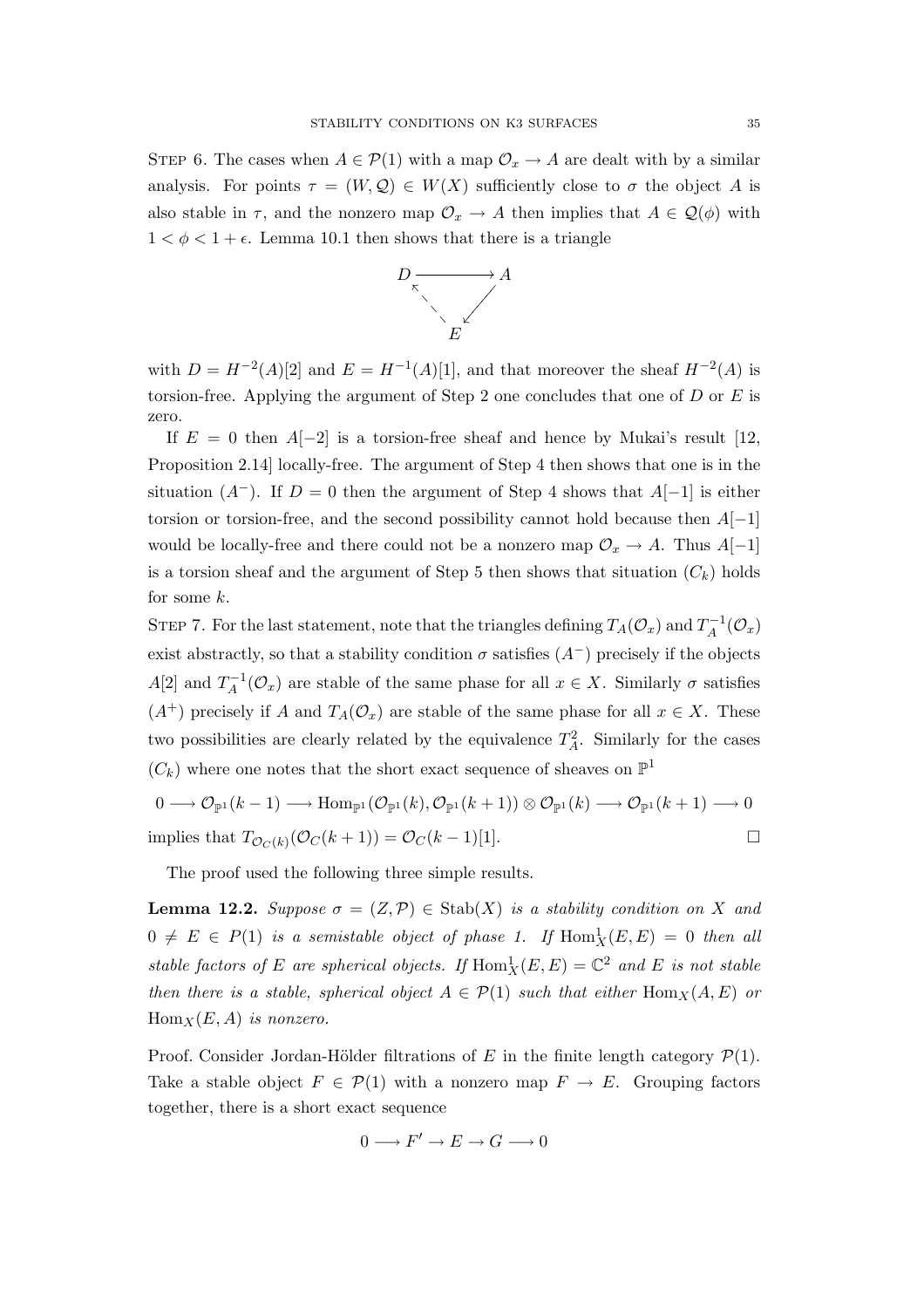in  $\mathcal{P}(1)$  such that all the Jordan-Hölder factors of  $F'$  are isomorphic to F, and  $\text{Hom}_X(F', G) = 0.$  Applying Lemma 5.2 shows that

$$
\dim_{\mathbb{C}} \text{Hom}^1_X(F', F') + \dim_{\mathbb{C}} \text{Hom}^1_X(G, G) \leq \dim_{\mathbb{C}} \text{Hom}^1(E, E) \leq 2,
$$

and since both spaces have even dimension at least one of them is zero. In the case  $\text{Hom}_X^1(E, E) = 0$  both spaces are zero, so  $v(F)^2 < 0$  and hence F is spherical. Replacing  $E$  by  $G$  and repeating the argument gives the result.

Suppose instead that  $\dim_{\mathbb{C}} \text{Hom}_X^1(E, E) = 2$ . If  $\text{Hom}_X^1(F', F') = 0$  then again F is spherical and setting  $A = F$  gives the result. If  $Hom_X^1(G, G) = 0$  then all the stable factors of G are spherical, and so there is a stable, spherical object  $A \in \mathcal{P}(1)$ with a nonzero map  $G \to A$ , and hence a nonzero map  $E \to A$ .  $\Box$ 

**Lemma 12.3.** Suppose  $\sigma = (Z, \mathcal{P})$  is a stability condition and  $A \in \mathcal{P}(1)$  is stable. Given a triangle



with  $D \in \mathcal{P}(\geqslant 0)$  and  $E \in \mathcal{P}(\leqslant 1)$  and  $f \neq 0$  then  $D \in \mathcal{P}(0)$  and  $E \in \mathcal{P}(1)$ .

Proof. Considering the triangle  $A \to E \to D[1]$  shows that  $E \in \mathcal{P}(\geq 1)$  and hence  $E \in \mathcal{P}(1)$ . Since A is simple in the abelian category  $\mathcal{P}(1)$  the map f is a monomorphism in  $\mathcal{P}(1)$  so the quotient  $D[1]$  also lies in  $\mathcal{P}(1)$ .

**Lemma 12.4.** If  $E \in \mathcal{D}(X)$  satisfies  $\text{Hom}_X^1(E, E) = 0$  then the same is true of each of its cohomology sheaves  $H^i(E)$ .

Proof. There is a spectral sequence

$$
E_2^{p,q} = \bigoplus_i \text{Ext}^p_X(H^i(E), H^{i+q}(E)) \implies \text{Hom}_X^{p+q}(E, E)
$$

whose  $E_2^{1,0}$  $\mathbb{Z}_2^{1,0}$  term survives to infinity.

### 13. PROOF OF THE MAIN THEOREM

It is now possible to use the results of the last two sections to prove Theorem 1.1. The crucial point is that the images of the closure of the set  $U(X)$  under the elements of the group  $\text{Aut }\mathcal{D}(X)$  cover the entire connected component  $\text{Stab}^{\dagger}(X)$ .

**Lemma 13.1.** If  $\sigma \in \text{Stab}^{\dagger}(X)$  is a stability condition satisfying one of the assumptions  $A^+$ ,  $A^-$  or  $C_k$  of Theorem 12.1 then  $\sigma$  lies in the boundary of  $U(X)$ .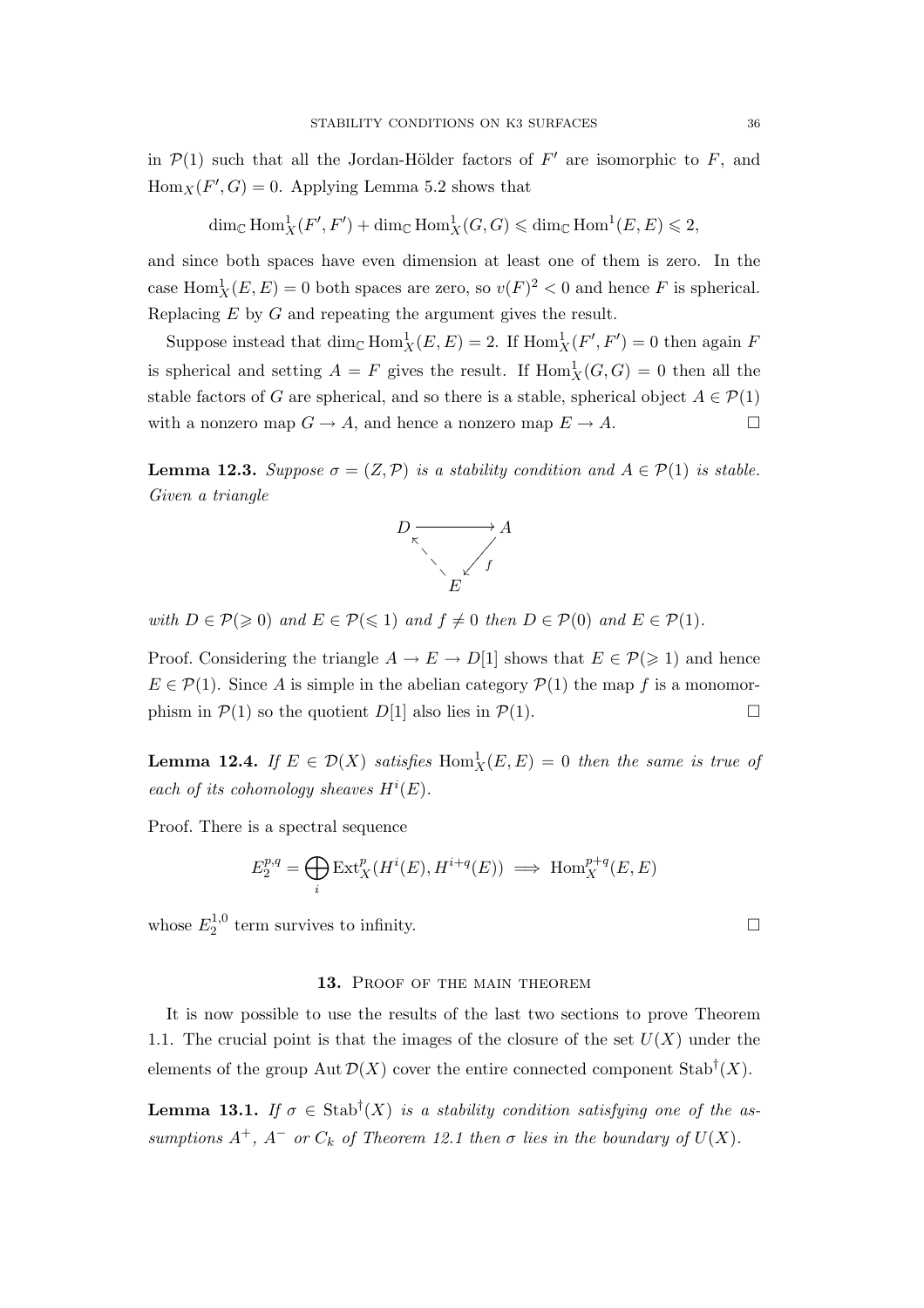Proof. Consider the  $A^+$  case, the rest being similar. Set  $B = T_A(\mathcal{O}_x)$ . Then A and B are stable in  $\sigma$  of the same phase  $\phi$  and there are short exact sequences

$$
0\longrightarrow A^{\oplus r}\longrightarrow \mathcal{O}_x\longrightarrow B\longrightarrow 0
$$

in  $\mathcal{P}(\phi)$ . Applying an element of  $\widetilde{GL}^+(2,\mathbb{R})$  one can assume that  $\phi=1$ .

Since Stab<sup>†</sup>(X) is a good component and the objects  $\{\mathcal{O}_x : x \in X\}$  have bounded mass, one can take a wall and chamber decomposition as in Proposition 9.3. Clearly  $\sigma$  must lie on a wall since all the objects  $\mathcal{O}_x$  are semistable but not stable. There exists at least one chamber C such that  $\sigma$  lies in the closure of C and such that  $\text{Im} W(A)/W(B) < 0$  for stability conditions  $(W, \mathcal{Q}) \in C$  close to  $\sigma$ . It will be enough to show that all  $\mathcal{O}_x$  are stable in C so that  $C \subset U(X)$  and hence  $\sigma$  lies in the closure of  $U(X)$ .

Consider a stability condition  $\tau = (W, \mathcal{Q}) \in C$  such that  $f(\sigma, \tau) < \frac{1}{8}$  $\frac{1}{8}$ . Let A be the abelian subcategory  $\mathcal{P}((\frac{1}{2}, \frac{3}{2}))$  $(\frac{3}{2}]) \subset \mathcal{D}(X)$ . If  $\mathcal{O}_x$  is not stable there is a short exact sequence in A

$$
0\longrightarrow D\longrightarrow \mathcal{O}_x\longrightarrow E\longrightarrow 0
$$

with Im  $W(D)/W(E) > 0$ . One cannot have Im  $Z(D)/Z(E) > 0$  because  $\mathcal{O}_x$  is semistable in  $\sigma$ . By the chamber structure one must have  $Z(D)/Z(E) \in \mathbb{R}_{>0}$ so that  $D, E \in \mathcal{P}(1)$  and the above sequence is a short exact sequence in  $\mathcal{P}(1)$ . Considering stable factors of  $\mathcal{O}_x$  and noting that  $\text{Hom}_X(\mathcal{O}_x, A) = 0$  shows that all stable factors of D are equal to A so that  $v(A) = nv(D)$ . But this contradicts  $\operatorname{Im} W(A)/W(B) < 0.$ 

**Proposition 13.2.** The connected component  $\text{Stab}^{\dagger}(X) \subset \text{Stab}(X)$  is mapped by  $\pi$  onto the open subset  $\mathcal{P}_0^+(X) \subset \mathcal{N}(X) \otimes \mathbb{C}$ .

Proof. The fact that  $\pi(\text{Stab}^{\dagger}(X))$  contains  $\mathcal{P}_0^+(X)$  follows from the fact that  $\pi$  is a covering map over  $\mathcal{P}_0^+(X)$ . The hard part is to prove the reverse inclusion.

Take a stability condition  $\sigma \in \text{Stab}^{\dagger}(X)$ . There is a continuous path  $\gamma : [0,1] \to$ Stab<sup>†</sup>(X) such that  $\gamma(0) \in U(X)$  and  $\sigma = \gamma(1)$ . One can find a compact subset  $B \subset$  Stab<sup>†</sup>(X) such that  $\gamma([0,1])$  lies in its interior. Let S be the set of objects E of  $\mathcal{D}(X)$  such that  $v(E) = v(\mathcal{O}_x)$  and E is semistable for some stability condition  $\sigma \in B$ . Then  $m_{\sigma}(E) = |Z(E)| \leq m_{\sigma}(\mathcal{O}_x)$  and since B is compact it follows that S has bounded mass in the component  $\text{Stab}^{\dagger}(X)$ . Consider the corresponding wall and chamber structure as in Section 9.

Since  $\pi$  is a local homeomorphism, and the walls are locally-finite, one can deform  $\gamma$  a little so that there are real numbers  $0 = t_0 < t_1 < \cdots < t_n = 1$  such that each interval  $I_i = (t_i, t_{i+1})$  is mapped by  $\gamma$  into one of the chambers, and such that each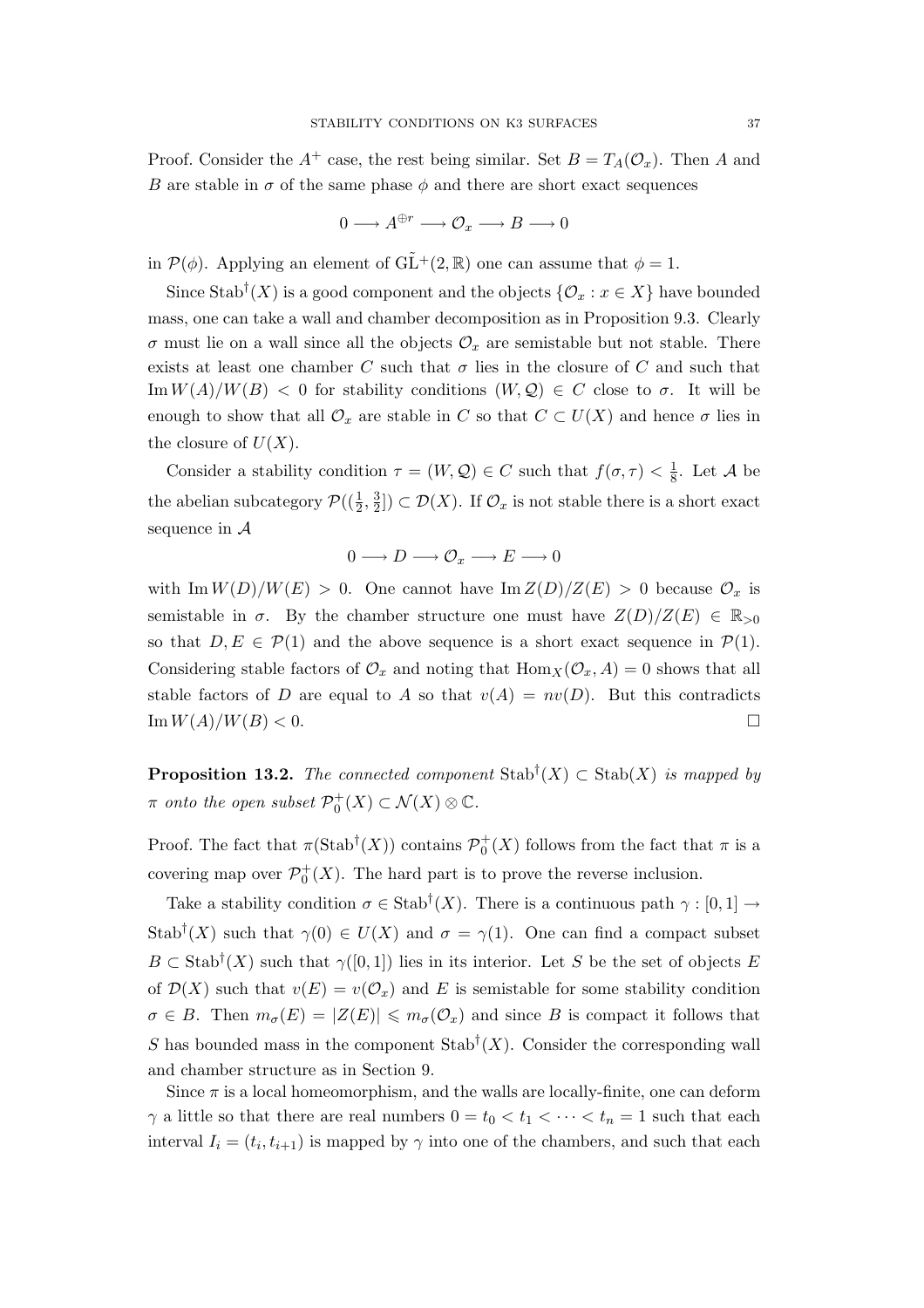point  $\gamma(t_i)$  for  $0 \leq i < n$  lies on only one wall. Thus  $\gamma(I_0) \subset U(X)$  and  $\gamma(t_1)$  is a general point of the boundary of  $U(X)$ .

It follows from Theorem 12.1 and Lemma 13.1 that at each general point  $\sigma$  of the boundary of  $U(X)$  there is an autoequivalence  $\Phi$  such that  $\Phi(\sigma)$  also lies in the boundary of  $U(X)$ . Moreover these autoequivalences all preserve the class of  $\mathcal{O}_x$  in  $\mathcal{N}(X)$ . The important point is that these autoequivalences reverse the orientation of the boundary of  $U(X)$ .

Thus if  $\sigma \in \partial U(X)$  is general of type  $(A^-)$ , then locally near  $\sigma$  the boundary of  $U(X)$  is given by the real quadric Im  $Z(A)/Z(\mathcal{O}_x) = 0$ , and  $U(X)$  is the side where Im  $Z(A)/Z(\mathcal{O}_x) > 0$ . Applying the equivalence  $T_A^2$  gives a new stability condition on the boundary of  $U(X)$ , this time of type  $(A^+)$ . Locally at  $T_A^2(\sigma)$  the boundary is still given by the equation  $\text{Im }Z(A)/Z(\mathcal{O}_x)=0$ , but now  $U(X)$  is on the side where  $\text{Im }Z(A)/Z(\mathcal{O}_x) < 0.$ 

On the other hand, if  $\sigma \in \partial U(X)$  is general of type  $(C_k)$ , then the boundary of  $U(X)$  is given locally by Im  $Z(\mathcal{O}_C)/Z(\mathcal{O}_x) = 0$ , with  $U(X)$  being the side where Im  $Z(\mathcal{O}_C)/Z(\mathcal{O}_x) > 0$ . Applying  $T_{\mathcal{O}_C(k)}$  identifies the  $(C_k)$  part of the boundary of  $U(X)$  with the  $(C_{k-1})$  part, and the fact that  $T_{\mathcal{O}_C(k)}$  acts on  $\mathcal{N}(X)$  via a reflection shows that again this identification is orientation-reversing.

Thus there is an autoequivalence  $\Phi_1 \in \text{Aut}\,\mathcal{D}(X)$ , preserving the class of  $\mathcal{O}_x$  in  $\mathcal{N}(X)$ , such that  $\Phi_1(\gamma(t_1))$  lies in the boundary of  $U(X)$ , and for points  $t > t_1$  close to t one has  $\Phi_1(\gamma(t)) \in U(X)$ , which is to say  $\Phi_1^{-1}(\mathcal{O}_x)$  is stable in  $\gamma(t)$ . By the chamber structure it follows that  $\Phi_1(I_1) \subset U(X)$ . Repeating the argument shows that there is an autoequivalence  $\Phi \in \text{Aut } \mathcal{D}(X)$  preserving the class of  $\mathcal{O}_x$  such that  $\Phi(\sigma)$  lies in the closure of  $U(X)$ .

By Corollary 11.3, the fact that  $\Phi(\sigma)$  lies in the closure of  $U(X)$  implies that the real and imaginary parts of  $\pi(\sigma) \in \mathcal{N}(X) \otimes \mathbb{C}$  spans a non-negative two-plane in  $\mathcal{N}(X) \otimes \mathbb{R}$ . Since this holds for any stability condition in Stab<sup>†</sup> $(X)$ , and the map  $\pi$ is open on a full component of  $\text{Stab}(X)$ , it follows that  $\pi(\text{Stab}^{\dagger}(X)) \subset \mathcal{P}(X)$ . Since Stab<sup>†</sup>(X) is connected the image must in fact lie in  $\mathcal{P}^+(X)$ .

Finally, suppose that  $\sigma = (Z, \mathcal{P}) \in$  Stab<sup>†</sup> $(X)$  satisfies  $Z(\delta) = 0$  for some class  $\delta \in \Delta(X)$ . By Corollary 11.3 one can assume that  $\sigma$  lies in the boundary of  $U(X)$ . According to Proposition 9.3 the boundary of  $U(X)$  in a neighbourhood of  $\sigma$  is made up of a finite union of codimension one submanifolds of Stab(X) each passing through  $\sigma$ . By Theorem 12.1, each of these components is of the form  $Z(A)/Z(\mathcal{O}_x) \in \mathbb{R}_{\geq 0}$  for some spherical object A. Moreover each A is stable of the same phase as  $\mathcal{O}_x$  at a general point of the corresponding boundary component, and hence semistable at  $\sigma$ .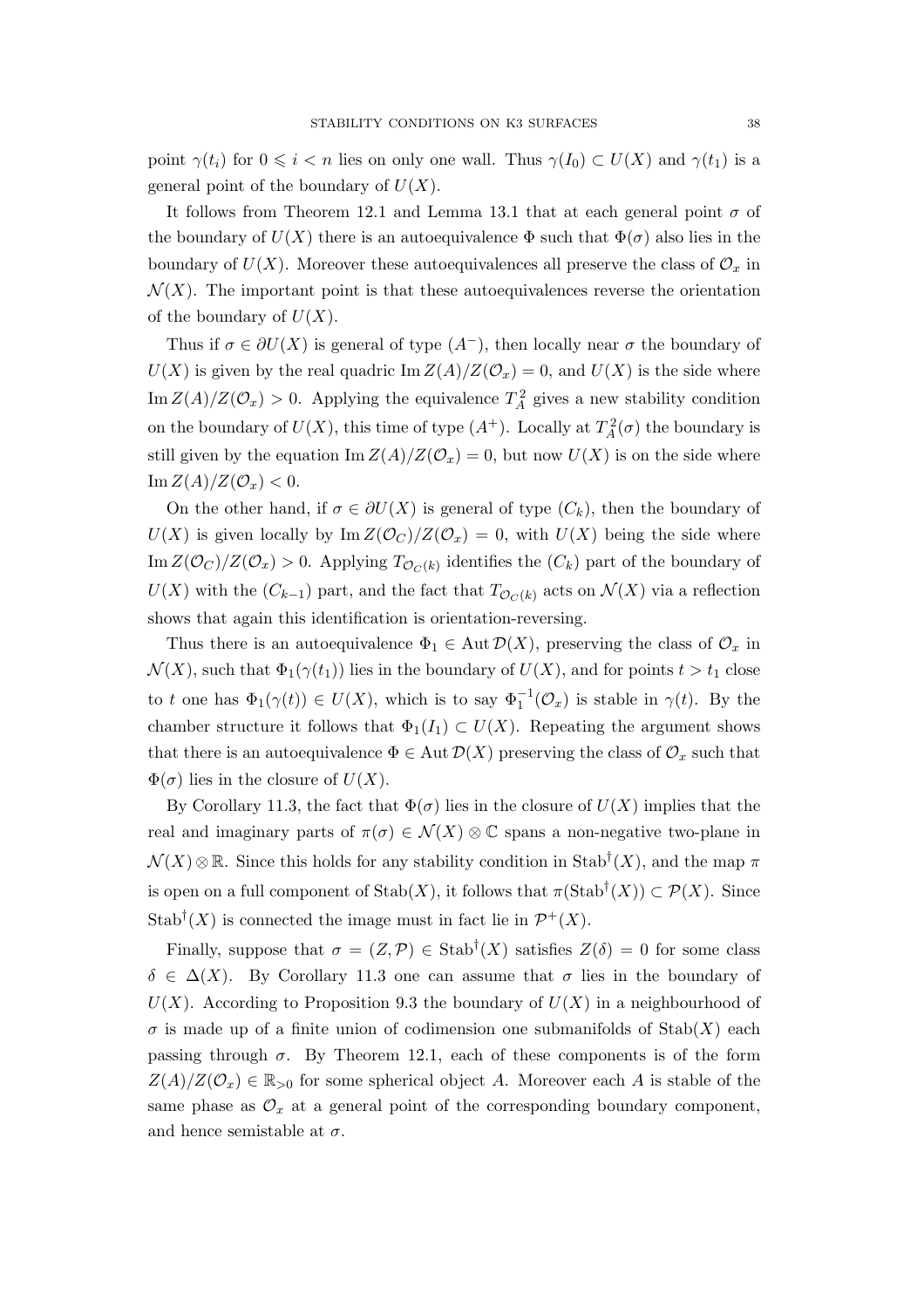Fix one component  $\Gamma$  of the boundary of  $U(X)$  near  $\sigma$  and suppose  $\delta$  lies in the corresponding rank two sublattice  $L \subset \mathcal{N}(X)$  spanned by  $v(A)$  and  $v(\mathcal{O}_x)$ . If  $r(A) > 0$  then since  $v(A)$  and  $\delta$  both lie in  $\Delta(X)$ , one has  $v(A) = \pm \delta$ , which is impossible because A is semistable at  $\sigma$  whereas  $Z(\delta) = 0$ . If  $r(A) = 0$  then the component  $\Gamma$  is of the form  $(C_k)$  for some  $(-2)$ −curve  $C \subset X$  and some integer k, so that at a general point the Jordan-Hölder filtration of  $\mathcal{O}_x$  for points  $x \in C$  are of the form

$$
0 \longrightarrow \mathcal{O}_C(k+1) \longrightarrow \mathcal{O}_x \longrightarrow \mathcal{O}_C(k)[1] \longrightarrow 0.
$$

Then  $\mathcal{O}_C(k)$  and  $\mathcal{O}_C(k+1)$  are at least semistable at  $\sigma$  so have non-vanishing central charge, and hence  $0 < |Z(\mathcal{O}_C(k))| < |Z(\mathcal{O}_x)|$ . But if  $\delta \in L$  then  $\delta = \pm v(\mathcal{O}_C(l))$ for some integer l and then  $Z(\delta) = 0$  implies that  $Z(\mathcal{O}_C(k)) = (k - l)Z(\mathcal{O}_x)$  which gives a contradiction.

Since the image of Stab<sup>†</sup> $(X)$  is open in  $\mathcal{N}(X) \otimes \mathbb{C}$  it now follows that there exist stability conditions in Stab<sup>†</sup> $(X)$  arbitrarily close to  $\sigma$  which are contained in  $U(X)$ and which still satisfy  $Z(\delta) = 0$ . But this is impossible by Corollary 11.3.

The following is a restatement of Theorem 1.1.

**Theorem 13.3.** The map  $\pi$ : Stab<sup>†</sup> $(X) \to \mathcal{P}_0^+(X)$  is a covering map. The subgroup of Aut<sup>0</sup>  $\mathcal{D}(X)$  fixing the connected component Stab<sup>†</sup> $(X) \subset$  Stab $(X)$  acts freely on Stab<sup>†</sup> $(X)$  and is the group of deck transformations.

Proof. The fact that  $\pi$  is a covering map is Proposition 8.3. It is clear that the given subgroup of Aut<sup>0</sup>  $\mathcal{D}(X)$  acts on Stab<sup>†</sup>(X) preserving the map  $\pi$ . What we are required to show is that given stability conditions  $\sigma$  and  $\tau$  in Stab<sup>†</sup>(X) with the same central charge there is a unique  $\Phi \in \text{Aut}^{0} \mathcal{D}(X)$  with  $\Phi(\tau) = \sigma$ . Since  $\pi$  is a covering map, it is enough to check this for a fixed  $\sigma \in \text{Stab}^{\dagger}(X)$  which we may as well assume lies in  $U(X)$ .

To prove uniqueness suppose  $\Phi \in \text{Aut}^0\mathcal{D}(X)$  is such that  $\Phi(\sigma) = \sigma$ . Thus if E is stable in  $\sigma$  of a given phase then so is  $\Phi(E)$ . By Lemma 10.1, the only objects  $E \in \mathcal{D}(X)$  which are stable in  $\sigma$  with Mukai vector  $v(E) = v(\mathcal{O}_x)$  are the skyscraper sheaves  $\mathcal{O}_x$  themselves together with their even shifts. It follows that  $\Phi$  takes skyscrapers to skyscrapers which implies that  $\Phi(E) = f^*(E \otimes L)$  for some  $L \in Pic(X)$  and some  $f \in Aut(X)$ . Since  $\Phi \in Aut^0(\mathcal{D}(X))$  it follows (using the Torelli theorem) that  $\Phi$  is the identity.

Now assume that  $\sigma$  and  $\tau$  have the same central charge and  $\sigma \in U(X)$ . By the argument of Proposition 13.2, there is an autoequivalence  $\Phi \in \text{Aut } \mathcal{D}(X)$  such that  $\Phi(\tau)$  lies in the closure of  $U(X)$ , so moving  $\sigma$  a bit one can assume that  $\sigma$  and  $\Phi(\tau)$ both lie in  $U(X)$ . Moreover one can assume that  $\Phi$  preserves the class of  $\mathcal{O}_x$  in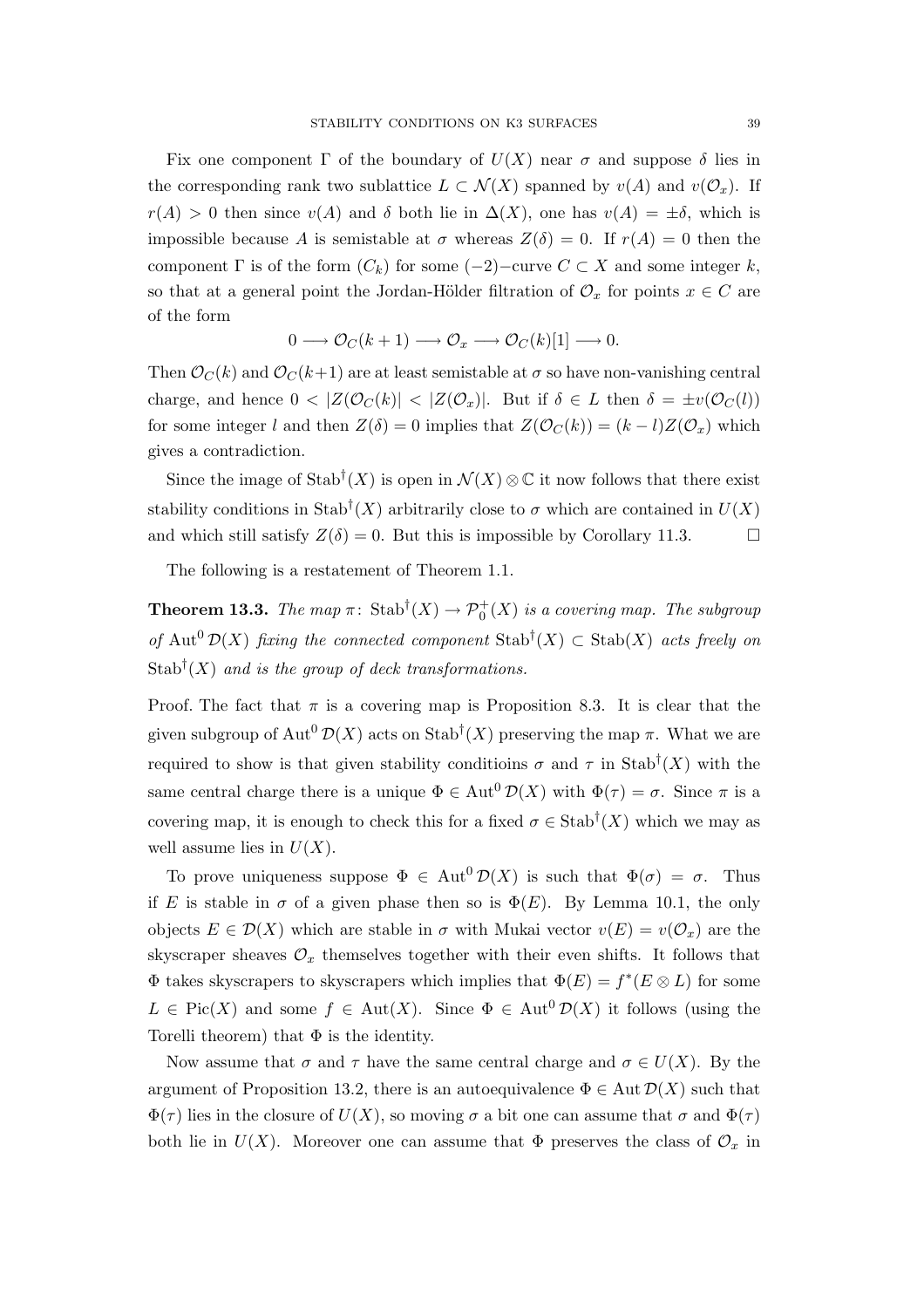$\mathcal{N}(X)$ . Composing  $\Phi$  with a twist by a line bundle, which preserves the set  $U(X)$ , one can assume that  $\Phi$  also preserves the class of  $\mathcal{O}_X$ . Thus the action of  $\Phi$  on  $H^*(X,\mathbb{Z})$  preserves the decomposition

$$
H^*(X,\mathbb{Z}) = H^0(X,\mathbb{Z}) \oplus H^2(X,\mathbb{Z}) \oplus H^4(X,\mathbb{Z}).
$$

Since  $\sigma$  and  $\Phi(\tau)$  both lie in  $U(X)$ , the induced Hodge isometry of  $H^2(X,\mathbb{Z})$  is effective [1, Proposition VIII.3.10]. It follows from the Torelli theorem [1, Theorem VIII.11.1] that composing  $\Phi$  with an automorphism of X, which again preserves  $U(X)$ , one can assume that  $\Phi$  acts trivially on  $H^*(X, \mathbb{Z})$ . But now  $\sigma$  and  $\Phi(\tau)$  have the same central charge and both lie in  $U(X)$ . It follows from Corollary 11.3 that composing  $\Phi$  with an even shift one has  $\Phi(\tau) = \sigma$  which completes the proof.  $\Box$ 

#### 14. THE LARGE VOLUME LIMIT

The aim of this section is to study the class of stable objects in the stability condition  $\sigma \in V(X)$  corresponding to a point  $\exp(\beta + i\omega) \in \mathcal{P}_0^+(X)$  in the limit as  $\omega \to \infty$ . This is what physicists would refer to as a large volume limit, and string theory predicts that the BPS branes in this limit are just Gieseker stable sheaves. In fact, in the presence of a nonzero B-field, Gieseker stability gets twisted. This leads to a notion of stability first introduced by Matsuki and Wentworth [10].

Throughout this section  $\beta, \omega \in \text{NS}(X) \otimes \mathbb{R}$  will be a fixed pair of R-divisor classes with  $\omega \in \text{Amp}(X)$  ample. Given a torsion-free sheaf E on X with Mukai vector  $v(E) = (r(E), c_1(E), s(E))$  define

$$
\mu_{\beta,\omega}(E) = \frac{(c_1(E) - r(E)\beta) \cdot \omega}{r(E)}
$$
 and  $\nu_{\beta,\omega}(E) = \frac{s(E) - c_1(E) \cdot \beta}{r(E)}$ .

Note that  $\mu_{\beta,\omega}(E) = \mu_{\omega}(E) - \beta \cdot \omega$ . The following definition reduces to Gieseker stability in the case  $\beta = 0$ .

**Definition 14.1.** A torsion-free sheaf  $E$  on  $X$  is said to be twisted semistable with respect to the pair  $(\beta, \omega)$  if

$$
\mu_{\beta,\omega}(A) < \mu_{\beta,\omega}(E)
$$
 or  $(\mu_{\beta,\omega}(A) = \mu_{\beta,\omega}(E)$  and  $\nu_{\beta,\omega}(A) \leq \nu_{\beta,\omega}(E)$ )

for all subsheaves  $0 \neq A \subset E$ .

Note that a twisted semistable sheaf is, in particular, slope semistable. The mathematical reason for introducing twisted stability is that unlike slope stability, Gieseker stability is not preserved by twisting by line bundles. Thus if  $\beta \in \text{NS}(X)$ is the first Chern class of a line bundle  $L$ , then a torsion-free sheaf  $E$  is Gieseker semistable with respect to  $\omega$  if and only if  $E \otimes L$  is twisted semistable with respect to the pair  $(\beta, \omega)$ . The above definition just generalises this idea to arbitrary elements  $\beta \in \text{NS}(X) \otimes \mathbb{R}$ .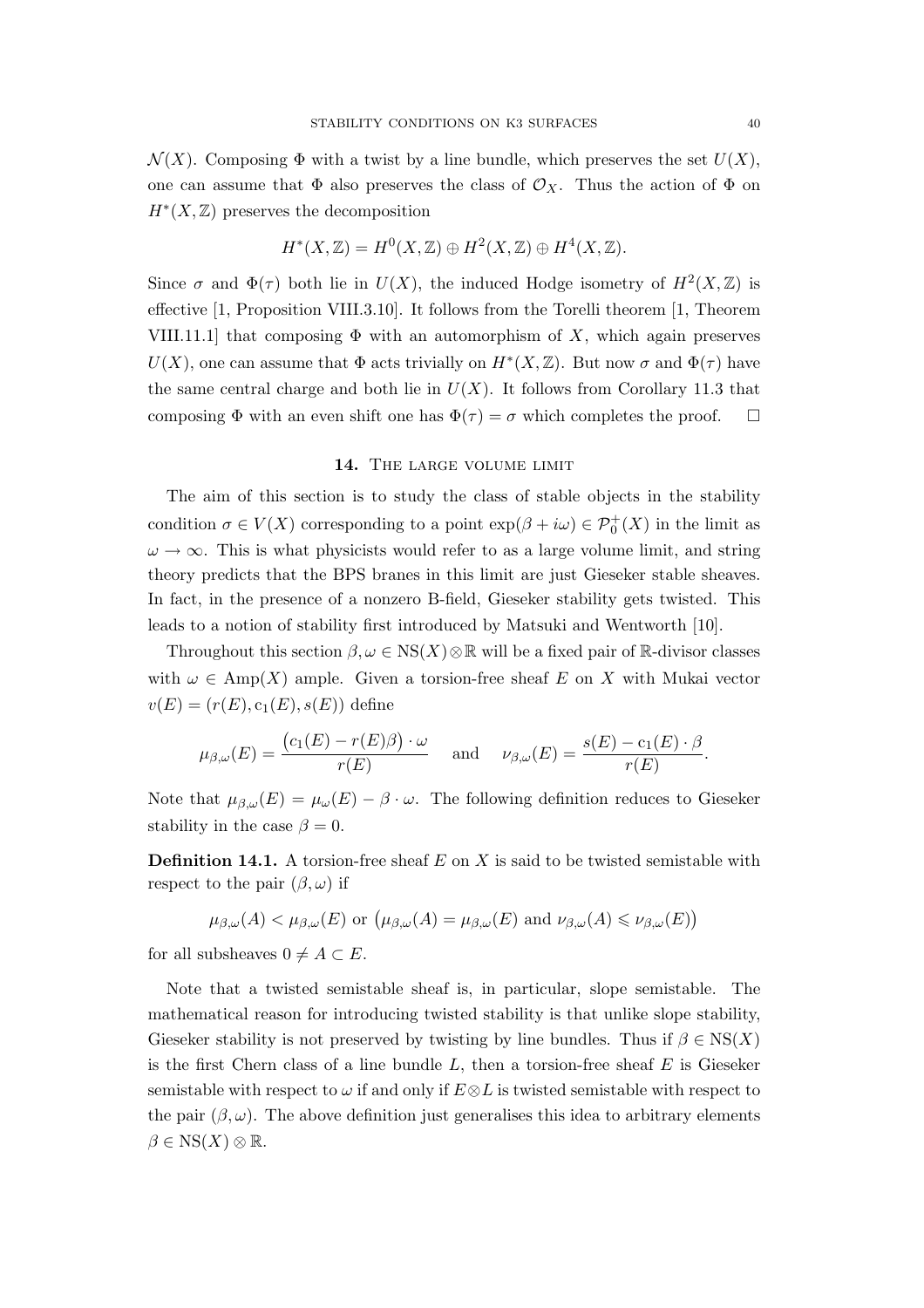**Proposition 14.2.** Fix a pair  $\beta, \omega \in \text{NS}(X) \otimes \mathbb{Q}$  with  $\omega \in \text{Amp}(X)$  ample. For integers  $n \gg 0$  there is a unique stability condition  $\sigma_n \in V(X)$  satisfying  $\pi(\sigma_n) =$  $\exp(\beta + i n\omega)$ . Suppose  $E \in \mathcal{D}(X)$  satisfies

$$
r(E) > 0 \quad and \quad (c_1(E) - r(E)\beta) \cdot \omega > 0.
$$

Then E is semistable in  $\sigma_n$  for all  $n \gg 0$  precisely if E is a shift of a  $(\beta, \omega)$ -twisted semistable sheaf on X.

Proof. Providing  $(n\omega)^2 > 2$  one has  $\exp(\beta + in\omega) \in \mathcal{L}(X)$  so it follows from Proposition 11.2 that there is a unique stability condition  $\sigma_n \in V(X)$  satisfying  $\pi(\sigma_n) = \exp(\beta + i n \omega)$ . Note that each of the stability conditions  $\sigma_n = (Z_n, \mathcal{P}_n)$  has the same heart  $\mathcal{A}(\beta,\omega) = \mathcal{P}_n((0,1])$ . Note also that if E is a nonzero sheaf on X then equation  $(\star)$  of Section 6 shows that

$$
\lim_{n \to \infty} \frac{1}{\pi} \arg Z_n(E) = \begin{cases} 0 & \text{if } \text{supp}(E) = X, \\ \frac{1}{2} & \text{if } \dim \text{supp}(E) = 1, \\ 1 & \text{if } \text{supp}(E) = 0. \end{cases}
$$

Take an object  $E \in \mathcal{D}(X)$  with  $r(E) > 0$  and  $\mu_{\beta,\omega}(E) > 0$ . First suppose that E is semistable in  $\sigma_n$  for all  $n \gg 0$ . Applying a shift one may as well assume that E lies in  $\mathcal{A}(\beta,\omega)$ . According to Lemma 10.1, E has non-vanishing cohomology sheaves in just two degrees, and there is a short exact sequence in  $\mathcal{A}(\beta,\omega)$ 

$$
0 \longrightarrow H^{-1}(E)[1] \longrightarrow E \longrightarrow H^0(E) \longrightarrow 0.
$$

Now  $H^{-1}(E)$  is a torsion-free sheaf, so according to the asymptotic formula above, the phase of E tends to 0 in the limit  $n \to \infty$ , whereas, if the object  $H^{-1}(E)[1]$  is nonzero, its phase must tend to 1. Since E is semistable in  $\sigma_n$  for  $n \gg 0$  it follows that  $H^{-1}(E) = 0$  and hence E is a sheaf. A similar argument with the asymptotic formula shows that E must be torsion-free. Note that the  $\mu_{\beta,\omega}$ -semistable factors of E all have positive slope.

Suppose E is not  $(\beta, \omega)$ -twisted semistable. Then there is a destabilising sequence

$$
0 \longrightarrow A \longrightarrow E \longrightarrow B \longrightarrow 0
$$

of sheaves on X such that A and B lie in  $\mathcal{A}(\beta,\omega)$  and A is a  $\mu_{\omega}$ -semistable sheaf with  $\mu_{\beta,\omega}(A) > \mu_{\beta,\omega}(E)$ . Rewriting equation (\*) of Section 6 gives

$$
\frac{Z_n(E)}{r(E)} - \frac{Z_n(A)}{r(A)} = -(\nu_{\beta,\omega}(E) - \nu_{\beta,\omega}(A)) + in(\mu_{\beta,\omega}(E) - \mu_{\beta,\omega}(A)).
$$

Since the phases of A and E tend to zero, this implies  $\arg Z_n(A) > \arg Z_n(E)$  for all  $n \gg 0$  which contradicts semistability of E. Thus E is  $(\beta, \omega)$ -twisted semistable.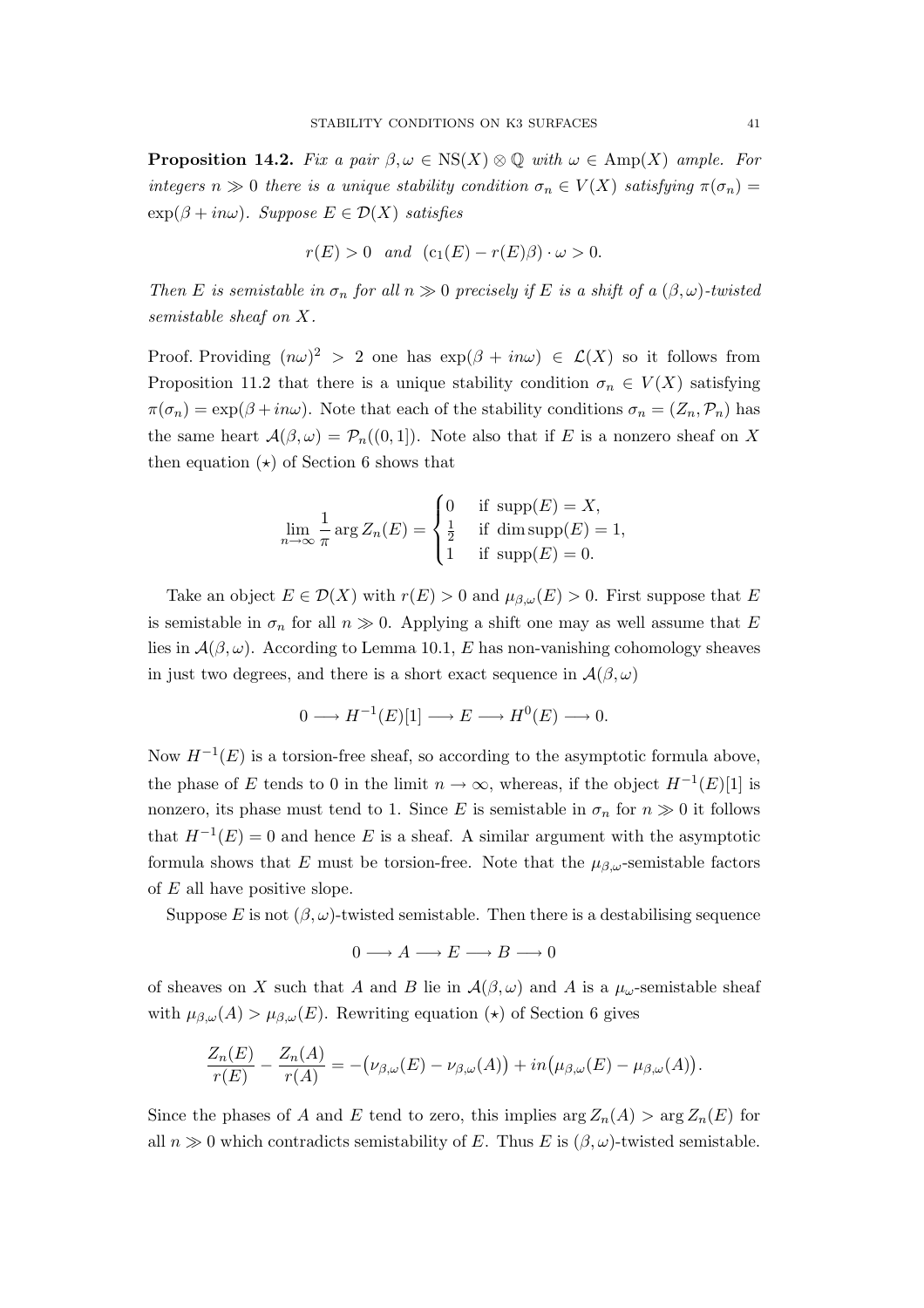For the converse, suppose that E is a  $(\beta, \omega)$ -twisted semistable torsion-free sheaf with  $\mu_{\beta,\omega}(E) > 0$ . In particular, E is  $\mu_{\omega}$ -semistable so that  $E \in \mathcal{A}(\beta,\omega)$ . Suppose

$$
0 \longrightarrow A \longrightarrow E \longrightarrow B \longrightarrow 0
$$

is a short exact sequence in  $\mathcal{A}(\beta,\omega)$ . Taking cohomology gives a long exact sequence of sheaves

$$
(\dagger) \qquad \qquad 0 \longrightarrow H^{-1}(B) \longrightarrow A \longrightarrow E \longrightarrow H^0(B) \longrightarrow 0.
$$

By definition of the category  $\mathcal{A}(\beta,\omega)$  the sheaf  $H^{-1}(B)$  has slope  $\mu_{\beta,\omega} \leq 0$ whereas A has slope  $\mu_{\beta,\omega} > 0$ . Since E is semistable it follows that  $\mu_{\beta,\omega}(A) \leq$  $\mu_{\beta,\omega}(E)$  and if equality holds then  $\nu_{\beta,\omega}(A) \leq \nu_{\beta,\omega}(E)$ . Lemma 14.3 shows that the set of possible values of  $\nu_{\beta,\omega}(A)$  is bounded above. The phase of E tends to zero as  $n \to \infty$  and moreover the real part of  $Z_n(E)$  tends to  $+\infty$ . It follows that  $\arg Z_n(A) \leq \arg Z_n(E)$  for all subobjects  $A \subset E$  in  $\mathcal{A}(\beta,\omega)$  and all  $n \gg 0$ . Thus E is semistable in  $\sigma_n$  for  $n \gg 0$ .

**Lemma 14.3.** Let E be a  $(\beta, \omega)$ -twisted semistable torsion-free sheaf with  $\mu_{\beta,\omega}(E)$ 0. Then the set of values of  $\nu_{\beta,\omega}(A)$  as A ranges through all nonzero subobjects of E in  $\mathcal{A}(\beta,\omega)$  is bounded above.

Proof. Since  $\beta$  is rational, Theorem 5.3 shows that there exist torsion-free  $\mu_{\omega}$ semistable sheaves P with Mukai vector  $(r, r\beta, s)$  for some  $s \in \mathbb{Z}$  and some  $r > 0$ . Decomposing into stable factors and taking a double dual one may assume that P is in fact  $\mu_{\omega}$ -stable and locally-free.

The Riemann-Roch formula gives

$$
\chi(P, A) = s(P)r(A) + r(P)(s(A) - c_1(A) \cdot \beta).
$$

Comparing with the formula for  $\nu_{\beta,\omega}(A)$  shows that it is enough to give an upper bound for  $\chi(P,A)/r(A)$ . Consider the exact sequence (†) and put  $D = H^{-1}(B)$ . Since A has Harder-Narasimhan factors of positive slope  $\mu_{\beta,\omega}$  there can be no maps  $A \to P$ . Thus it suffices to bound the quotient dim<sub>C</sub> Hom<sub>X</sub>(P, D)/r(D).

Since the Harder-Narasimhan factors of D have non-positive slope  $\mu_{\beta,\omega}$ , any nonzero map  $f: P \to D$  is an injection with torsion-free quotient. Indeed, if f is not injective, then since P is  $\mu_{\beta,\omega}$ -stable, the image of f would have strictly positive slope  $\mu_{\beta,\omega}$  which is impossible. Thus there is a short exact sequence

$$
0 \longrightarrow P \longrightarrow D \longrightarrow Q \longrightarrow 0.
$$

If Q has torsion subsheaf T, then the induced map  $D \to Q/T$  has kernel K fitting into an exact sequence

$$
0 \longrightarrow P \longrightarrow K \longrightarrow T \longrightarrow 0.
$$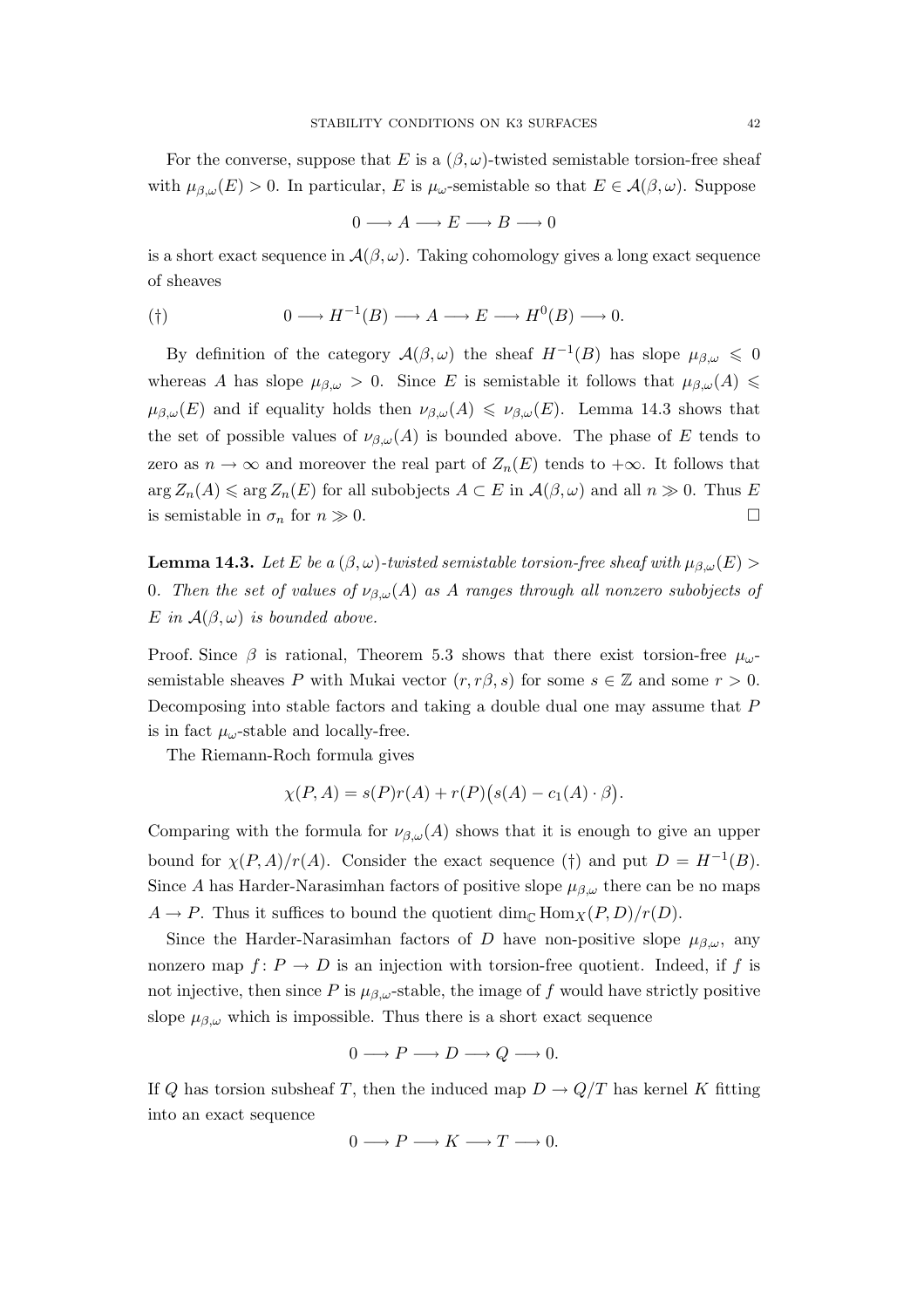If T is supported in dimension one then K has strictly positive slope  $\mu_{\beta,\omega}$  which again is impossible. But if  $T$  is supported in dimension zero then the above sequence splits which is impossible since D is torsion-free. Hence  $T = 0$ .

Replacing D by Q and proceeding by induction on  $r(D)$  it is easy to see that

$$
\dim_{\mathbb{C}} \text{Hom}_X(P, D) \leqslant r(D)/r(P).
$$

which completes the proof.  $\Box$ 

# 15. STABILITY CONDITIONS ON ABELIAN SURFACES

Suppose that instead of a K3 surface one considers an abelian surface  $X$ . The theory developed in this paper carries over virtually unchanged to this case, because the only features of a K3 surface which were used were homological properties such as the Riemann-Roch theorem or Serre duality. The most important difference between abelian surfaces and K3 surfaces from the point of view of this paper is the following

## **Lemma 15.1.** If X is an abelian surface then  $\mathcal{D}(X)$  has no spherical objects.

Proof. In fact there are no nonzero objects  $E \in \mathcal{D}(X)$  with  $\text{Hom}_X^1(E, E) = 0$ . The basic reason is that there can be no rigid objects on a torus because of the continuous automorphism group.

By Lemma 12.4 it is enough to consider the case when  $E$  is a sheaf. Note that if E is a vector bundle, then  $\mathcal{O}_X$  is a direct summand of  $E^{\vee} \otimes E$ , so that

$$
\mathbb{C}^2 = H^1(X, \mathcal{O}_X) \subset H^1(X, E^{\vee} \otimes E) = \text{Ext}^1_X(E, E).
$$

For a general sheaf  $E$  one can twist by a sufficiently ample line bundle and apply the Fourier-Mukai transform [11] to obtain a vector bundle with the same Extalgebra.  $\Box$ 

Suppose then that X is an abelian surface over  $\mathbb C$ . Consider the even cohomology lattice

$$
H^{2*}(X,\mathbb{Z}) = H^0(X,\mathbb{Z}) \oplus H^2(X,\mathbb{Z}) \oplus H^4(X,\mathbb{Z}),
$$

equipped with the Mukai bilinear form. This is an even and non-degenerate lattice of signature  $(4, 4)$ . The Todd class of X is trivial, so the Mukai vector of an object  $E \in \mathcal{D}(X)$  is the triple

$$
v(E) = ch(E) = (r(E), c_1(E), ch_2(E)) \in \mathcal{N}(X) = \mathbb{Z} \oplus \text{NS}(X) \oplus \mathbb{Z}.
$$

As before,  $\mathcal{N}(X)$  has signature  $(2,\rho)$  and  $\mathcal{P}^+(X) \subset \mathcal{N}(X) \otimes \mathbb{C}$  is defined to be one component of the set of vectors  $\mathcal{O} \in \mathcal{N}(X) \otimes \mathbb{C}$  which span positive definite two-planes.

It is a simple consequence of Lemma 15.1 that, up to a shift, every autoequivalence  $\Phi \in \text{Aut}\,\mathcal{D}(X)$  takes skyscraper sheaves to sheaves [3, Corollary 2.10]. It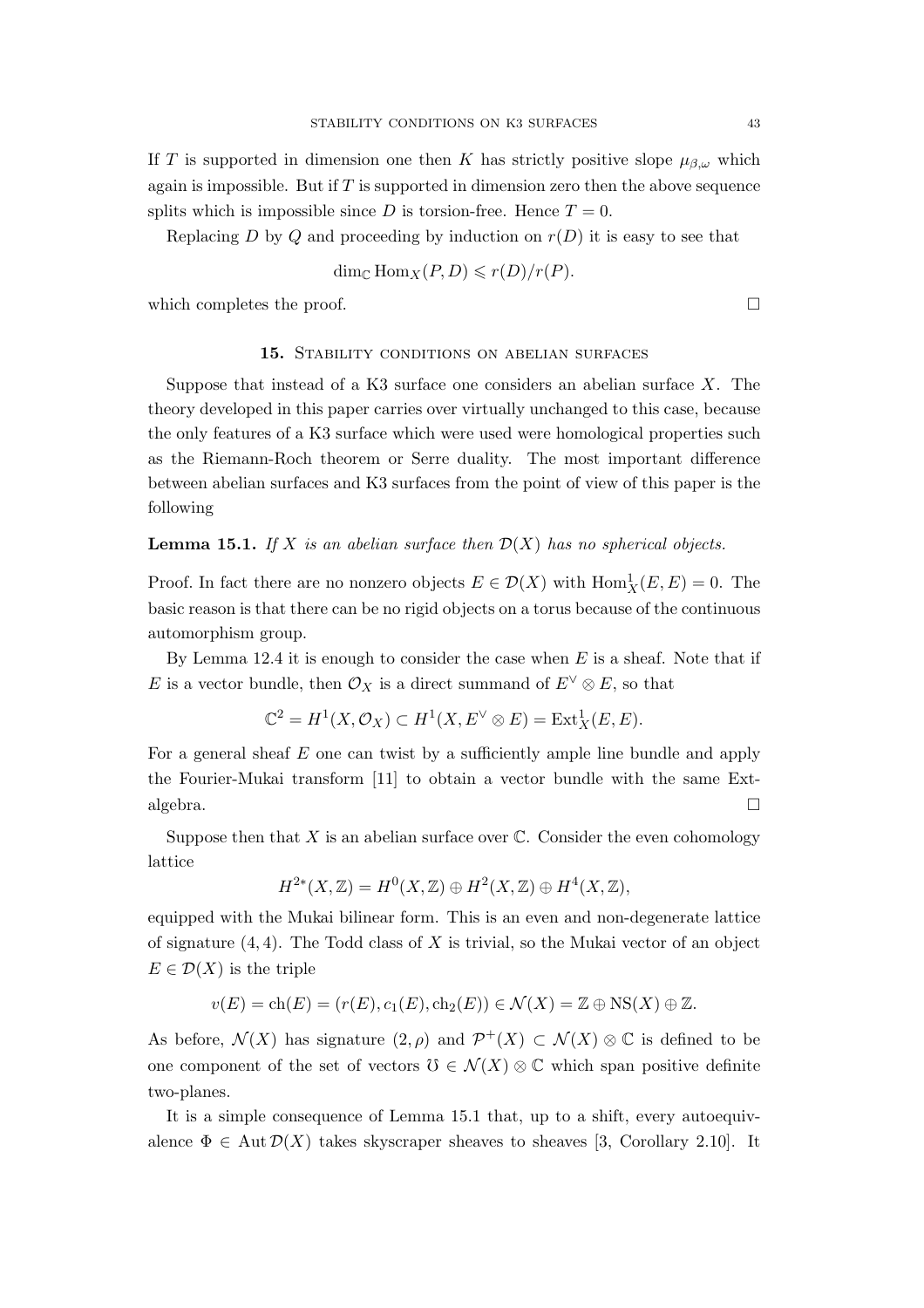follows immediately that  $\text{Aut}^0 \mathcal{D}(X)$  is generated by the double shift [2], together with twists by elements of  $Pic^0(X)$ , and pull-backs by automorphisms of X acting trivially on  $H^*(X,\mathbb{Z})$ . It also follows that no element of Aut  $\mathcal{D}(X)$  exchanges the two components of  $\mathcal{P}(X)$ .

As before one can define an open subset  $U(X) \subset \text{Stab}(X)$ . This time however, because of the lack of spherical objects,  $U(X) = \text{Stab}^{\dagger}(X)$  is actually a connected component of Stab(X). Thus up to the action of  $\tilde{GL}^+(2,\mathbb{R})$ , every stability condition in Stab<sup>†</sup> $(X)$  is obtained from the construction of Section 6.

Note that twists by elements of  $Pic^0(X)$  and pull-backs by automorphisms of X acting trivially on  $H^*(X,\mathbb{Z})$  take skyscrapers to skyscrapers, so these elements of Aut<sup>0</sup>  $\mathcal{D}(X)$  act trivially on Stab<sup>†</sup>(X). Note also that  $\mathcal{P}^+(X)$  is a GL<sup>+</sup>(2, R)-bundle over the contractible space

$$
\{\beta + i\omega \in \text{NS}(X) \otimes \mathbb{C} : \omega^2 > 0\}
$$

so that  $\pi_1 \mathcal{P}^+(X) = \mathbb{Z}$ . Putting these observations together gives

**Theorem 15.2.** Let X be an abelian surface over  $\mathbb{C}$ . There is a connected component  $\text{Stab}^{\dagger}(X) \subset \text{Stab}(X)$  which is mapped by  $\pi$  onto the open subset  $\mathcal{P}^+(X) \subset$  $\mathcal{N}(X) \otimes \mathbb{C}$ . Moreover, the induced map

$$
\pi\colon\operatorname{Stab}^{\dagger}(X)\longrightarrow\mathcal{P}^{+}(X)
$$

is the universal cover, and the group of deck transformations is generated by the double shift functor [2].

One can also show directly that the action of the group  $\text{Aut }\mathcal{D}(X)$  on  $\text{Stab}(X)$ preserves the connected component  $\text{Stab}^{\dagger}(X)$ . Thus the analogue of Conjecture 1.2 holds in the abelian surface case.

### **REFERENCES**

- [1] W. Barth, C. Peters and A. Van de Ven, Compact complex surfaces. Ergebnisse der Mathematik (3), 4. Springer-Verlag, Berlin, 1984.
- [2] A. Beilinson, J. Bernstein and P. Deligne, Faisceaux Pervers, Astérisque 100, Soc. Math de France (1983).
- [3] T. Bridgeland and A. Macioica, Complex surfaces with equivalent derived categories, Math. Z. 236 (2001).
- [4] T. Bridgeland and A. Maciocia, Fourier-Mukai transforms for K3 and elliptic fibrations. J. Algebraic Geom. 11 (2002), no. 4.
- [5] T. Bridgeland, Stability conditions on triangulated categories, to appear in Ann. Math. (2007) Preprint math.AG/0212237.
- [6] T. Bridgeland, Spaces of stability conditions, Preprint math.AG/0611510.